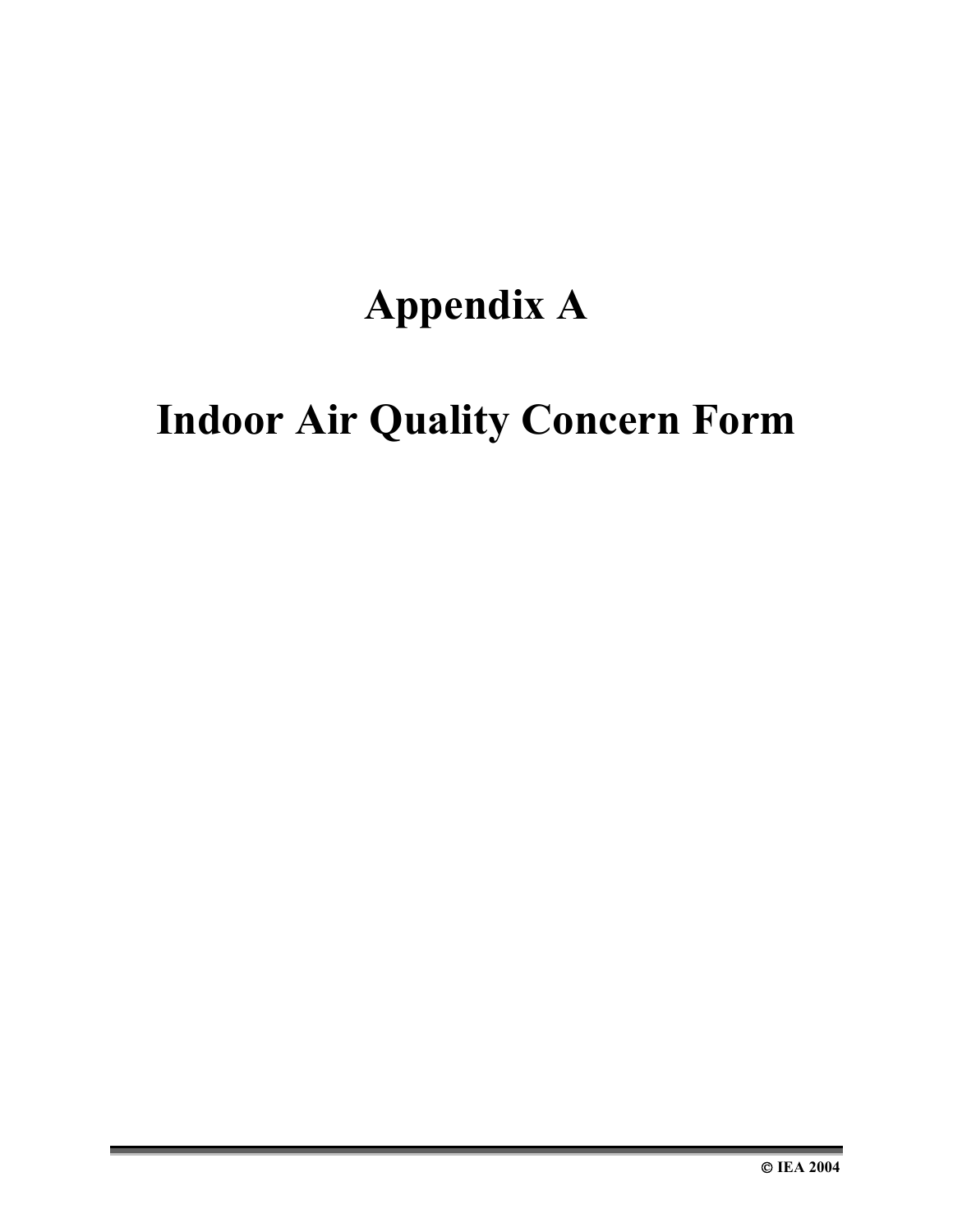### **Indoor Air Quality Concern Form**

| Name:                         | Date:         |
|-------------------------------|---------------|
|                               |               |
| <b>School Building:</b>       | <b>Phone:</b> |
|                               |               |
| <b>Classroom or Location:</b> |               |
|                               |               |

*This form should be used if your concern may be related to indoor air quality. Indoor air quality problems include concerns with temperature control, ventilation, and air pollutants. Your observations can help to resolve the problem as quickly as possible. Please use the space below to describe the nature of the concern and any potential causes.* 

In the event you need to be contacted, what is the best time of day to reach you?

Concern form submitted to IAQ Coordinator and Site Principal.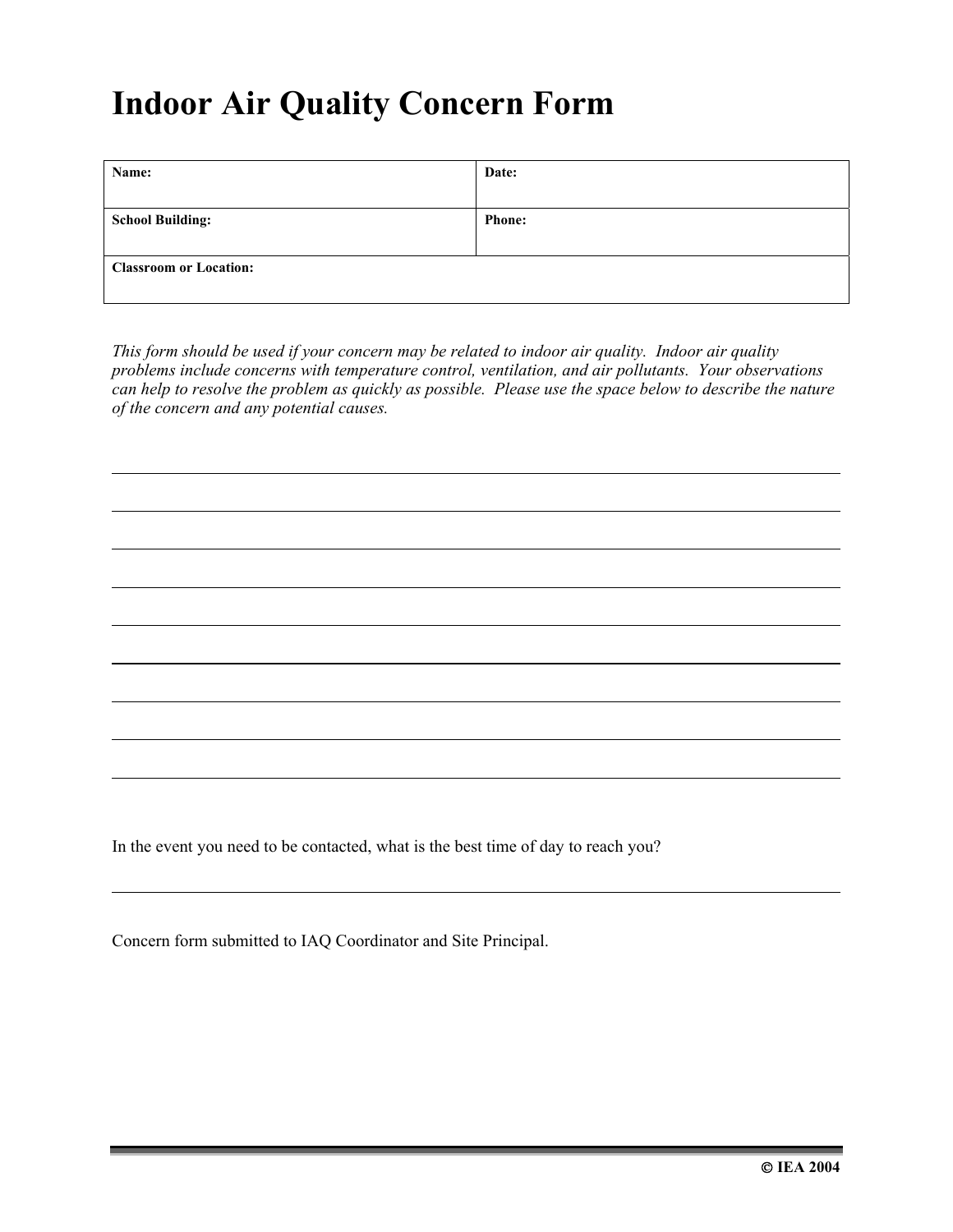## **Occupant Interview**

| Building Name: Name and Solid Report of the South Science of the South Science of the Society of the Society of the Society of the Society of the Society of the Society of the Society of the Society of the Society of the S |  |  |
|--------------------------------------------------------------------------------------------------------------------------------------------------------------------------------------------------------------------------------|--|--|
| Address: National Address: National Address: National Address: National Address: National Address: National Address: National Address: National Address: National Address: National Address: National Address: National Addres |  |  |
|                                                                                                                                                                                                                                |  |  |
|                                                                                                                                                                                                                                |  |  |
| Section 4 discusses collecting and interpreting information from occupants.                                                                                                                                                    |  |  |
| <b>SYMPTOM PATTERNS</b>                                                                                                                                                                                                        |  |  |
| What kind of symptoms or discomfort are you experiencing?                                                                                                                                                                      |  |  |
|                                                                                                                                                                                                                                |  |  |
|                                                                                                                                                                                                                                |  |  |
| Are you aware of other people with similar symptoms or concerns? Yes No                                                                                                                                                        |  |  |
|                                                                                                                                                                                                                                |  |  |
|                                                                                                                                                                                                                                |  |  |

Do you have any health conditions that may make you particularly susceptible to environmental problems?

 $\square$  chronic neurological problems

 $\square$  contact lenses  $\square$  chronic cardiovascular disease  $\square$  undergoing chemotherapy or radiation therapy  $\square$  allergies  $\square$  chronic respiratory disease  $\square$  immune system suppressed by disease or other  $\Box$  chronic respiratory disease  $\Box$  immune system suppressed by disease or other causes

#### **TIMING PATTERNS**

When did your symptoms start?

When are they generally worst?

Do they go away? If so, when?

Have you noticed any other events (such as weather events, temperature or humidity changes, or activities in the building) that tend to occur around the same time as your symptoms?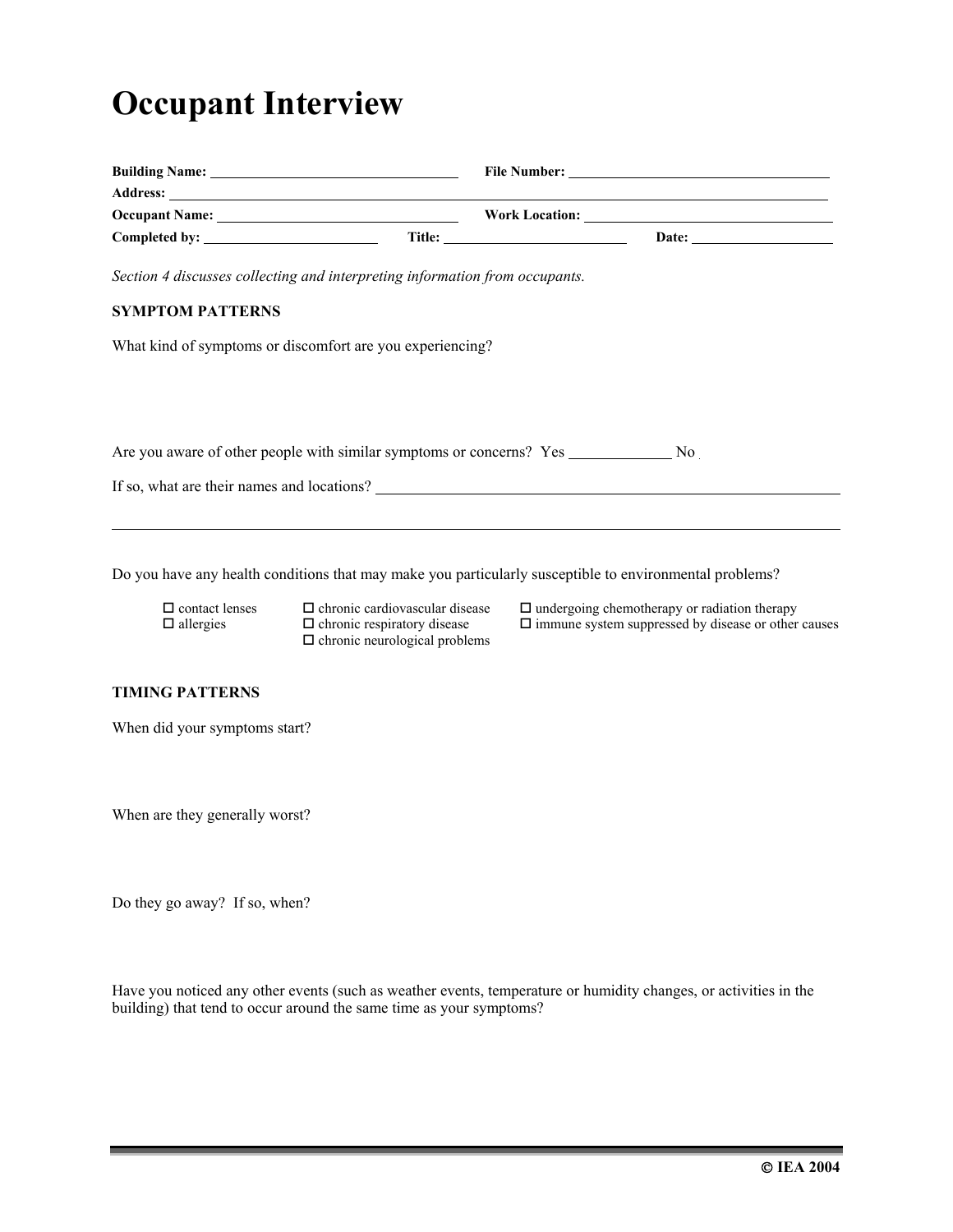## **Occupant Diary**

| <b>Occupant Name:</b> | Title: |                   | Phone: |
|-----------------------|--------|-------------------|--------|
| <b>Location:</b>      |        | File Num<br>ı har |        |

On the form below, please record each occasion when you experience a symptom of ill-health or discomfort that you think may be linked to an environmental condition in this building.

It is important that you record the time and date and your location within the building as accurately as possible, because that will help to identify conditions (e.g., equipment operation) that may be associated with your problem. Also, please try to describe the severity of your symptoms (e.g., mild, severe) and their duration (the length of time that they persist). Any other observations that you think may help in identifying the cause of the problem should be noted in the "Comments" column. Feel free to attach additional pages or use more than one line for each event if you need more room to record your observations.

*Section 6 discusses collecting and interpreting occupant information.* 

| Time/Dat     | Location | Symptom | <b>Severity/Duration</b> | <b>Comments</b> |
|--------------|----------|---------|--------------------------|-----------------|
| $\mathbf{e}$ |          |         |                          |                 |
|              |          |         |                          |                 |
|              |          |         |                          |                 |
|              |          |         |                          |                 |
|              |          |         |                          |                 |
|              |          |         |                          |                 |
|              |          |         |                          |                 |
|              |          |         |                          |                 |
|              |          |         |                          |                 |
|              |          |         |                          |                 |
|              |          |         |                          |                 |
|              |          |         |                          |                 |
|              |          |         |                          |                 |
|              |          |         |                          |                 |
|              |          |         |                          |                 |
|              |          |         |                          |                 |
|              |          |         |                          |                 |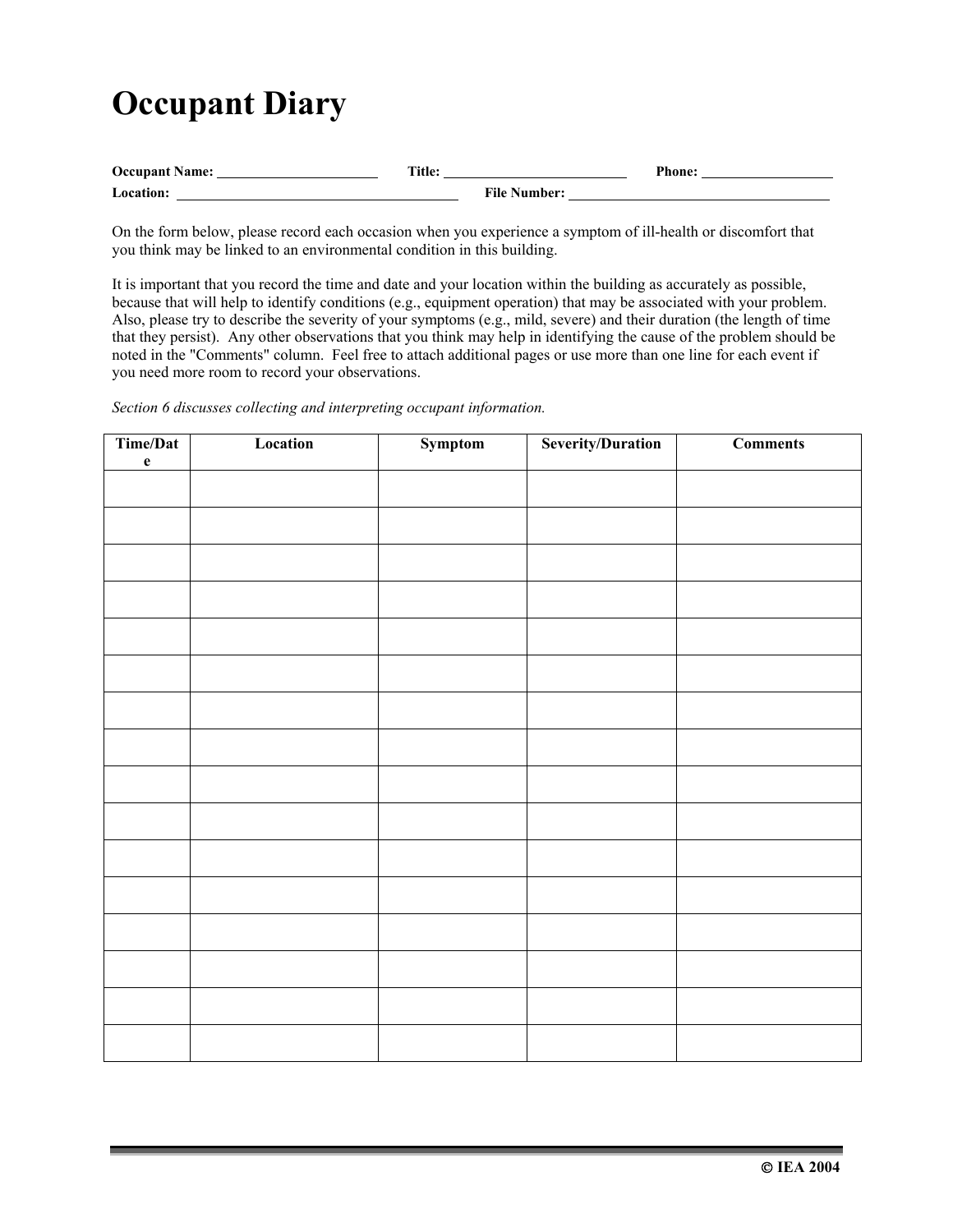## **IAQ Concern**

The purpose of this form is to gather information to help us resolve the indoor air quality concerns. Therefore, any information you can provide will be appreciated.

| Name:                                                     | ''OSIUOL | Jate |
|-----------------------------------------------------------|----------|------|
| . floor:<br>roximate<br>-location on-<br>App <sup>-</sup> |          |      |

#### **I. Background Information**

| <b>Question</b>                                                                                                                          | <b>Response</b> |
|------------------------------------------------------------------------------------------------------------------------------------------|-----------------|
| How long have you been in the building?                                                                                                  |                 |
| How long have you been in your present location in the<br>building?                                                                      |                 |
| Have you experienced any physical discomfort or<br>symptoms relating to indoor air quality? If yes, please<br>describe type of symptoms. |                 |
| When did symptoms start?                                                                                                                 |                 |
| What time of day or week are you experiencing<br>symptoms?                                                                               |                 |
| How long do symptoms last?                                                                                                               |                 |
| Are symptoms experienced apart from this work<br>location? If yes, when and where?                                                       |                 |
| Is an odor coinciding with your symptoms? If yes,<br>describe odor.                                                                      |                 |
| Have these symptoms ever been experienced at another<br>work location? If yes, please describe.                                          |                 |

Additional comments: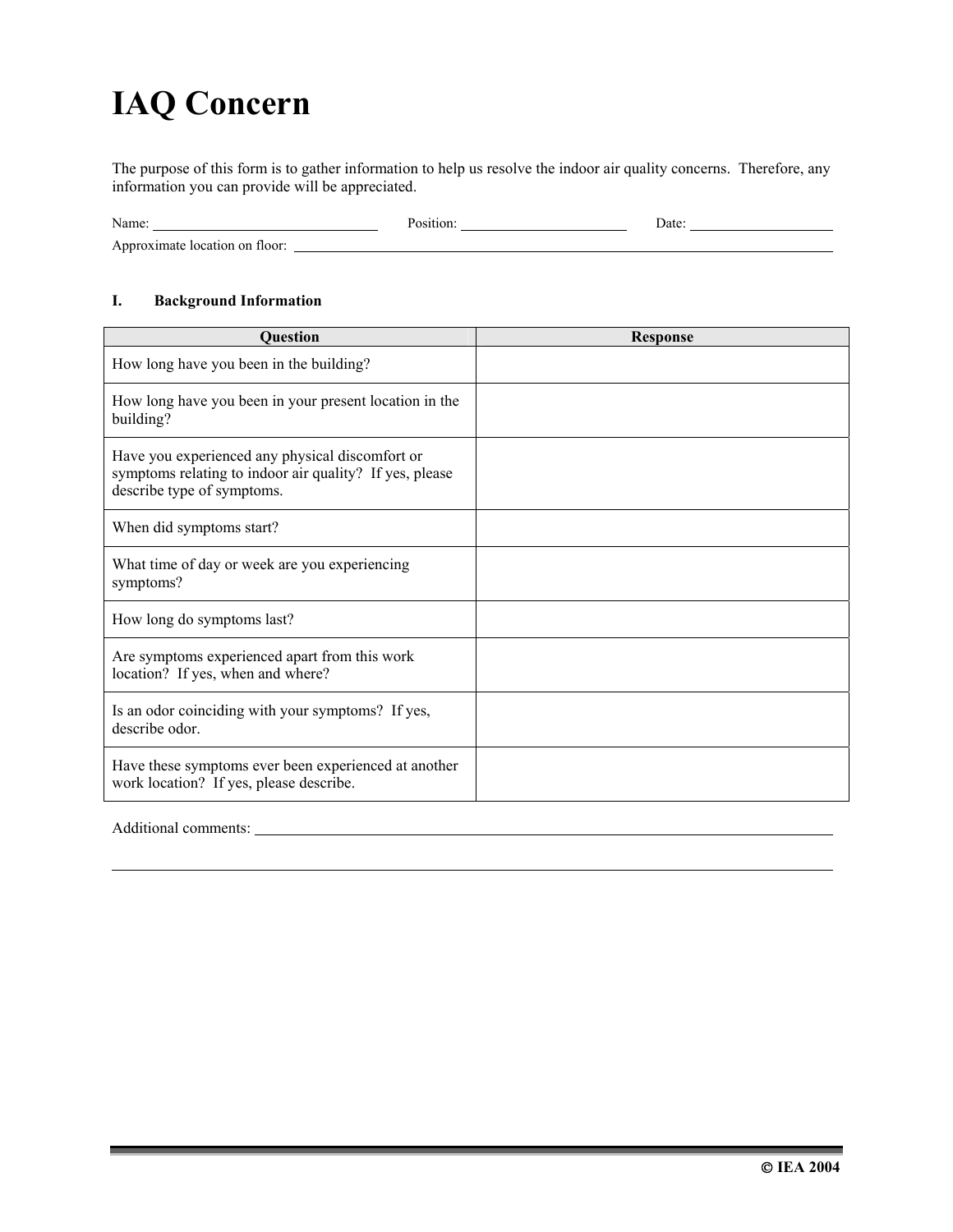# **Appendix B**

## **Internal Indoor Air Quality Investigation Form**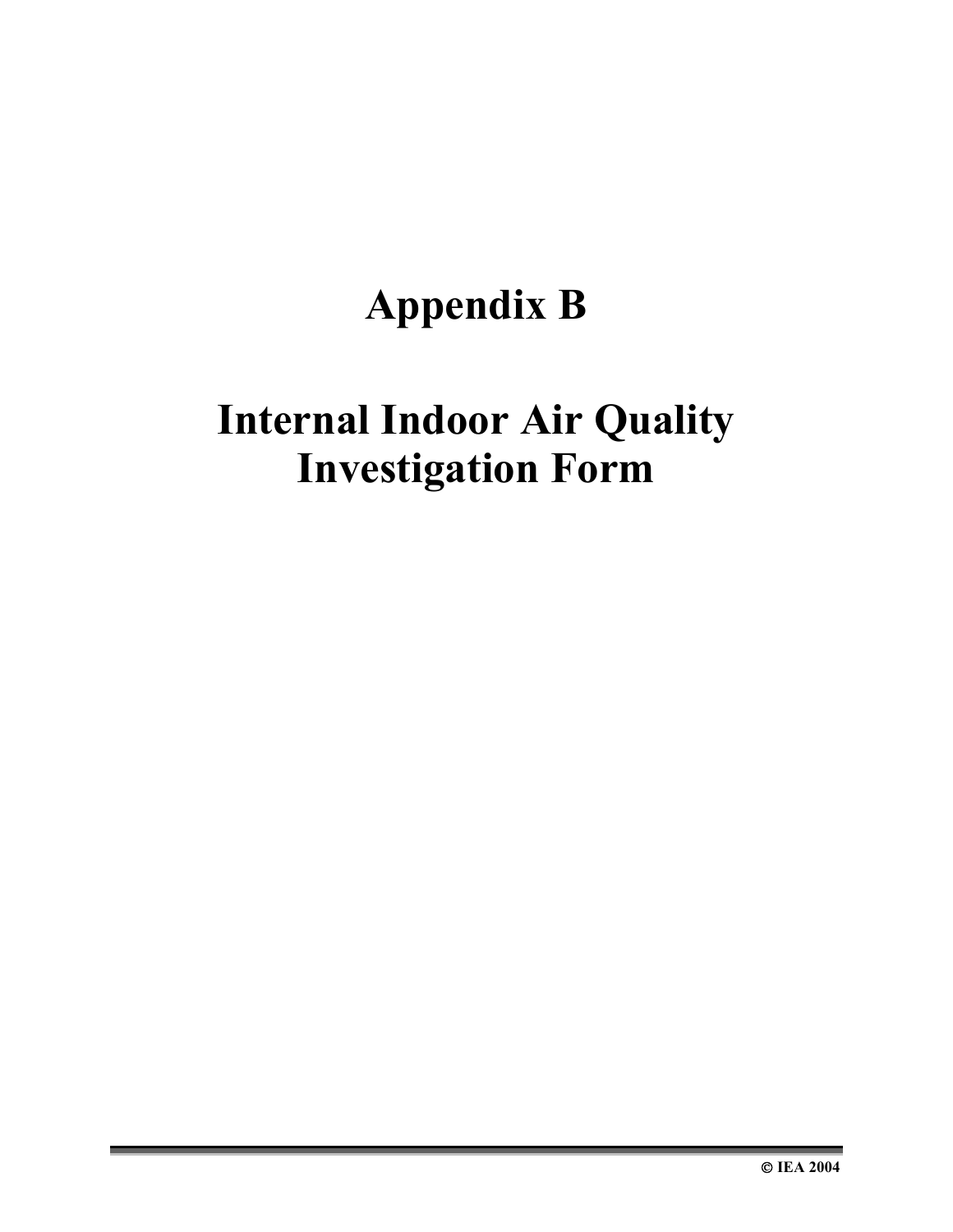### **Mounds View Public Schools Internal Indoor Air Quality Investigation Form**

#### **I. Investigator Information**

| Name:        | Date: |                             | Time: |
|--------------|-------|-----------------------------|-------|
| Room #/Area: |       | # of Students in Room/Area: |       |

#### **II. Complaint Data**

| Name:                                                         | Date of Complaint:    |  | Time: |
|---------------------------------------------------------------|-----------------------|--|-------|
| Room #/Area:                                                  | <b>Building Name:</b> |  |       |
| Health symptoms associated with complaint:                    |                       |  |       |
| Other concerns, i.e. odor, moisture, airflow, cleaning, etc.: |                       |  |       |
| Other comments:                                               |                       |  |       |

#### **III. Investigation Checklist**

| <b>Air Handling Unit</b>                                                                                                                                          |                                                                                                                                                                         | <b>Comments/Actions Taken</b> |
|-------------------------------------------------------------------------------------------------------------------------------------------------------------------|-------------------------------------------------------------------------------------------------------------------------------------------------------------------------|-------------------------------|
| Air Handling Unit On:<br>Air Flowing from Vents:<br><b>Exhaust Operational:</b><br>Thermostat Properly Set:<br>Other Problems Noted:<br><b>Air Filters</b>        | Yes<br>$\rm No$<br>□<br>п<br><b>Yes</b><br>□<br>$\rm No$<br>п<br><b>Yes</b><br>□<br>$\rm No$<br>п<br>Yes<br>□<br>N <sub>0</sub><br>п<br>Yes<br>□<br>N <sub>0</sub><br>п |                               |
| Filters in Place/Functional<br>Magnahelic Reading (inches $H_2O$ ):<br><b>Moisture</b>                                                                            | Yes<br>N <sub>0</sub><br>□<br>Yes<br>$\Box$<br>N <sub>0</sub><br>□                                                                                                      |                               |
| Any Present Signs of Moisture:<br>Any Previous Moisture Concerns:<br>Any Signs of Biological Growth:<br>Any Odors?                                                | Yes<br>$\rm No$<br>□<br>п<br><b>Yes</b><br>N <sub>0</sub><br>□<br>Yes<br>□<br>N <sub>0</sub><br>п<br>Yes<br>□<br>п<br>N <sub>0</sub>                                    |                               |
| <b>Other Sources</b>                                                                                                                                              |                                                                                                                                                                         |                               |
| Any Recent Renovation in Area:<br>Is it Overly Dusty/Unclean:<br>Are Chemicals Stored in Room:<br>Any Pesticides Applied in Area Recently:<br>Any Tunnel Systems: | Yes<br>$\rm No$<br>□<br>п<br>Yes<br>N <sub>0</sub><br>□<br>Yes<br>N <sub>0</sub><br>□<br>Yes<br>□<br>N <sub>0</sub><br>Yes<br>п<br>□<br>N <sub>0</sub>                  |                               |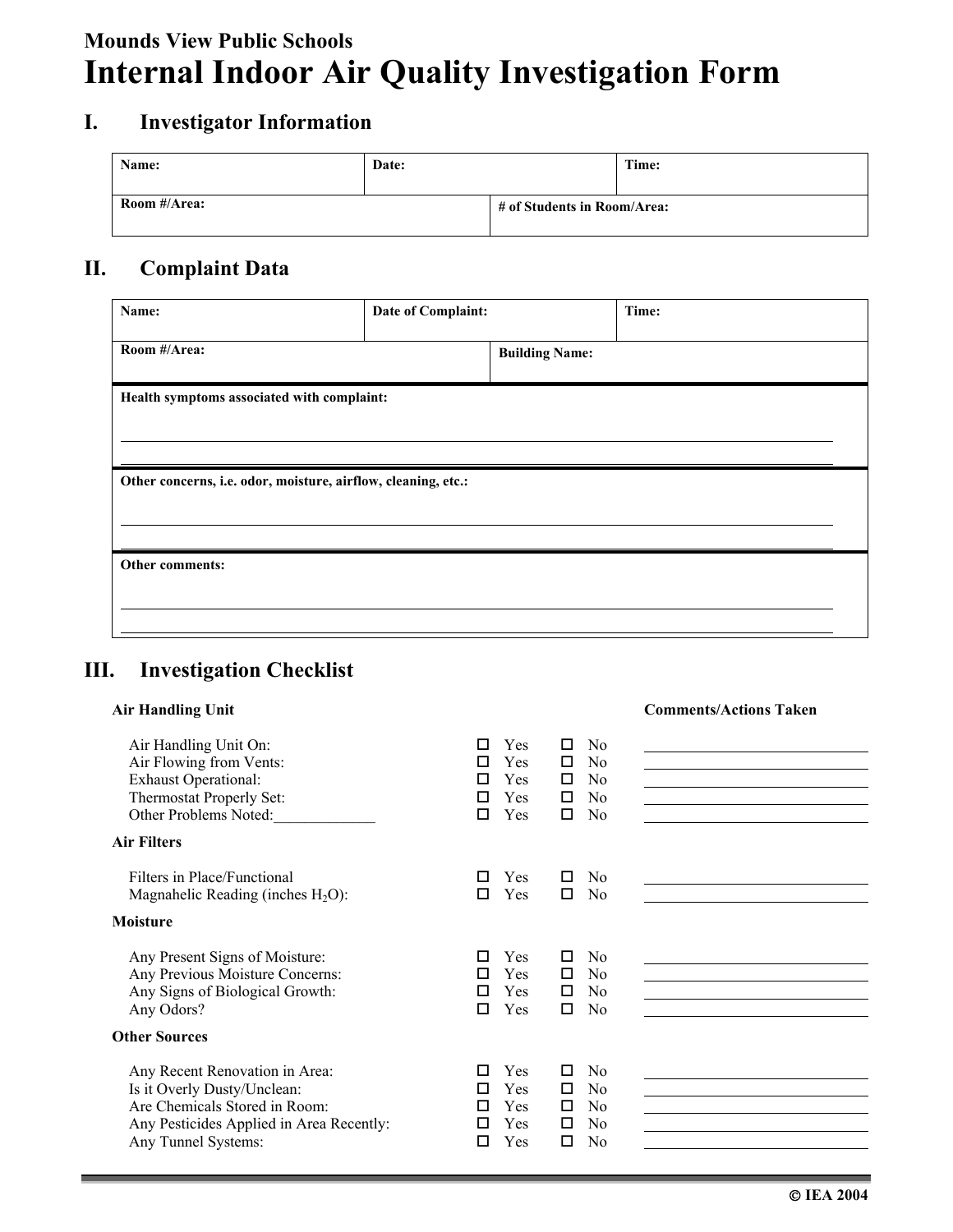#### **IV. Test Data**

| AHU#:                                       | VAV/Zone#: |                             |          |
|---------------------------------------------|------------|-----------------------------|----------|
| Room Temp. (°F):                            |            | Room Relative Humidity (%): |          |
| Stat Setting (°F):                          |            |                             |          |
| <b>Total Airflow in Room:</b>               |            |                             |          |
| $Max.$ :                                    | $Max.$ :   | Max.:                       | Max.:    |
| $Min.$ :                                    | Min.:      | $Min.$ :                    | $Min.$ : |
| <b>Total Airflow in Room:</b><br>Max.       |            | $CO$ (ppm):                 |          |
| $Min.$ :                                    |            |                             |          |
| Room $CO2$ (ppm):                           |            | <b>Design Capacity:</b>     |          |
| Mixed Air/Supply Air CO <sub>2</sub> (ppm): |            | <b>Balance Report:</b>      |          |
| Return Air CO <sub>2</sub> (ppm):           |            | Max.                        |          |
| Disc. Temp. (°F):                           |            | $Min.$ :                    |          |
| Conv. Temp. (°F):                           |            |                             |          |
| Outside Air Temp. (°F):                     |            |                             |          |

#### **V. Test Data Results**

| <b>Total Airflow (CFM):</b> | <b>Outdoor Air CFM/Person:</b> |
|-----------------------------|--------------------------------|
| Max.                        | Max.:                          |
| $Min.$ :                    | Min.                           |

#### **VI. Immediate Corrective Action(s) Taken**

#### **VII. Additional Corrective Action(s) Required by Outside Contractors**  *Include P.O. #'s and date completed.*

#### **VIII. Additional Comments**

*Copy completed form to Building Administration & Director of Buildings and Grounds.*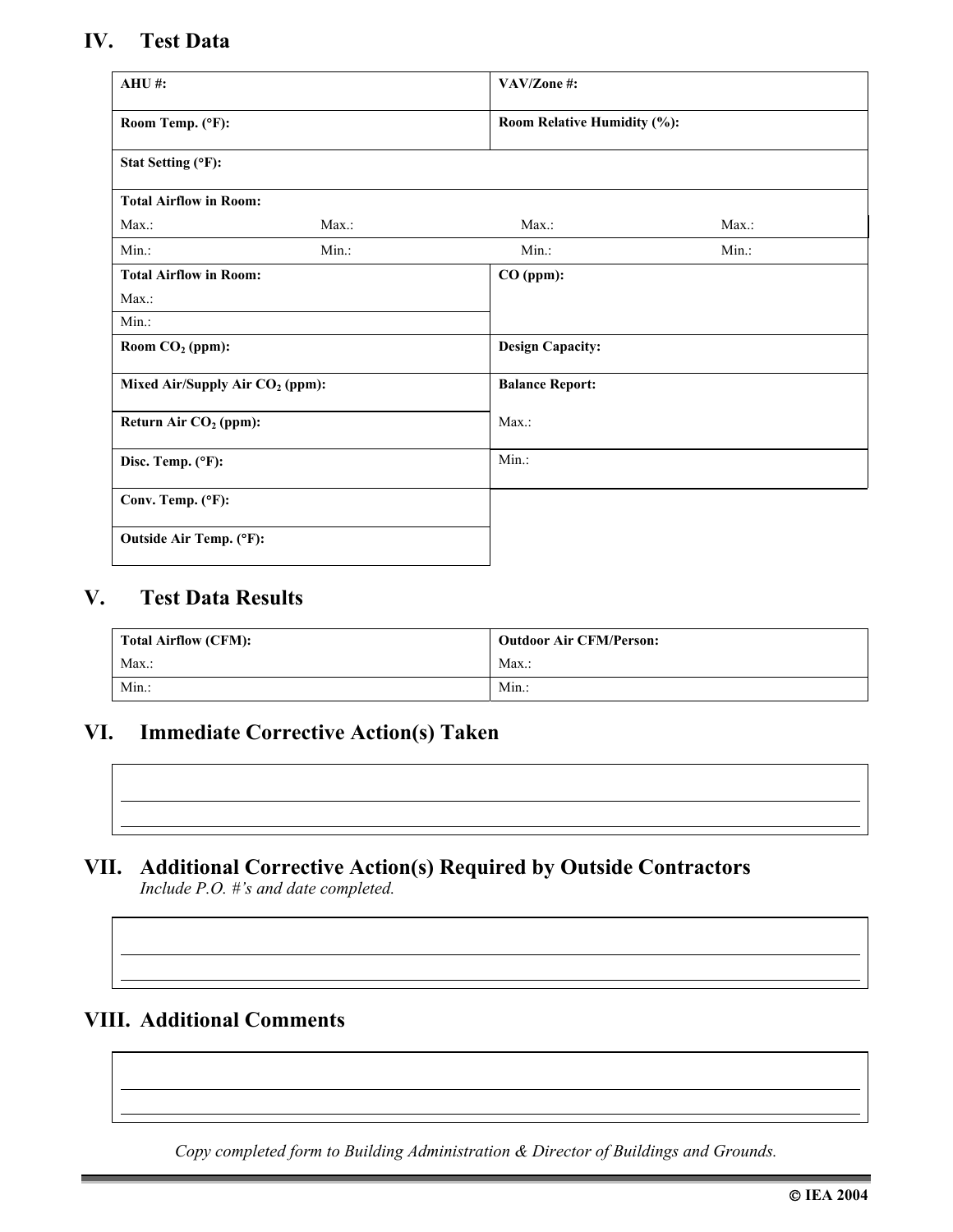# **Appendix C**

# **Indoor Air Quality Recorded Upgrades**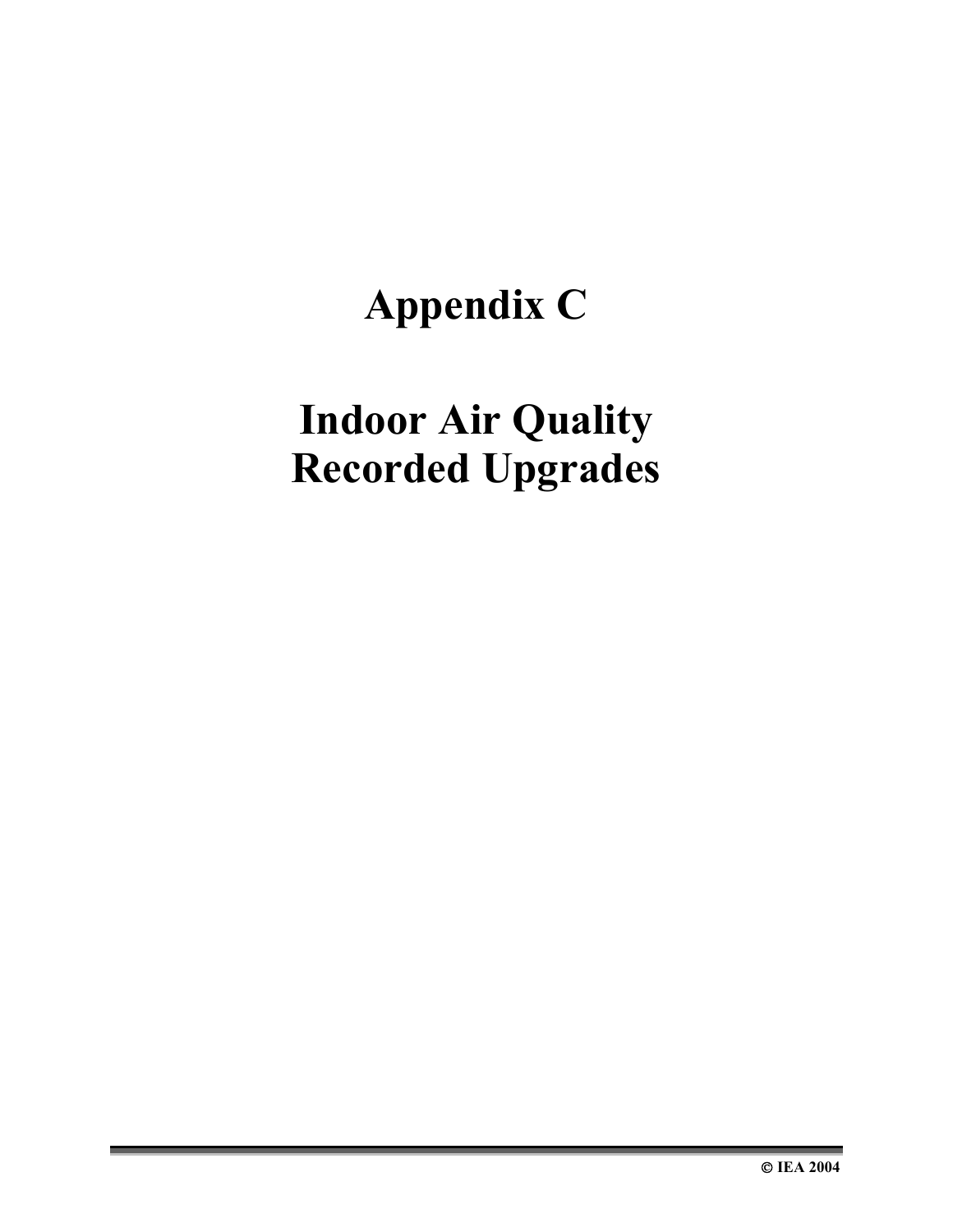### **Mounds View Public Schools Indoor Air Quality Recorded Upgrades**

| School:              |  | Copied To: $\Box$ Principal/School Administrator |
|----------------------|--|--------------------------------------------------|
| Date:                |  | $\Box$ Director of Buildings & Grounds           |
| <b>Completed By:</b> |  | $\Box$ Other:                                    |

*Please check the appropriate items that have been completed or are in progress. This form must be completed annually until all items on this checklist have been implemented.* 

| <b>Task</b>                |        | Completed      | <b>Completion Date</b> | <b>Completed By</b> |
|----------------------------|--------|----------------|------------------------|---------------------|
| Installation of            | □      | Yes            |                        |                     |
| inspection doors on        | ப      | N <sub>0</sub> |                        |                     |
| ductwork.                  | ⊔      | In Progress    |                        |                     |
|                            | ⊔      | Not Required   |                        |                     |
| Upgrade filters to higher  | ◻      | Yes            |                        |                     |
| efficiency, if achievable. | □      | N <sub>0</sub> |                        |                     |
|                            | ❏      | In Progress    |                        |                     |
|                            | ⊔      | Not Required   |                        |                     |
| Increase run time of       | l 1    | Yes            |                        |                     |
| HVAC system an             | ⊓      | N <sub>0</sub> |                        |                     |
| additional two (2) hours   | ❏      | In Progress    |                        |                     |
| before/after occupancy.    | ❏      | Not Required   |                        |                     |
| Install appropriate dirt   | □      | Yes            |                        |                     |
| and moisture mats at       | □      | N <sub>0</sub> |                        |                     |
| entrances.                 | ப      | In Progress    |                        |                     |
|                            | $\Box$ | Not Required   |                        |                     |
| Upgrade vacuum bags        | П      | Yes            |                        |                     |
| to higher efficiency.      | □      | N <sub>0</sub> |                        |                     |
|                            | ⊔      | In Progress    |                        |                     |
|                            | $\Box$ | Not Required   |                        |                     |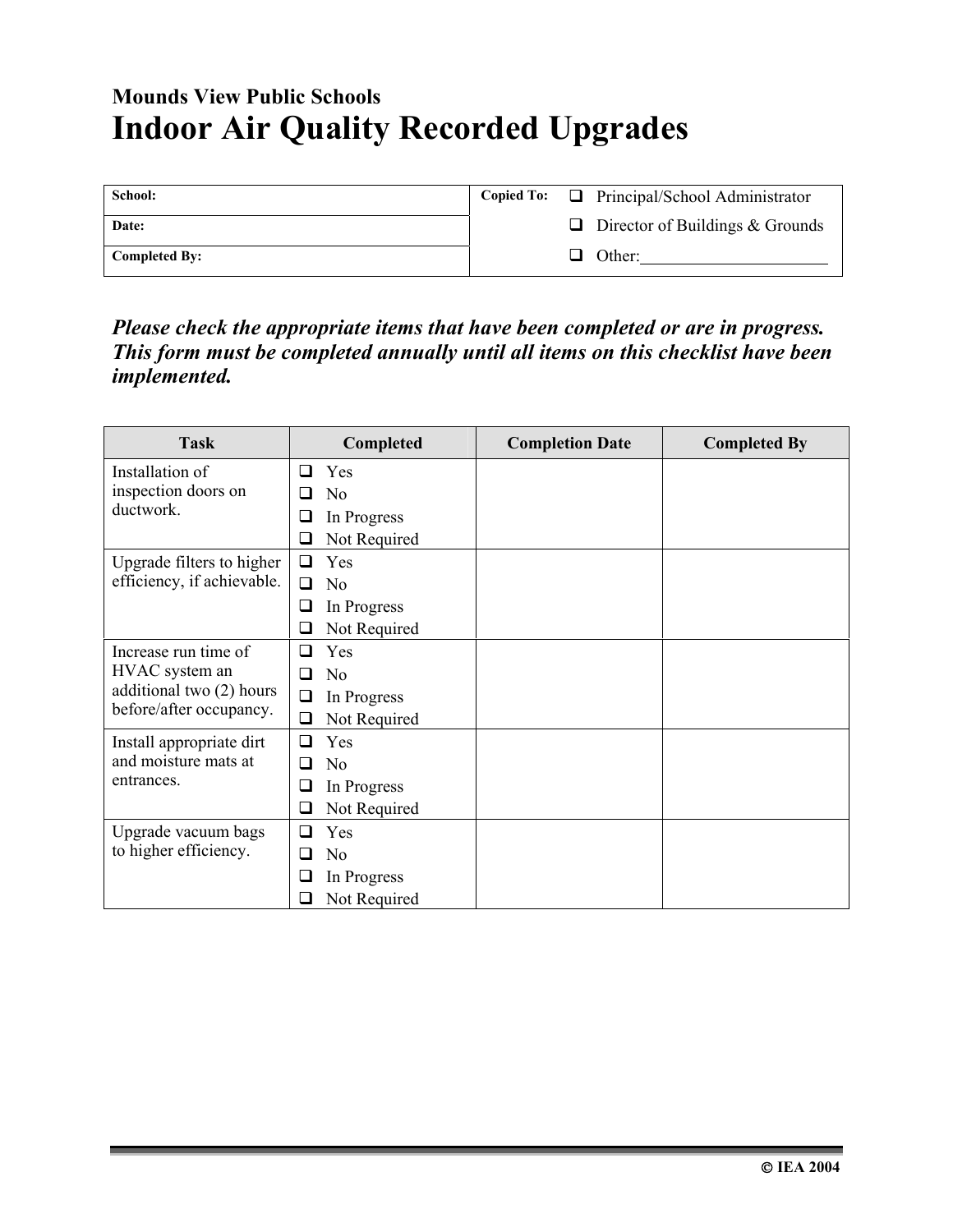# **Appendix D**

## **Indoor Air Quality Operation/Maintenance Checklist**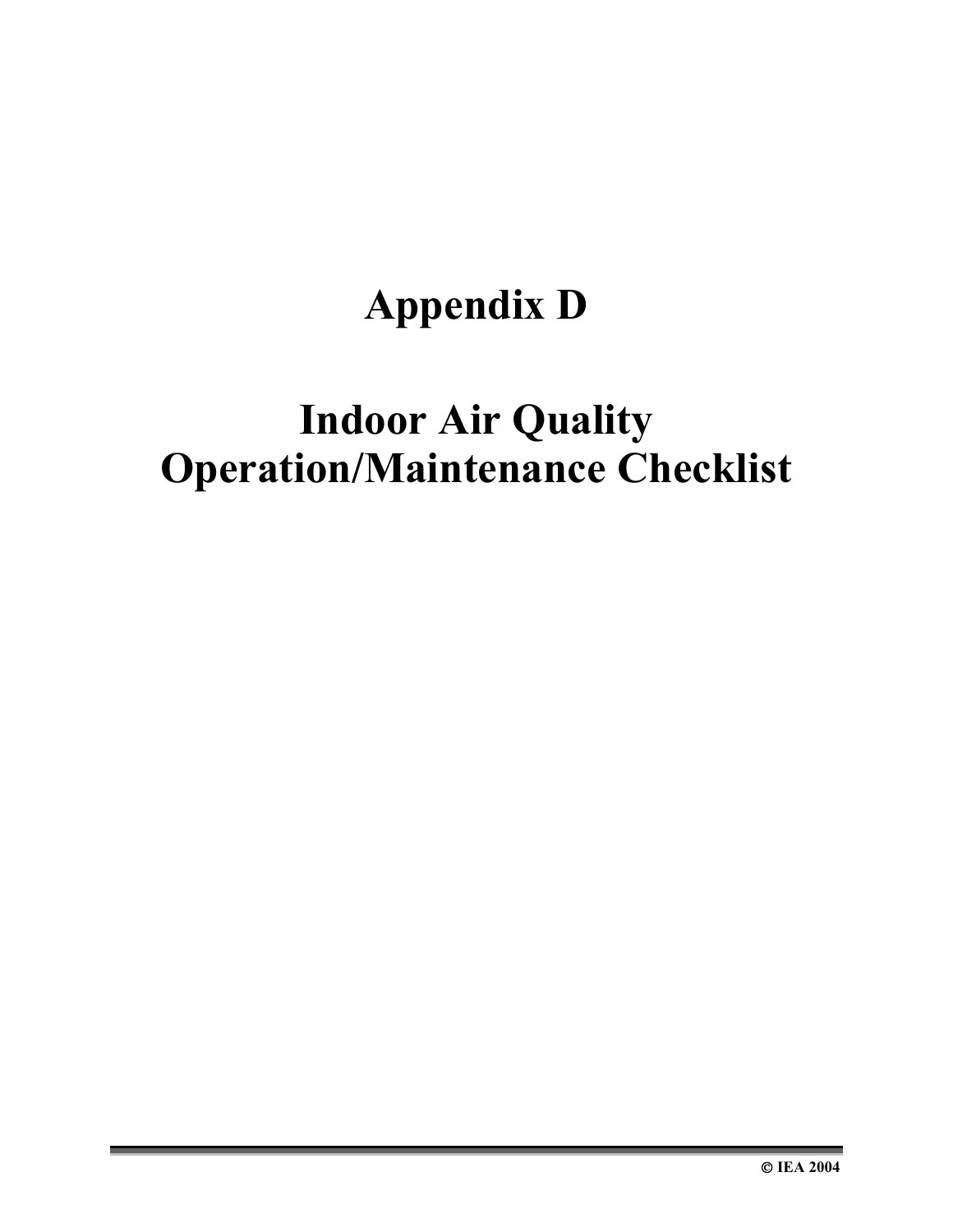### **Mounds View Public Schools Indoor Air Quality Operation/Maintenance Checklist**

| School:              |     | Copied To: $\Box$ Principal/School Administrator |
|----------------------|-----|--------------------------------------------------|
| Date:                |     | $\Box$ Director of Buildings & Grounds           |
| <b>Completed By:</b> | - 1 | Other:                                           |

*The following tasks need to be performed on a regular basis, and recorded to ensure optimum indoor air quality. Any problems identified should be immediately relayed to the Principal/School Administrator.* 

| <b>Task</b>                                                                                                            | <b>Condition</b>                                    | <b>Condition Resolved</b>                          |
|------------------------------------------------------------------------------------------------------------------------|-----------------------------------------------------|----------------------------------------------------|
| I.<br><b>Outdoor Air Intake</b><br>Inspect intake for blockage<br>(unit ventilators monthly, others semi-<br>annually) | $\Box$ O.K.<br>$\Box$ Requires Cleaning<br>Comment: | Yes<br>$\Box$<br>$\Box$ No<br>Comment:             |
| Verify O/A damper operation (semi-                                                                                     | $\Box$ O.K.                                         | $\Box$ Yes                                         |
| $\blacksquare$                                                                                                         | $\Box$ Requires Cleaning                            | $\Box$ No                                          |
| annually)                                                                                                              | Comment:                                            | Comment:                                           |
| Ensure damper does not close                                                                                           | $\Box$ O.K.                                         | $\overline{a}$ Yes                                 |
| $\blacksquare$                                                                                                         | $\Box$ Requires Cleaning                            | $\Box$ No                                          |
| completely (semi-annually)                                                                                             | Comment:                                            | Comment:                                           |
| Check controls' calibration (semi-                                                                                     | $\Box$ O.K.                                         | $\Box$ Yes                                         |
| $\blacksquare$                                                                                                         | $\Box$ Requires Cleaning                            | $\Box$ No                                          |
| annually)                                                                                                              | Comment:                                            | Comment:                                           |
| <b>II.</b> Exhaust Air                                                                                                 | $\Box$ O.K.                                         | $\Box$ Yes                                         |
| Check exhaust operation (quarterly)                                                                                    | $\Box$ Requires Cleaning                            | $\Box$ No                                          |
| п                                                                                                                      | Comment:                                            | Comment:                                           |
| Check belt tension on all fan motors                                                                                   | $\Box$ O.K.                                         | $\Box$ Yes                                         |
| $\blacksquare$                                                                                                         | $\Box$ Requires Cleaning                            | $\Box$ No                                          |
| (annually)                                                                                                             | Comment:                                            | Comment:                                           |
| <b>III.Duct Work</b>                                                                                                   | $\Box$ O.K.                                         | $\Box$ Yes                                         |
| Inspect duct work (annually)                                                                                           | $\Box$ Requires Cleaning                            | $\Box$ No                                          |
| ٠                                                                                                                      | Comment:                                            | Comment:                                           |
| <b>IV. Air Handling Unit</b>                                                                                           | $\Box$ O.K.                                         | $\Box$ Yes                                         |
| Inspect duct work (annually)                                                                                           | $\Box$ Requires Cleaning                            | $\Box$ No                                          |
| ٠                                                                                                                      | Comment:                                            | Comment:                                           |
| Heating/cooling coils inspection<br>$\blacksquare$<br>(annually)                                                       | $\Box$ O.K.<br>$\Box$ Requires Cleaning<br>Comment: | $\Box$ Yes<br>$\overline{N}$<br>$\Box$<br>Comment: |
| Fan inspection (annually)<br>$\blacksquare$                                                                            | $\Box$ O.K.<br>$\Box$ Requires Cleaning<br>Comment: | $\Box$ Yes<br>$\Box$ No<br>Comment:                |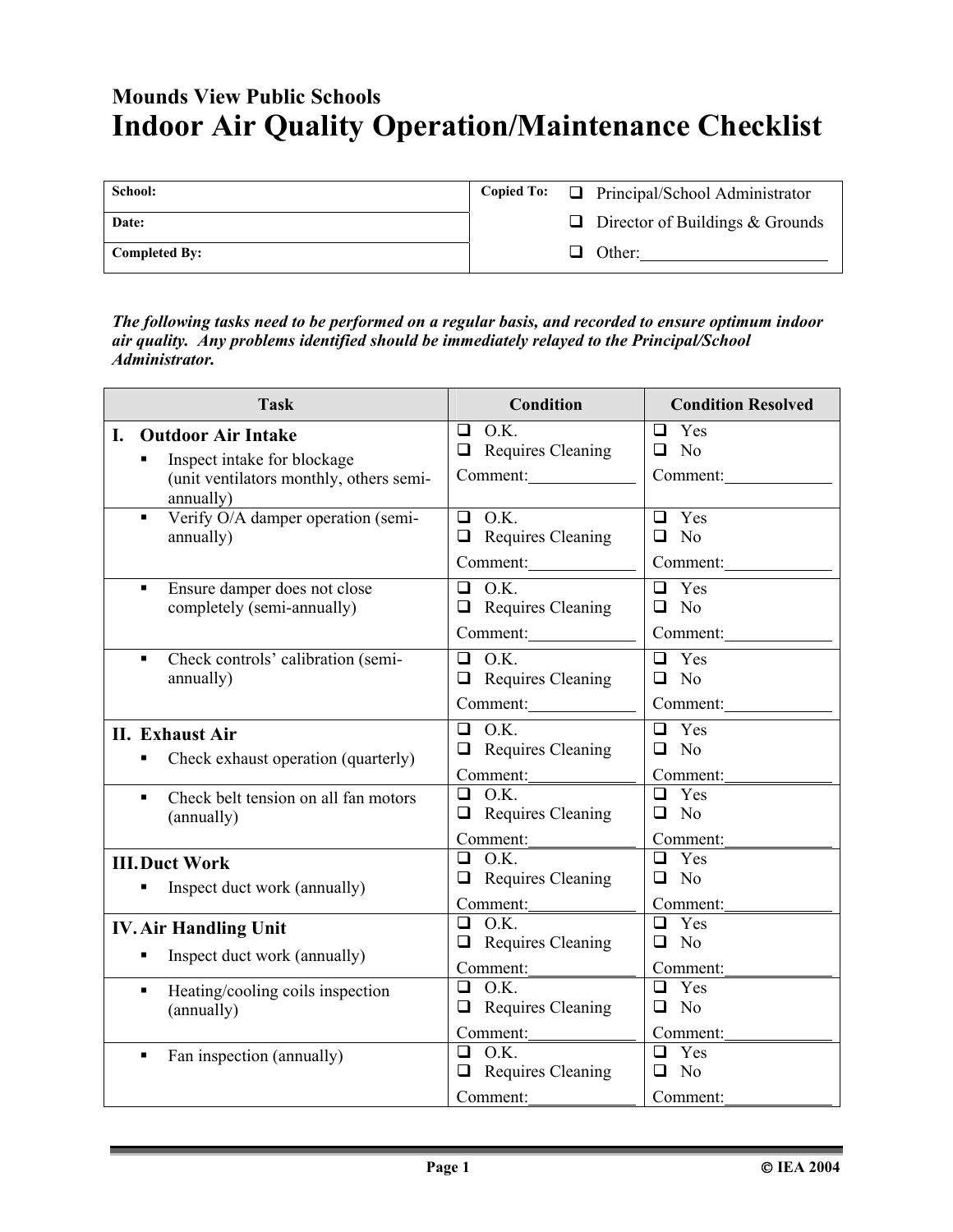# **Appendix E**

## **Indoor Air Quality A Common Sense Guide to Communication**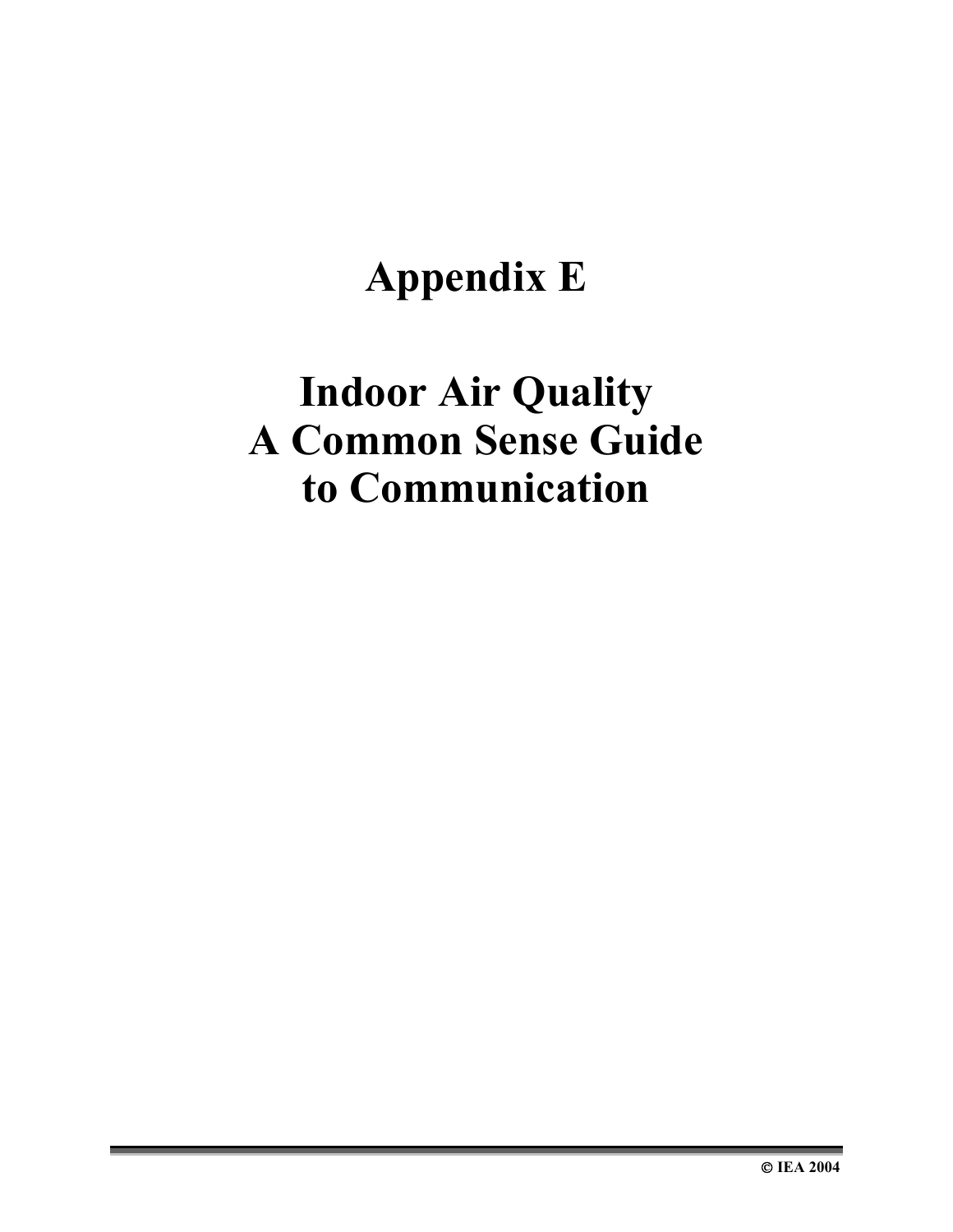# **Indoor Air Quality A Common Sense Guide to Communication**



*Developed by:* 

**Institute for Environmental Assessment 9201 West Broadway, #600 Brooklyn Park, MN 55445 (763) 315-7900 (800) 233-9513** 

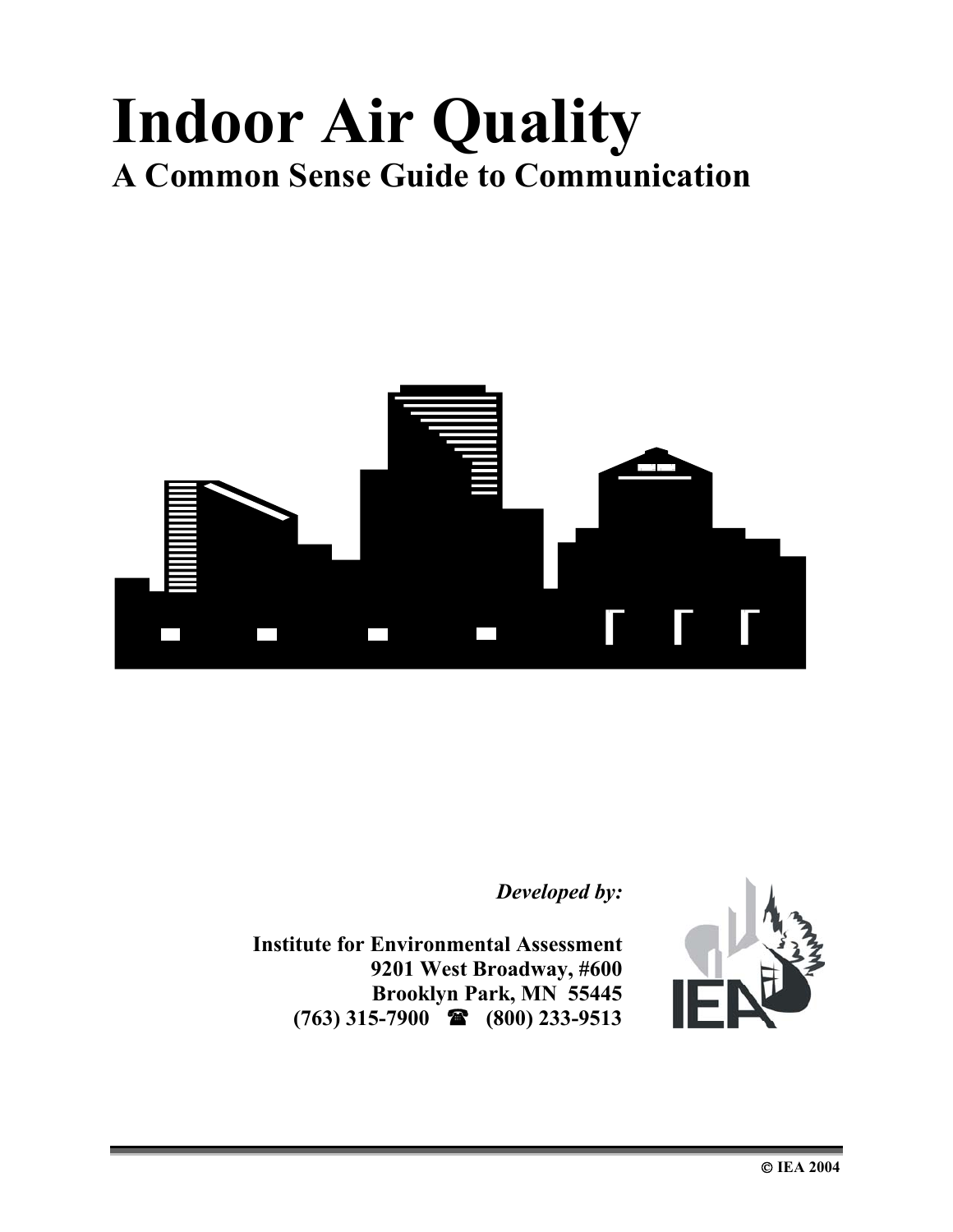## **Table of Contents**

| Section 2: Is indoor air quality really a concern? A brief overview of the problem3 |
|-------------------------------------------------------------------------------------|
|                                                                                     |
|                                                                                     |
|                                                                                     |
|                                                                                     |

#### **Appendices:**

| A. | About the Institute for Environmental Assessment (IEA) |  |
|----|--------------------------------------------------------|--|
|----|--------------------------------------------------------|--|

- B. You can Help Prevent Air Quality Problems in Your School
- C-1. Glossary of General Terms
- C-2. Common Medical Terms Associated with Indoor Air Quality<br>D. U.S. Government Agencies & Professional Organizations Ass
- U.S. Government Agencies & Professional Organizations Associated with Indoor Air Quality Issues
- E. Suggestions for Answering Common Questions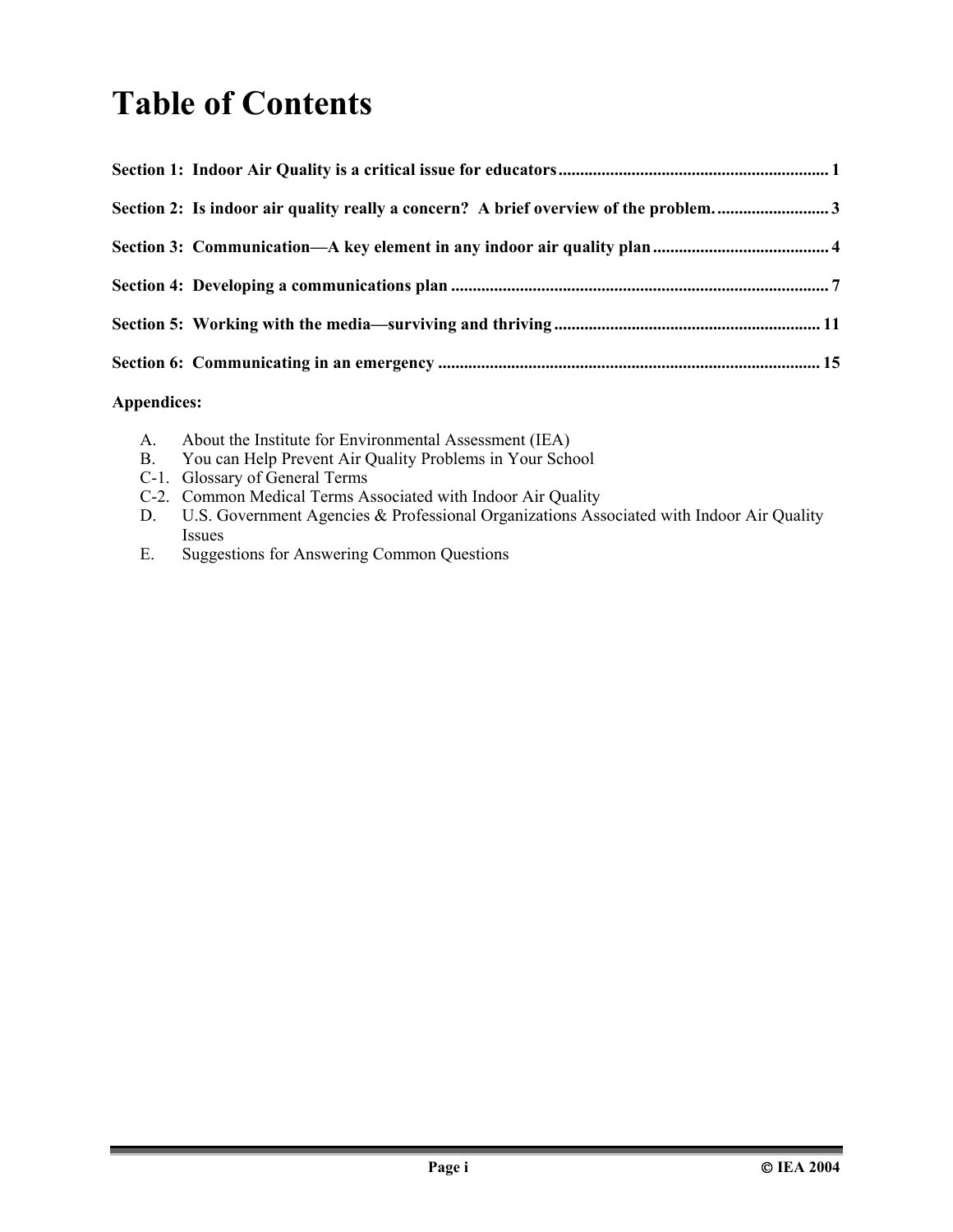## **Section 1:**  *Indoor air quality is a critical issue for educators*

Educators have long known that a school in which students and staff feel safe and comfortable is a school in which students can learn. In recent years, the public has equated safety in school largely with the absence of guns, knives and illegal drugs. But today, the public is becoming increasingly concerned about other more subtle – and perhaps more basic – factors that must be considered in order to create a safe environment for learning. The quality of air in schools is one of those factors. And, it is one that is now receiving a great deal of attention. Reports on television and in the national press have raised concerns about air quality in schools, as well as in factories and office buildings. In fact, the term "sick building" is often heard in everyday conversation.

Parents concerned about the health of their children can often become emotional – especially when they are faced with seemingly mysterious hazards posed by pollutants in indoor air. Several students with unexplained headaches, wheezing or sore throats may prompt parents and teachers to jump to the conclusion that air quality in the school must be the source of the problem. Staff members worry when a couple of their colleagues become seriously ill. They ask each other, "could it be the air in our school? After all, didn't we read about indoor air quality problems in the paper just a few weeks ago?" Rumors and half truths spread. Before long, justified or not, the school has a major problem. It **may** have an indoor air quality problem, but it most **definitely has** a public relations problem. Unless it is handled quickly, the trust between parents and the school, between staff and the administration is damaged. Regaining that trust is very difficult, and in some cases, may seem impossible.

This is just one reason why schools need to take a proactive approach to dealing with indoor air quality issues **and** to communicating openly and honestly about them with the public.

This guide is intended to assist you in communicating about indoor air quality. It will help you learn what to communicate, when, and with whom. It will give you advice in how to communicate with the media and tips on how to communicate in a crisis. It will answer some of the most commonly answered questions about indoor air quality, and it will provide a number of background resources to help you understand indoor air quality issues so that you can respond knowledgeably to questions from staff, parents, the media and the general public.

#### *Indoor air quality must become a priority*

When looking at the issues school administrators face on a daily basis – test scores, budget shortfalls, personnel issues, curriculum challenges, and discipline problems, to name just a few – indoor air quality may seem like a low priority. Until it becomes a problem. Then it moves to the top of the priority list in a hurry.

Putting indoor air quality issues near the top of your priority list before problems develop will save a lot of time, effort and money in the long run. It may also protect the reputation of your school or your school district and maintain the positive trust relationship you have with staff and parents. You can't put a price tag on that.

But indoor air quality is an important issue for educators to consider for other reasons.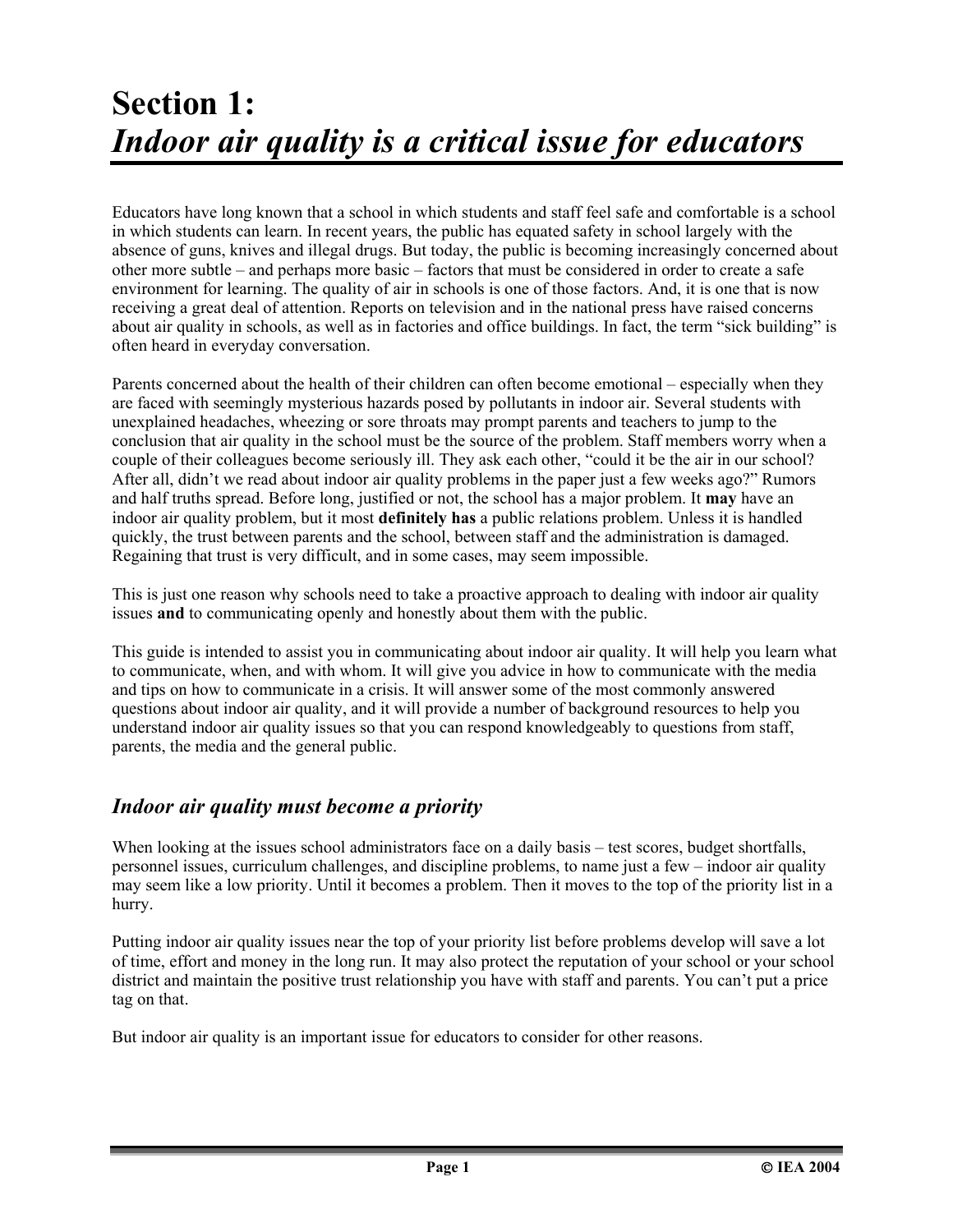First of all, taking indoor air quality seriously is simply the right thing to do. Health and welfare of students and staff must be your primary concern. If indoor air quality problems in your building are indeed affecting individuals, they must be identified and remedied to the extent possible. And even if there have been no complaints or suspected problems, it is wise to:

- ♦ examine a building for potential problems by conducting a baseline indoor air quality survey; and,
- ♦ develop and institute prevention strategies that may eliminate future problems.

Taking this proactive approach to indoor air quality allows you to handle small problems before they become serious and create a crisis atmosphere. It also gives your school or school district the credibility that comes from taking leadership by being on top of problems. You will gain approval of parents, staff and community by being able to demonstrate your concern for providing a safe, healthy environment when you put a proactive indoor air quality management program in place.

In short, the proactive approach will allow you to:

- prevent indoor air quality problems;
- ♦ solve minor problems before they become major problems;
- ♦ protect health of students and staff;
- save money;
- ♦ avoid litigation on the part of those who believe their health, or that of their children, was impaired by poor air quality in school; and
- ♦ avoid a public relations crisis that may cause your public to lose faith in the school or school district.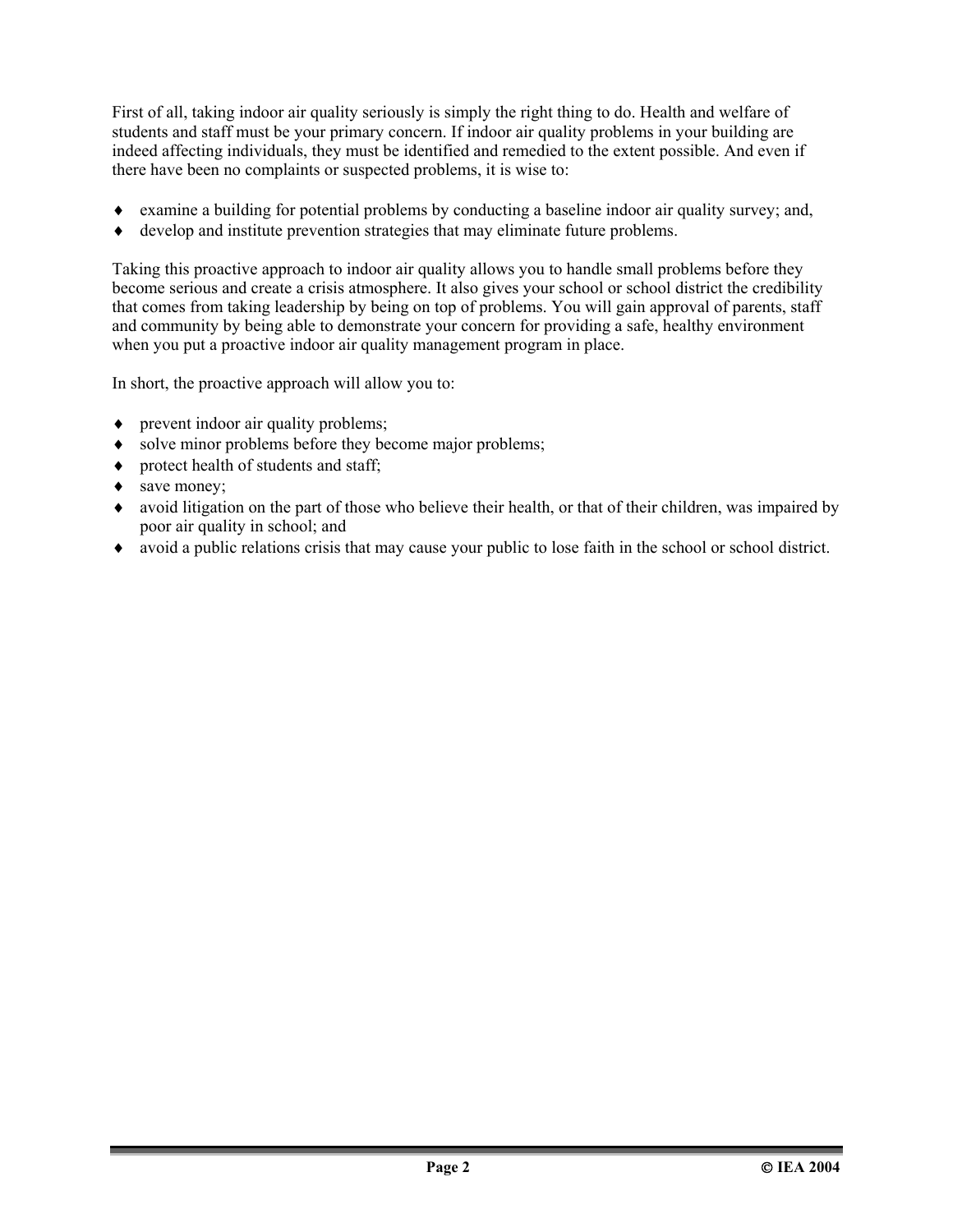## **Section 2**  *Is indoor air quality really a concern? A brief overview of the problem*

Most Americans spend nearly 90 percent of their time indoors – and during the school year, a large share of that time is spent in classrooms. While in reality students and staff spend only about one quarter to one third of a 24-hour day in the classroom, the common *perception* is that they spend "most of their day" in school. This means they spend considerable time in an environment in which there may be relatively high levels of pollutants.

Although invisible and often unnoticed, pollutant levels are generally two to five times higher indoors than outdoors. In fact, the US Environmental Protection Agency (EPA) considers indoor air pollution to be one of the top five public health risks associated with environment.

A 1995 report by US General Accounting Office estimates that approximately one in five schools in the United States has an indoor air quality problem. Schools present more air quality problems than most indoor environments for several reasons:

- ♦ Large numbers of people are concentrated in small areas for relatively long periods of time. For comparison, schools house an average of four persons more per square foot than the typical office building.
- ♦ A wide variety of activities occur in schools that contribute to air quality problems. Science, art and industrial arts classes, for example, use supplies such as paints, glues, inks, and acids that are sources of VOCs.
- ♦ Increasingly tight school budgets have resulted in cutbacks. Reduced custodial services mean buildings and heating/ ventilating/ air conditioning systems (HVAC) may not be cleaned as thoroughly as needed. Leaky roofs and other water infiltration problems create mold growth.
- ♦ Energy conservation concerns have prompted school officials to reduce ventilation and seal buildings. As a result, indoor air pollution levels increase and oxygen supplies decrease.
- ♦ Building additions and remodeling projects have created spaces that are difficult to maintain and ventilate properly.
- ♦ Cheap construction typical in the 1950's and 60's has resulted in a legacy of school buildings with poor ventilation systems. Many contain materials that contribute to pollution problems.

The air in the typical school includes a number of types of pollutants that can contribute to health problems. There include:

- $\bullet$  volatile organic compounds (VOCs) which are emitted from an astonishing array of sources everything from carpet adhesives and particleboard to felt tip markers, emissions from printers and photocopiers, cleaning supplies and even air fresheners;
- ♦ biological agents (biocontaminants ) such as pollens, spores and mold, hair and skin cells, bacteria and viruses, animal dander, and dust mites;
- ♦ particulates such as asbestos, lead, man made fibers;
- ♦ ozone emissions from office machinery;
- ♦ combustion products from heating and cooking appliances and tobacco smoke; and,
- radon.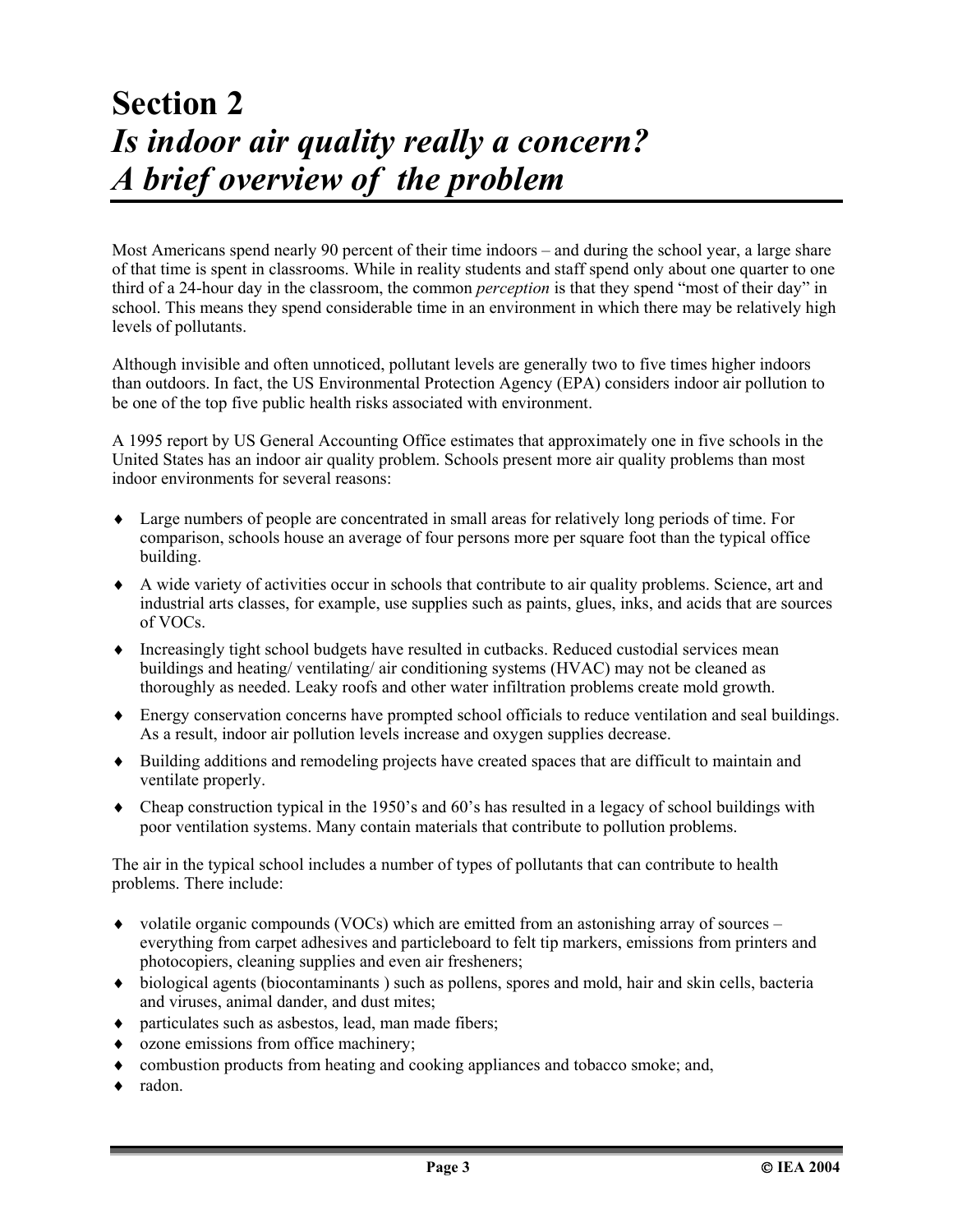Indoor air quality problems caused by elevated levels of pollutants or inadequate ventilation systems may have consequences:

- ♦ poor learning environment;
- ♦ increased health problems such as sore throats, asthma attacks, headaches, muscle ache, and fatigue;
- ♦ increased spread of airborne infectious diseases;
- $\bullet$  reduced staff productivity; and
- ♦ increased student and staff absenteeism.

Obviously, preventing indoor air quality problems is beneficial. Addressing problems once they have developed is essential.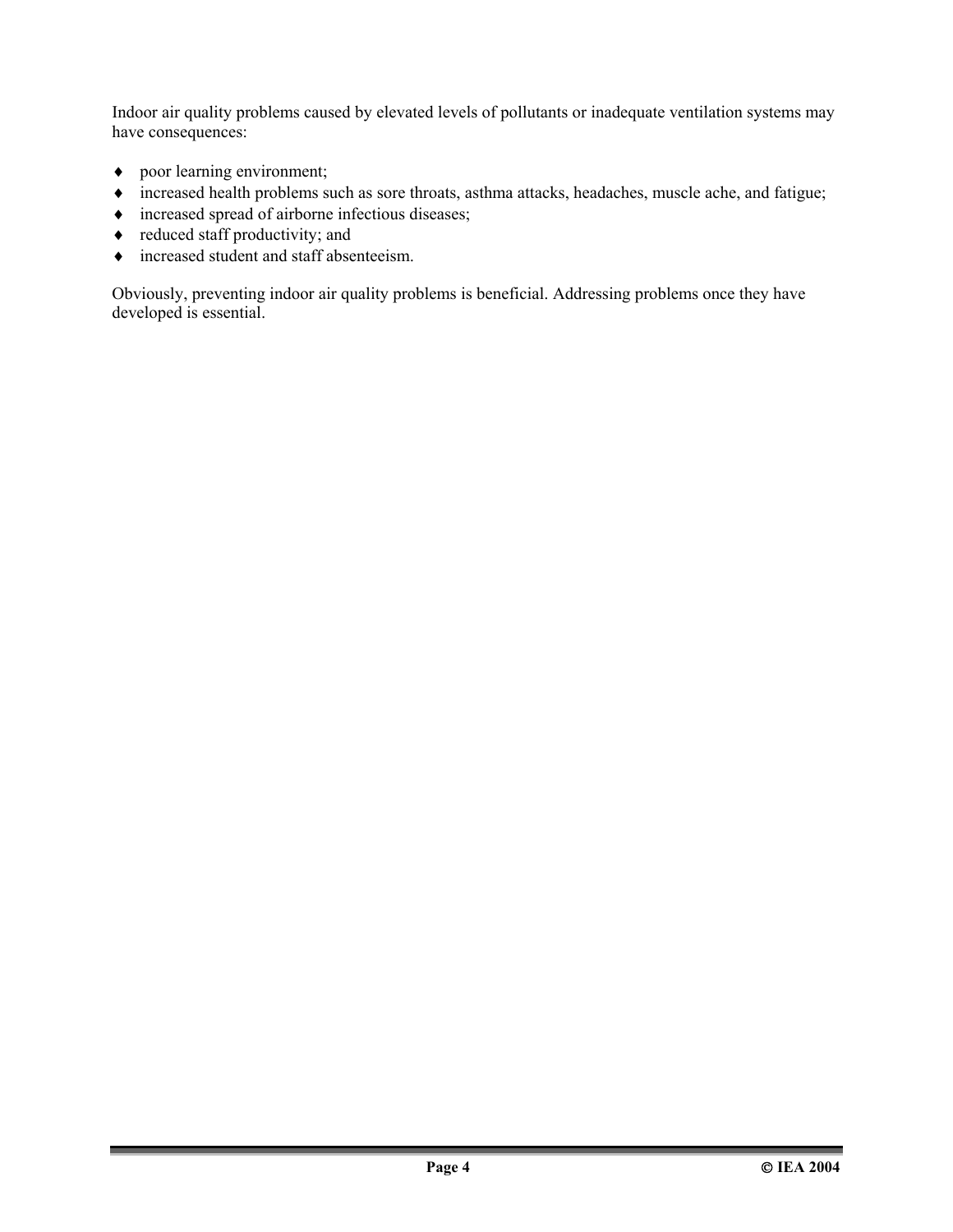## **Section 3**  *Communication—A key element in any indoor air quality plan*

Once your school or school district embarks on any indoor air quality management action – whether it's a preventive plan or an investigation of serious complaints - it is essential to include communications as a part of that plan.

Open, honest communication with all concerned individuals is always the best policy. It helps develop trust, alleviates fears and dispels rumors that may arise from lack of understanding. You might be tempted to ignore the communications, feeling that it's too time consuming and unnecessary. You might decide to avoid the issue unless questions arise.

If so, consider this scenario:

*An unfamiliar workers shows up in a school building with instruments to measure carbon dioxide and air flow. Intrigued, a student turns to his teacher and asks, "What's going on? What are these people doing?" If the teacher has not been informed that an indoor air quality evaluation is underway, the teacher cannot answer the question, only speculate. "I don't know. Maybe they are looking for some sort of problem," says the teacher.* 

*That evening, the student tells mom and dad that "some guys with strange equipment were at school*  looking for problems." The parents are puzzled and curious. They question the child. "What kind of *equipment? What was the person doing?" The parents may have read in the news about radon and asbestos. They may have heard about sick buildings. They leap to me conclusion that there is a problem at school. Maybe that explains the headaches their child has reported occasionally, or the coughing.* 

*They would like to call the principal for answers, but school is closed for the day so they can't reach him/her. Instead, they call a neighbor or a friend who has children at the school? "Do you know what's going on at school?" they ask. They pass along their suspicious about a problem at the school. Soon rumors are everywhere. Parents start talking about their children's illnesses. They attribute them to the air at school. Next, a parent calls a television reporter, accusing the school of a cover-up.* 

*The principal is bombarded with questions and put on the defensive immediately – especially when a TV camera crew shows up announced. What may have started as a routine investigation has now become a major headache. Emotions are aroused. Trust between school and parents has eroded. Regaining it may be difficult.* 

Taking time to communicate up front will save time in the end. It will help educate parents and staff about indoor air quality in a positive way. The more they know and understand about what is happening in their school, they more they will support it.

The level of communication you undertake will vary greatly depending on your individual situation. If you are simply announcing the implementation of a new program to evaluate indoor air quality in your school, your approach can be quite general and low key. If, however, you have severe indoor air quality problems, you will need to communicate immediately, employing several strategies.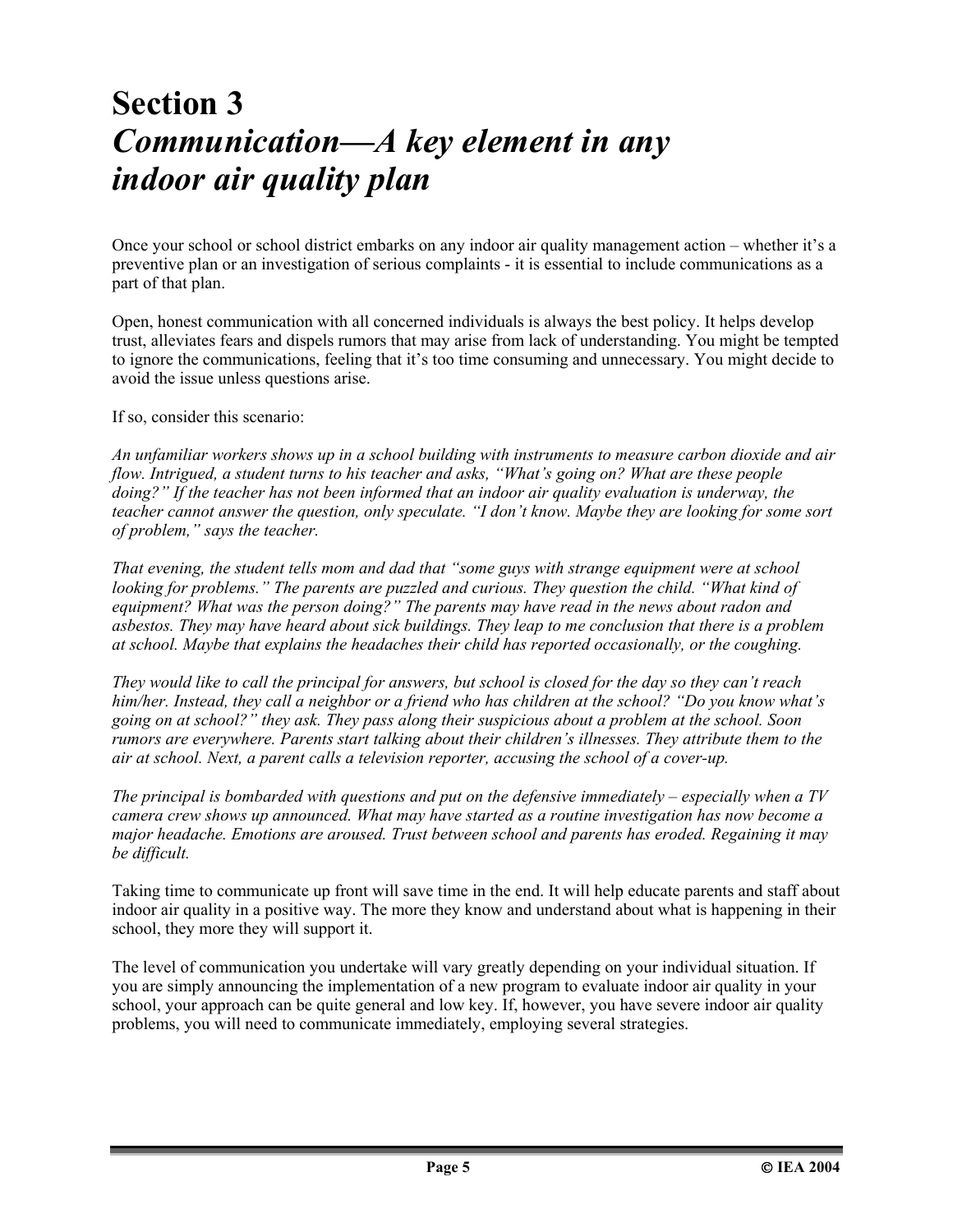#### **Choose a Communicator**

Designate an individual to serve as the communications contact person on indoor air quality issues. If your school district employs an individual who is responsible for communications (communications coordinator/director, community relations director, public relations specialist, etc.), he or she would be the logical choice. Generally, these people have already developed relationships with the media that can be helpful in communicating and they should have a good working knowledge of the characteristics of your community and the most effective ways to communicate with them. If you have no such person, *choose an individual who has good communication skills and is trusted by staff and parents.* This person may be the superintendent or an assistant superintendent, an individual responsible for facilities, a principal or even a teacher.

Provide your communicator with the background information on indoor air quality issues and resources included in this packet. In addition, provide an overview of your school/school district's indoor air quality management plan:

- ♦ What is the purpose of your plan? Why are you doing it?
- ♦ What do you expect to learn?
- ♦ What steps will you take in evaluating air quality?
- ♦ How are evaluations/tests conducted? Are there associated hazards?
- ♦ What do you plan to do if you discover problems?
- ♦ What is the cost?
- $\bullet$  What is the timeline?

Your air quality communicator should serve as the primary link between the media and the school/school district. This person should also be responsible for developing a communications plan to serve as part of your overall indoor air quality management plan.

In general, the principal is the most logical person to communicate directly with staff and parents in an individual school because the principal is a person they know. Your air quality communicator must work closely with principals to help them communicate most effectively with their own staff, students and parents. The communicator can help them develop appropriate key messages.

#### **General Tips on Communicating Effectively**

Effective communication is the most important step you can take in not only informing people about indoor air quality issues, but in preventing air quality concerns from become developing into a public relations problem.

Here are some general tips to help you communicate effectively.

**1. Remember, communication is a two-way process.** We often think that by telling – either in writing or verbally – we have communicated.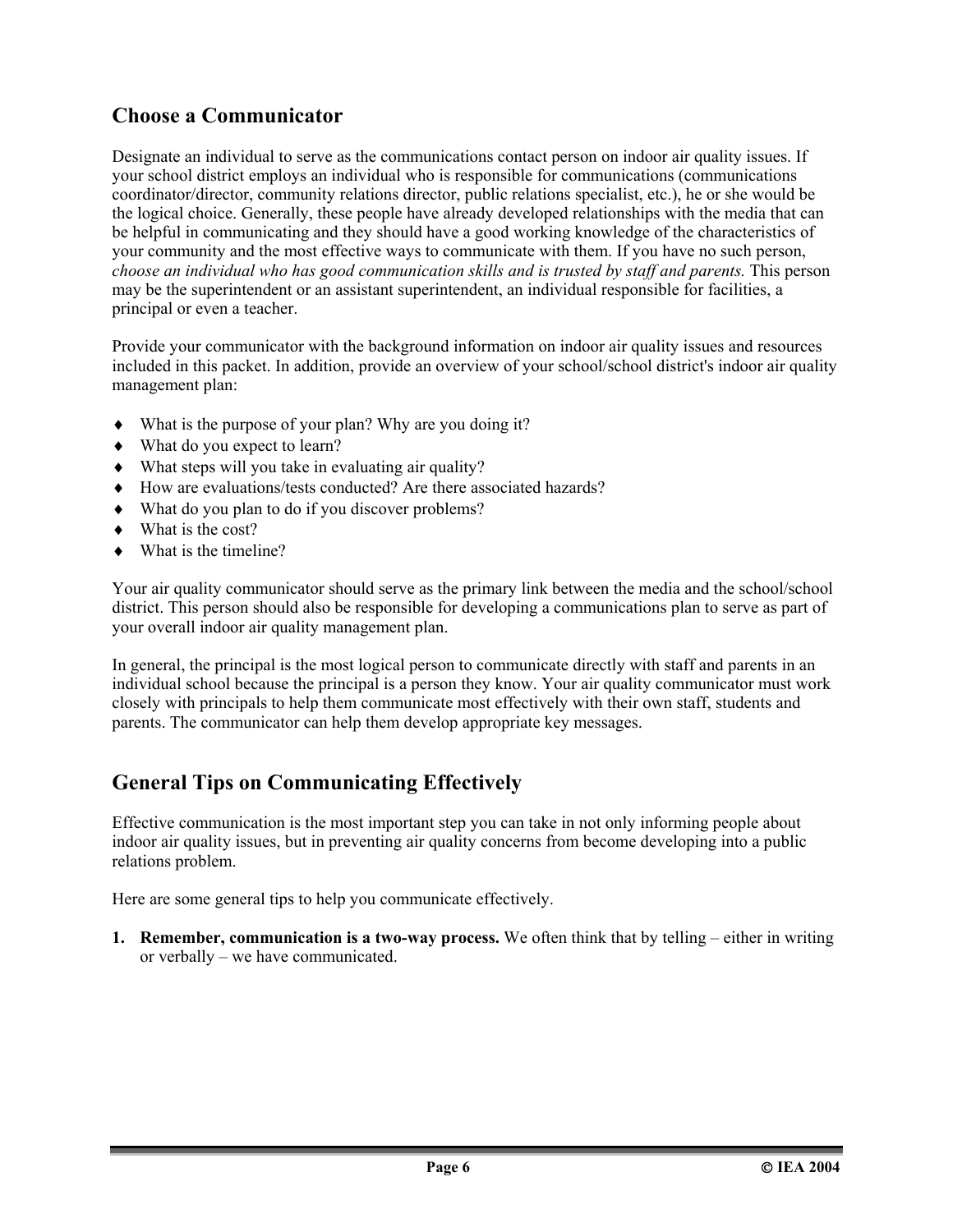**2. Listening is as important as telling.** Through effective listening you can pick up a great deal of information on how your message is being received. Do people understand? Do they have concerns? Do they need more information? Are they aware of problems that you don't know about?

#### **Hints for Effective Listening**

- ♦ *Listen with all the senses.* Accurate listening focuses not just on what words a person says, or how the words were said, but also upon facial gestures, posture, use of space, touch, use of the body, and so on.
- ♦ *Listen attentively.* Accurate listening is not an automatic process. Focusing on the present–on what is happening in the here and now–can greatly increase one's efficiency and effectiveness in interpersonal communication.
- ♦ *Listen supportively.* The effective listener must be open to hearing what the other person means rather than focusing upon what he or she wants to hear.
- ♦ *Check listening accuracy.* It is a good practice to check what you are hearing by discussing. This can be done by saying, "Do you mean...?" or by paraphrasing the other person, or by indicating from time to time, "I hear you saying...."
- ♦ *Listen with empathy.* We need to feel what the speaker feels; we need to empathize with the speaker. To empathize with others is to feel with them, to see the world as they see it, to feel what they feel. Convey empathy with the speaker. This does not, of course, mean that we must agree with everything the speaker is saying.
- ♦ *Listen with an open mind.* It is not easy to listen to arguments against some cherished belief. We need to learn to continue listening fairly even though some signal has gone up in the form of an out-of-place expression or a hostile remark. Listening often stops when such a remark is made.
- ♦ *Listen critically.* We need to listen fairly but critically if meaningful communication is to take place. It is our responsibility to critically evaluate what we hear.
- **3. Don't brush off complaints or simply label people as "complainers."** If people complain about health symptoms and suggest air quality may be the problem, listen attentively. Jot down their complaints. If you brush them off by saying, "we don't have a problem," you risk angering them and losing their trust. They will believe "the school" or "the district" doesn't care about their concerns. Follow up on their complaints; describe what you are going to do about them, or what you are doing already. Ignoring them, or ignoring the problem won't solve it. In fact, it will become worse. People may take their complaints to the superintendent or school board. They may begin talking with their colleagues and neighbors about the situation. Soon a small problem becomes a big one.
- **4. Don't become defensive.** If you become defensive, people will assume you have made a mistake or that there is a problem that you are trying to cover it up. If you have made a mistake, admit it and explain what you are doing to remedy the mistake.
- **5. Don't be evasive.** Be open and honest. If your school has an air quality problem, admit it and explain it. Then, explain how you will solve it.
- **6. Avoid technical language and jargon.** Try to explain things clearly and completely using everyday language. Don't talk down to people though, or assume they can't understand the issues. If you explain with care, you will be understood.
- **7. Don't promise something you can't deliver.** For example, don't guarantee that your building will be 100 percent problem free. It's simply not possible.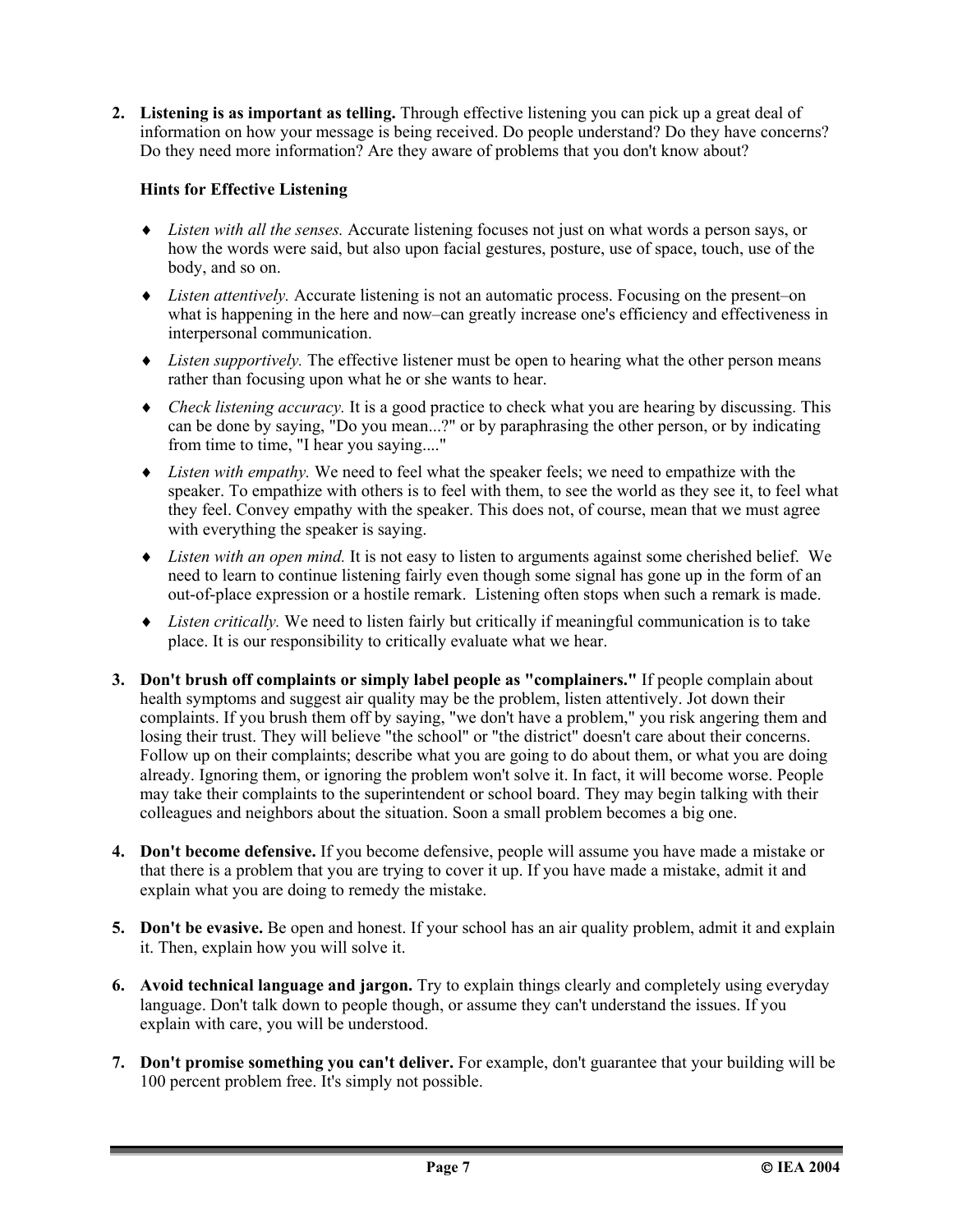- **8. Encourage input from staff and public.** They may have valuable suggestions. If they have further concerns, you need to know about them. It is better that they share them with you, than with their neighbors.
- **9. Practice rumor control.** If you hear a rumor, replace it with fact. Encourage staff to report rumors they have heard. You might consider a regular "rumor watch" column in your staff bulletin or parent newsletter. It will be one of the most widely read items!
- **10. Inform the School Board.** School board members interact frequently with the public. They will appreciate knowing the facts about your indoor air quality plans/issues so they can effectively answer questions they may get from the public. Staff or parents may take their concerns about indoor air quality to the school board during a public meeting. If school board members are aware of the issues, they can respond appropriately. If not, the may become upset because they haven't been informed of the issues.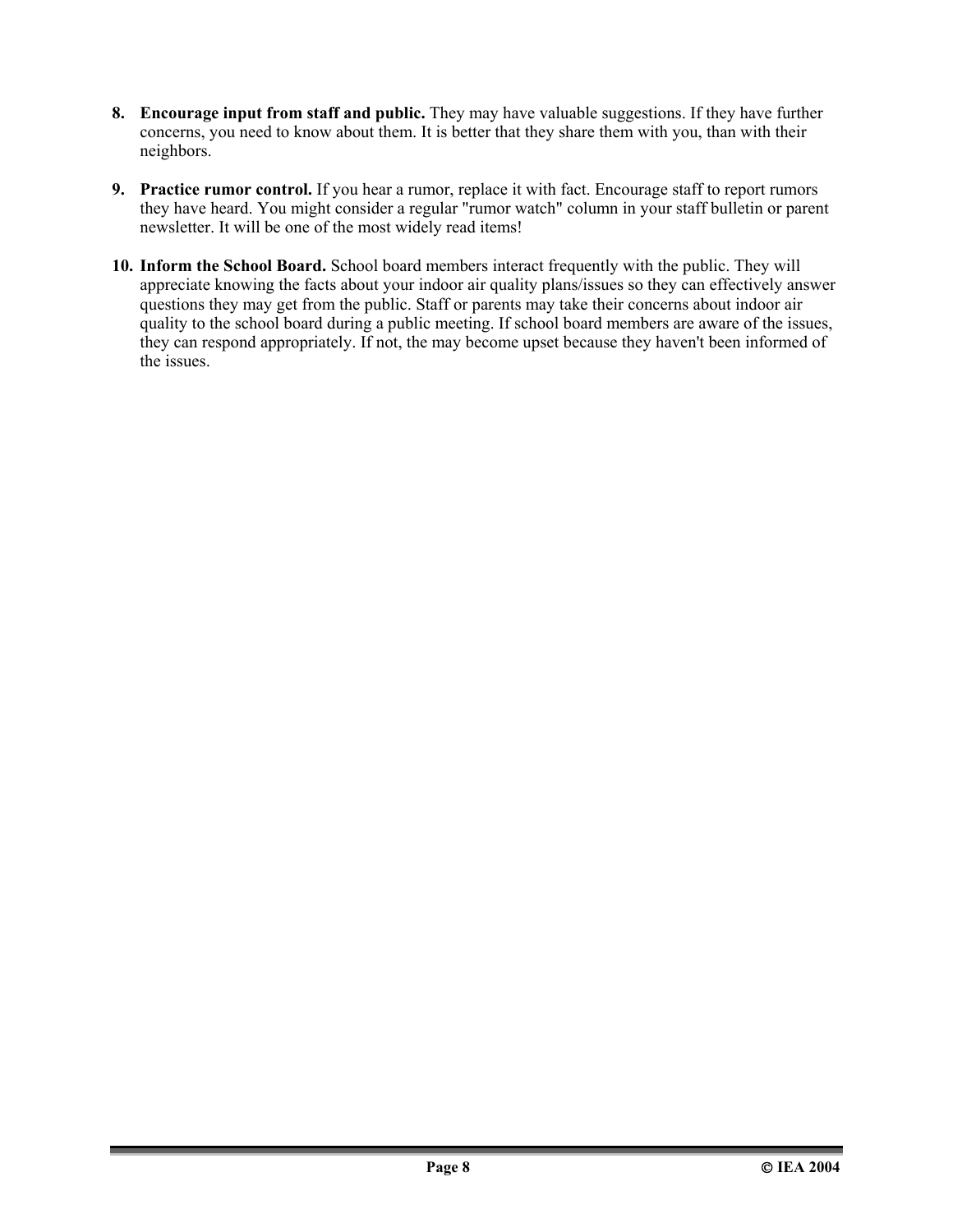## **Section 4**  *Developing a communications plan*

If your communications are carefully planned, you will have more success in gaining support from staff and parents if you communicate up front rather than waiting for questions to emerge. Here are some simple steps to take:

#### **Step 1:** *Identify your audiences.*

To be most effective, your message must be tailored to fit the audience. Obviously you would share more details with staff than you would with students; you would share more with high school students than with elementary students.

- school board;
- ♦ all staff;
- students;
- ♦ parents;
- ♦ media; and
- ♦ community.

#### **Step 2:** *Determine the best methods of communicating.*

Methods include:

- ♦ discussion at regular staff meetings and parent organization meetings;
- ♦ a special meeting called specifically to discuss indoor air quality concerns;
- ♦ memos to staff;
- ♦ articles in your school or school district newsletter;
- $\bullet$  letters to parents;
- ♦ announcements over your PA system to students;
- ♦ teacher led discussions with students;
- $\bullet$  individual phone calls to parents;
- ♦ news releases and phone calls to the media;
- ♦ press conferences; and
- ♦ cable television program.

The most effective method will vary greatly depending on your situation and the methods of communication that are generally most effective in your school/school district and community.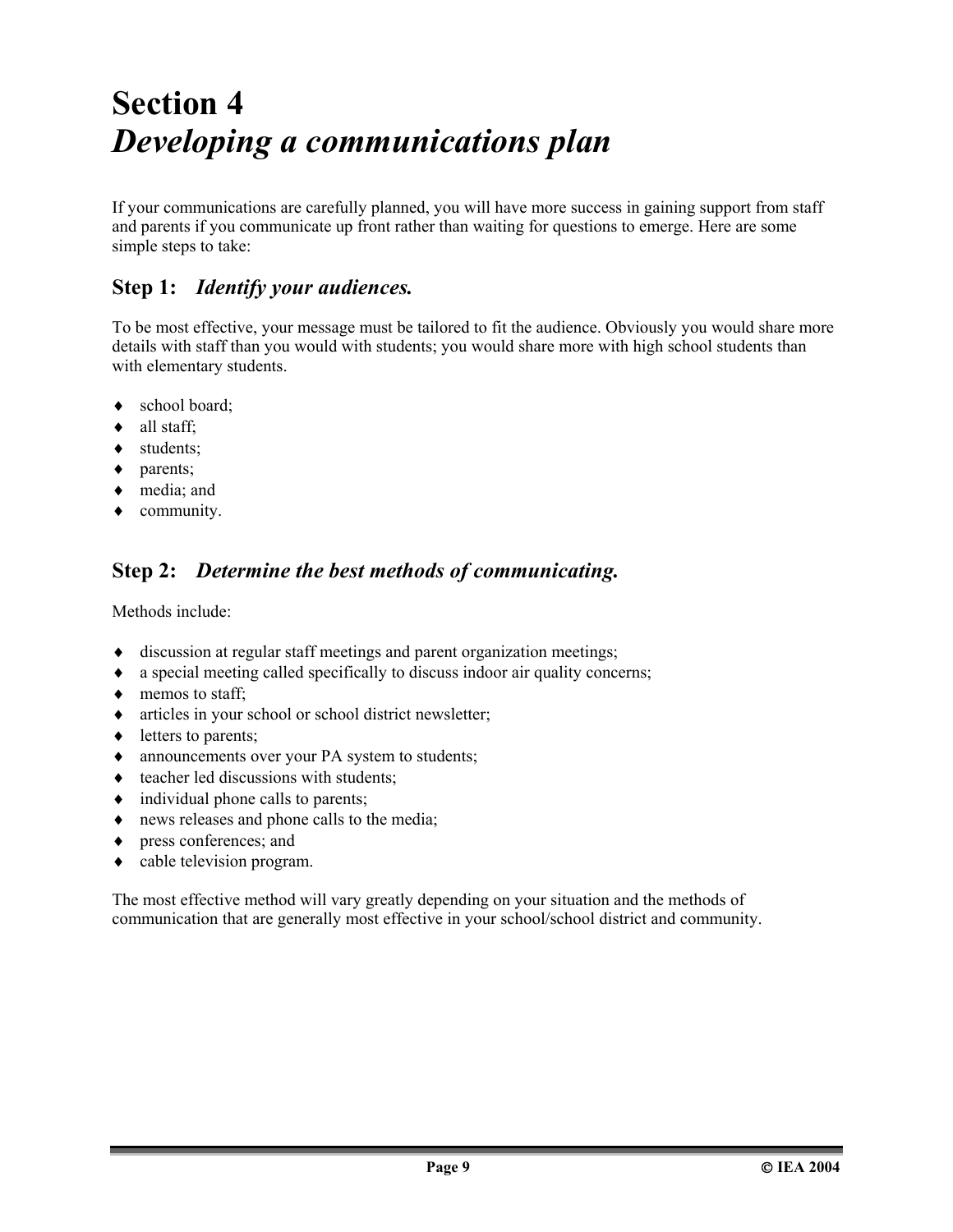**Example:** If you are announcing plans to launch a program of routine indoor air quality evaluations, a brief story in your next newsletter to parents should meet parents' needs for communication. The principal may inform staff of plans during a routine staff meeting. At this time, staff members should also be informed about simple steps they can take to maintain good air quality in the school. The media can be informed through a routine press release.

*However*, if complaints brought by parents and/or staff members have prompted an investigation that has uncovered serious problems requiring that the school building be closed temporarily, prompt action must be taken. Call a meeting with staff immediately. Explain the results of the investigation, what you plan to do to correct the problems, timeline, and plans for continuing or canceling classes as the case may be. You may send a letter home with students explaining the situation and follow it up with phone calls from teachers inviting parents to a meeting to discuss issues and plans. Contact the media immediately by phone and FAX.

#### **Step 3:** *Develop a timeline for communications.*

Determine what you are going to communicate with each group at various times throughout the process. Again, this will depend greatly on your situation. If you are going to institute a proactive indoor air quality program, simply inform your various audiences at the beginning and follow up at the end of your initial investigation with a report of the results. If you are responding to serious complaints, however, you may need to report periodically throughout the investigation in order to allay fears and to reassure people that you are indeed following up on their concerns. If corrective action is necessary, you must also inform people when that will occur.

#### **Step 4:** *Determine what you want to communicate.*

Develop key messages that you believe are most important for people to understand. These messages must be clear and simple. Generally choose no more than four or five key points that are most important for people to know. Avoid jargon and a lot of technical language, but try not to "talk down" to people. Make sure that all people – principals, school board members, head custodians, all staff members, etc. – who may be asked questions about your indoor air quality issues know and understand the key messages. It is important, especially in crisis situations, for everyone to know, understand and be able to give the same answers.

*Note:* Frequently non-certified staff such as cooks, custodians, secretaries, paraprofessionals, etc. are overlooked when it comes to communicating information on sensitive topics. The importance of these people cannot be underestimated when it comes to informal communication. They are more likely to live in the community and talk with a lot of people in their neighborhood, at the store, at church, etc. Research shows that the general public is more likely to believe non-certified staff than administrative staff and even teachers. They feel that these people will "tell it like it really is" while administrators and teachers are more likely to cover up problems. *It is important to have them on your side!* 

Staff can take an active role in helping to maintain indoor air quality – if they know how they can help. When you implement your indoor air quality plan, it would be useful to talk with staff about how they can help. Review some of the simple things they can do – like making sure that airflow from classroom ventilation systems is not obstructed by books and papers. (See Appendix B)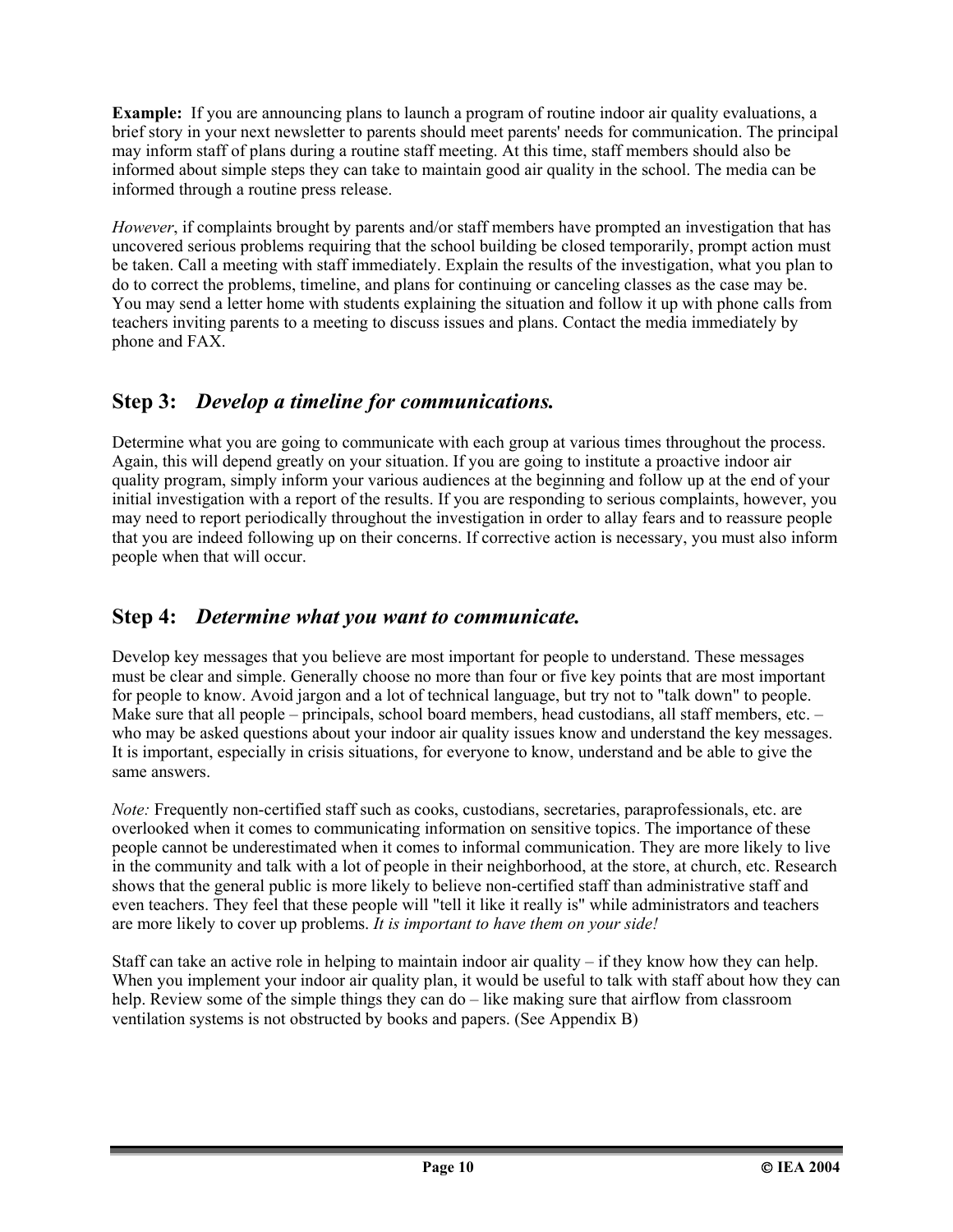#### **Sample Communications Plan**

#### **Scenario**

*Sunnyvale School in Anywhere, USA has been the subject of complaints by staff and parents for several months. Health complaints have included headaches, sore throats, increased need for inhalers by students who have asthma, and more frequent colds. Staff members have also complained of vague odors in the spring and inability to control room temperature satisfactorily.* 

*The school contracted with the Institute for Environmental Assessment (IEA) in mid-spring to examine the building and make recommendations. Parents, staff and media were informed that the school was responding to the complaints and had hired experts to evaluate the school. (see Communications Plan, Part 1)* 

*IEA found levels of mold spores to be higher than normal, indicating that mold growth was occurring inside the school. Areas of mold growth were identified: ceiling tiles had become damp as the result of a roof leak; carpeting and sheetrock in several classrooms had become damp as the result of poorly sealed windows. The leaks had been repaired as soon as they were discovered.* 

*In addition, examination of the heating/ventilating/air conditioning (HVAC) system found that the system did not provide adequate exchange of air.* 

*IEA recommended replacement of ceiling tiles, carpet and sheetrock where mold growth was present and improvements to the HVAC system to increase air exchange. IEA further recommended additional followup tests to ensure that problems had been corrected.* 

*The school followed up on the recommendations during summer vacation. It also made arrangements with IEA for follow-up tests at various points throughout the school year.* 

*School is now ready to open in the fall. (see communications plan, Part 2)*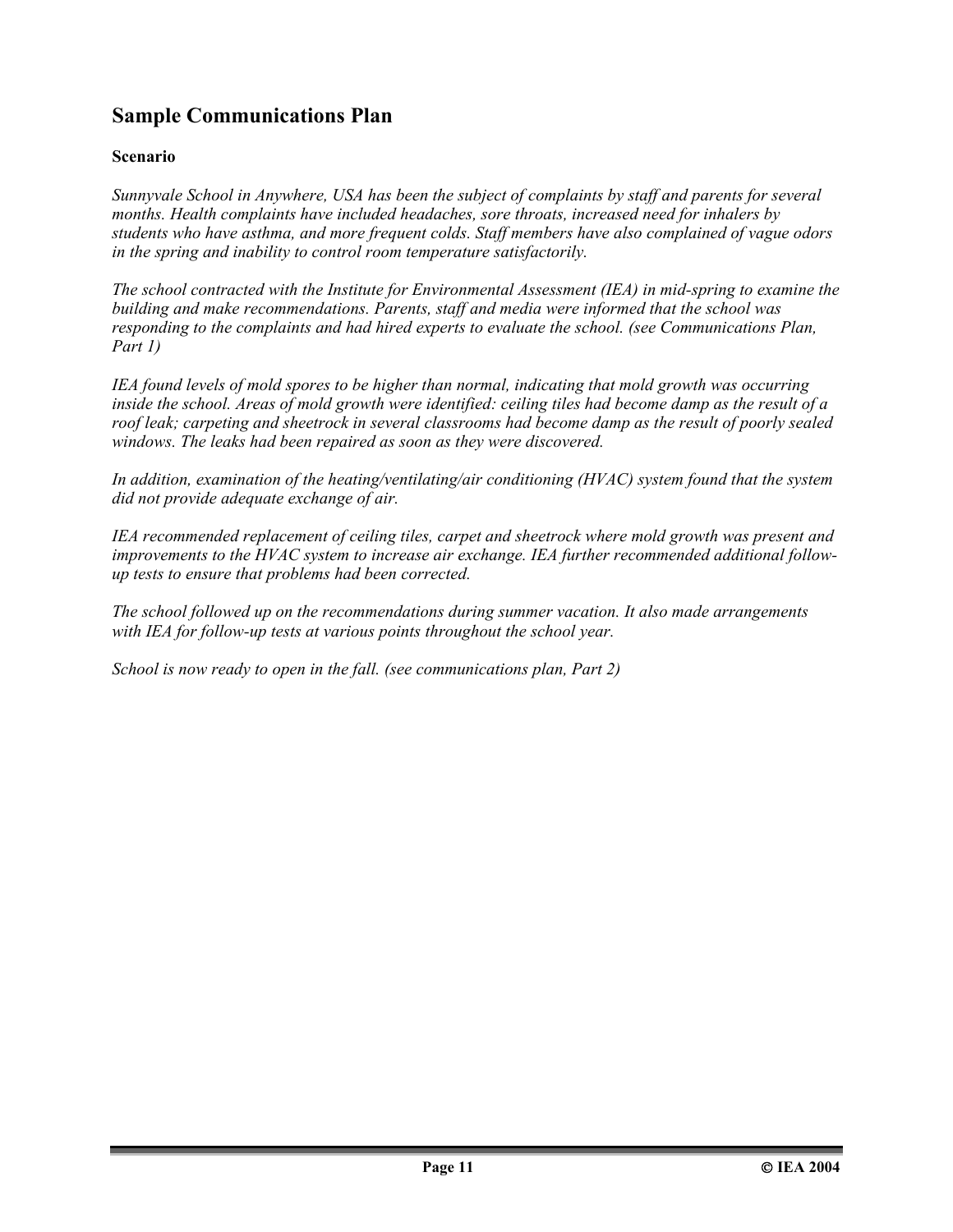#### **Communication Plan for Sunnyvale School Scenario**

#### **Part 1: Spring - Announcement of investigation**

The goal of the communication is to *acknowledge* that there have been complaints, to *reassure* people that the school will take steps to ensure a safe environment, and to *inform* them of the investigation process.

#### ♦ **Key messages to communicate:**

- 1. The school (school district) is concerned about health and safety of students and staff. For that reason, it is responding promptly to concerns raised by parents and staff.
- 2. The school is responding appropriately and responsibly. It is hiring leading experts to provide a thorough investigation of the school.
- 3. If problems are found, they will be corrected immediately so that the school building will provide a safe environment.
- 4. Parent and staff concerns are important to the school. Further questions and phone calls are invited.

#### ♦ **Communication approaches for each audience:**

- *Staff.* As part of the weekly staff meeting, the principal acknowledges complaints from staff and parents and announces that the school has contracted with IEA to conduct a thorough evaluation. He/she provides a timeline for the investigation and announces that results will be expected prior to the start of the next school year. He/she thanks staff members for bringing potential problems to his/her attention and informs others about the best process for providing additional input.
- *Parents.* The principal makes phone calls to parents who had raised concerns about their children's health and suggested the school building may be at fault. The principal indicates that the school has contracted with IEA to conduct a thorough evaluation. He provides a timeline for the investigation and announces that results will be expected prior to the start of the next school year. He/she thanks parents for bringing potential problems to his/her attention.

The principal includes an article in the regular school newsletter informing all parents that an indoor air quality investigation will be conducted. He/she invites parents to call if they have questions or concerns.

*Media.* Either the communicator or the principal sends a brief news release to the media announcing that IEA has been hired to evaluate the school in response to concerns raised by parents and staff. He/she invites phone calls from reporters.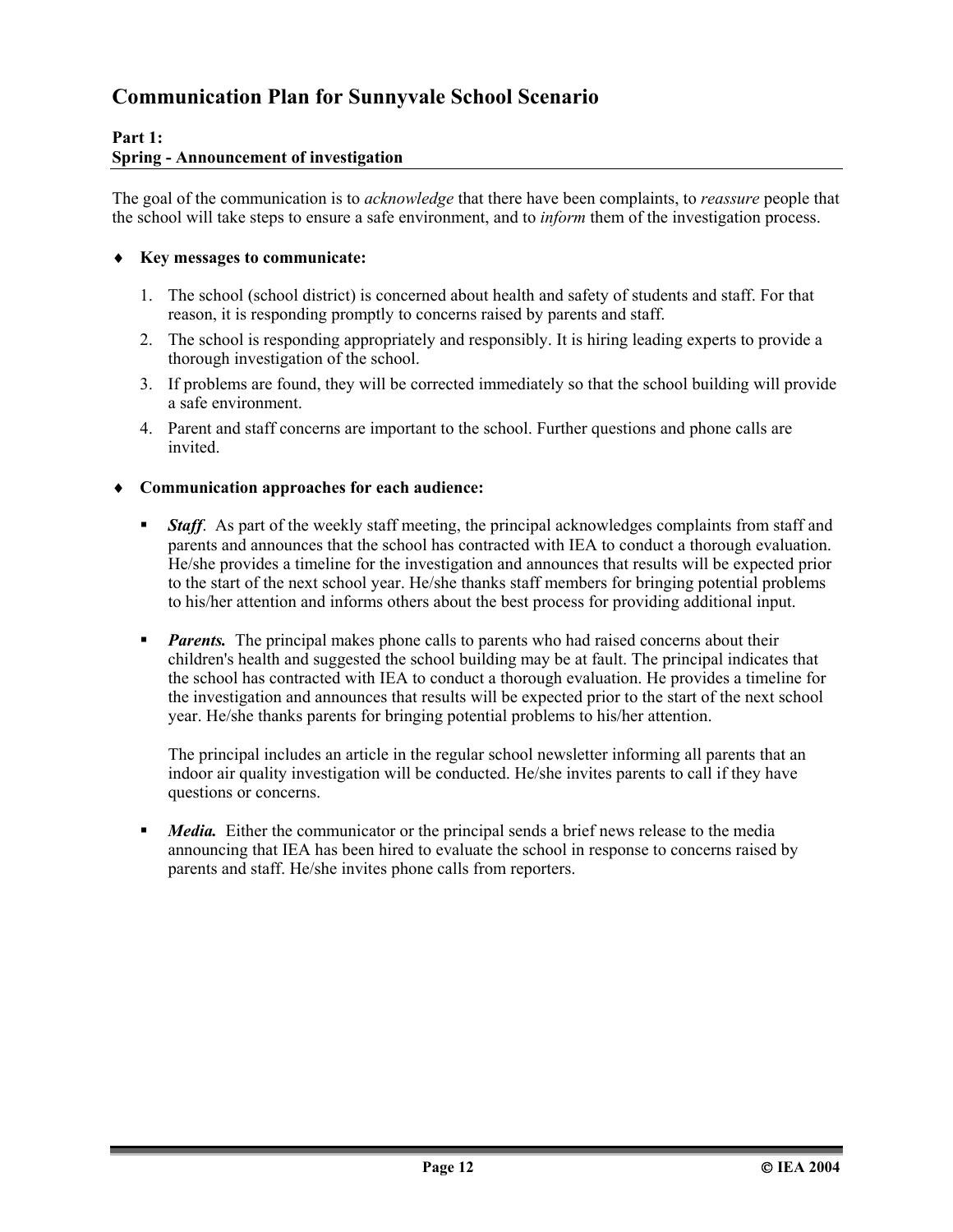#### **Part 2 September - Start of school year Report of results of investigation, building improvements made, timeline for monitoring set**

The goal of the communication is, again, to *inform* people of the evaluation results and building improvements, *reassure* them that the school is a safe environment, and *indicate* that monitoring will continue to make sure that the building improvements have corrected the problems.

#### ♦ **Key messages to communicate:**

- 1. Once again, our greatest concern is the health and safety of students and staff in the facility.
- 2. The test results indicated:
	- mold growth was occurring in some areas of the school
	- **HVAC** system needed improvements
- 3. It is possible that the mold and inadequate ventilation contributed to health symptoms.
- 4. Corrective action has already been completed: sheetrock and ceiling tiles were replaced; more powerful fan added to HVAC system
- 5. Monitoring of air quality will continue to ensure that modifications have worked and contamination does not return.

#### ♦ **Communication approaches for each audience:**

*Parents.* The principal makes phone calls to parents who made the initial complaints. They should be informed of results and corrective action, and thanked once again for helping the school to identify and solve a problem.

Key messages should be summarized in newsletter to parents at start of school year.

*Media.* News release outlining key messages should be sent to media.

Reporters should be invited to tour school and observe corrective work. (The goal here is not necessarily to get coverage in the media, but to convey to reporters that the school is very open about the fact that there were some problems but that they are being corrected.)

Summaries of investigation reports should be made available. (These reports are public under law).

*Staff.* During the first regular staff meeting of the school year, staff should be informed of the results of the investigation.

Staff should receive a brief written summary of what has occurred and the district's plans related to monitoring the situation. Parents will probably ask staff questions, so they need accurate, printed information they can refer to if necessary. This should be mailed to staff prior to workshop week so they can have time to review the information prior to the meeting.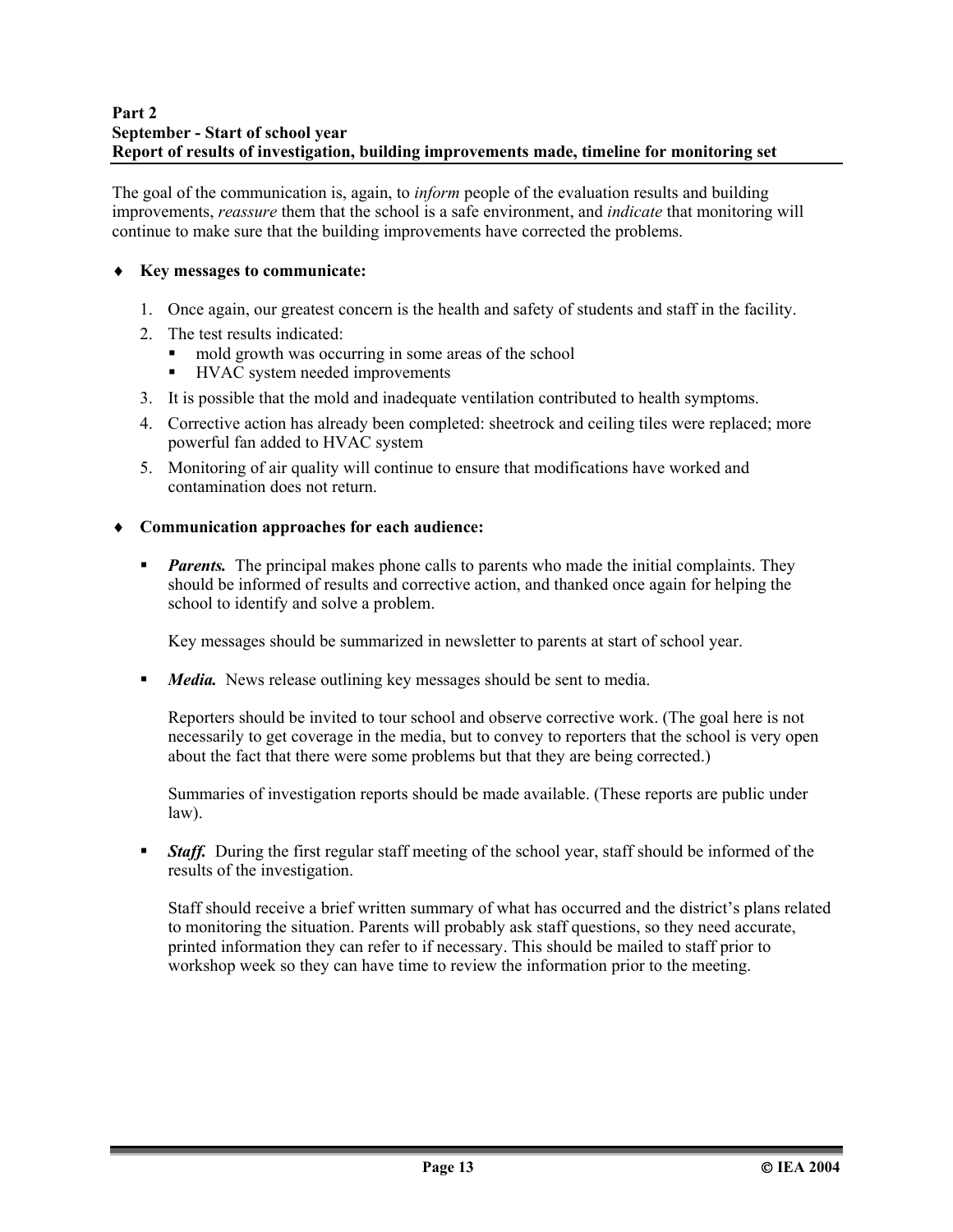#### **Sample articles for school newsletters on the Sunnyvale School scenario**

| Part 1        |  |
|---------------|--|
| <b>Spring</b> |  |

Sunnyvale School has hired experts to evaluate indoor air quality in the building.

"When some of our teachers and parents expressed concerns about symptoms such as headaches, sore throats, and more frequent problems with asthma, we decided to take a look at the situation to see if our school was contributing to these problems," said Principal Susan Smiley. "We felt we needed experts to review the situation so we have hired the Institute for Environmental Assessment to conduct tests and evaluate the school."

The Institute for Environmental Assessment (IEA) is considered the leading expert in the nation on indoor air quality concerns in school buildings.

IEA will inspect the building's structure and mechanical systems and conduct tests to determine if there are problems with air quality in the school. The evaluation will begin immediately. Results should be available in mid summer.

"If the results point to problems, we will take action to correct them as soon as possible so that we can open the school next fall with a clean bill of health," said Smiley. "I would like to thank parents and staff for bringing their concerns to my attention. By working together we are able to provide a safe atmosphere for students, staff."

If you have questions please call the principal at 222-4444.

#### **Part 2**  *"Welcome Back" fall newsletter for parents*

Steps have already been taken to improve air quality in Sunnyvale School. "We feel we can give our school an 'A' for indoor air quality," said Principal Susan Smiley.

The school hired the Institute for Environmental Assessment (IEA) to examine air quality last spring after several parents and staff members reported health symptoms that they believed were caused, at least in part, by indoor air quality problems.

The investigation found minor problems with mold growth in three classrooms. The mold resulted from a small roof leak and several window leak last springs. Although the leaks were repaired immediately, the dampness allowed mold to begin growing. During the summer, workers removed and placed the affected ceiling tiles and sheetrock. Carpet in areas affected by the leak was also disinfected.

IEA also recommended improvements in the school's ventilation system to bring in more fresh air. A new fan has already been installed to upgrade the ventilation system.

"We are pleased that IEA was able to pinpoint the problems so that the improvements could be made immediately," said Smiley.

IEA will continue to monitor air quality at Sunnyvale School throughout the year to ensure that repair and replacement efforts were effective.

If you have questions or would like a copy of the air quality report please call the principal at 222-4444.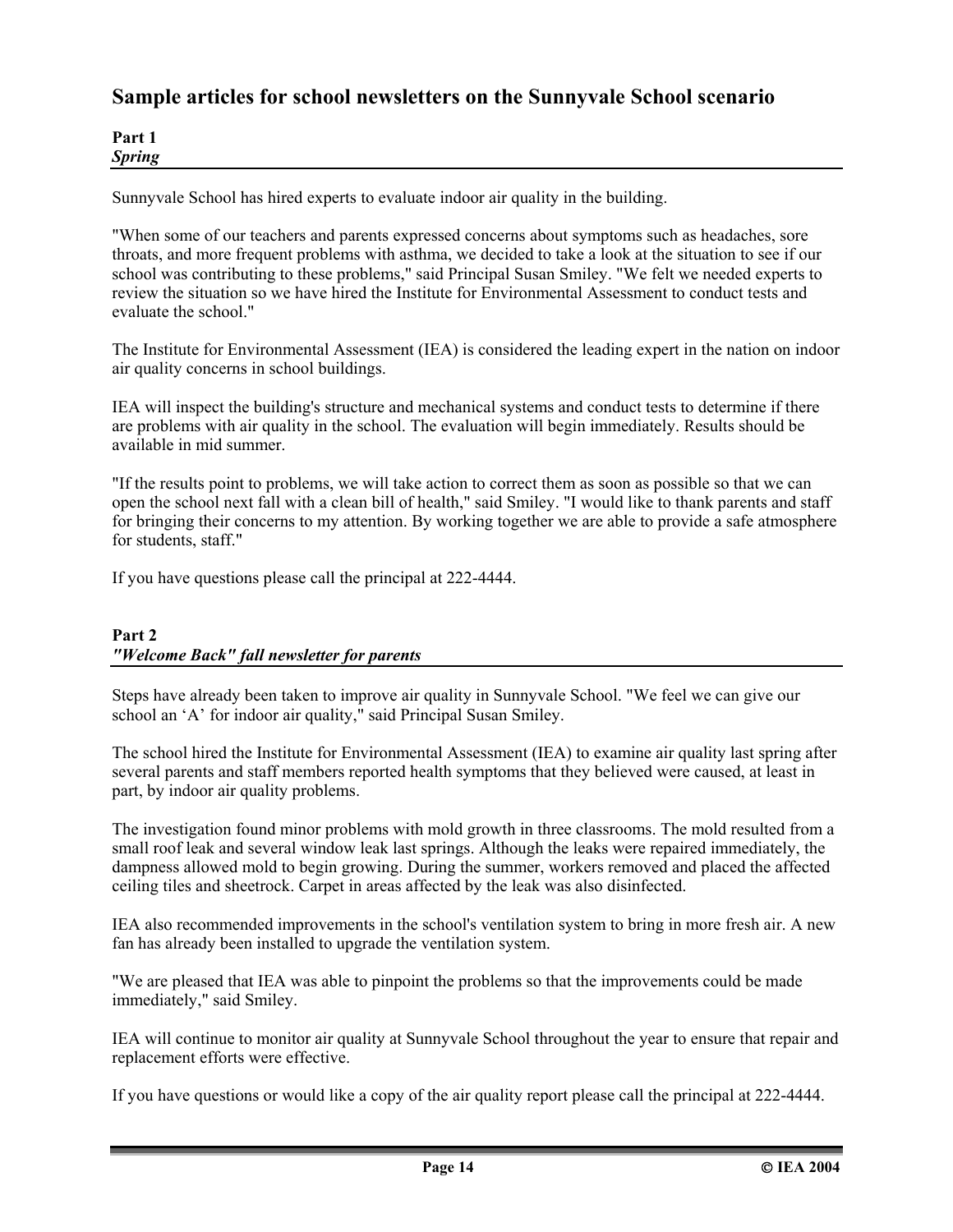#### **Sample news releases for Sunnyvale School scenario**

#### *Spring*

Anywhere School District #222 has hired experts on indoor air quality to evaluate air quality at Sunnyvale School in response to concerns from parents and staff.

"When some of our teachers and parents expressed concerns about symptoms such as headaches, sore throats, and more frequent problems with asthma, we decided to take a look at the situation to see if our school was contributing to these problems," said Principal Susan Smiley. "We felt we needed experts to review the situation so we have hired the Institute for Environmental Assessment to conduct tests and evaluate the school."

The Institute for Environmental Assessment (IEA) is considered the leading expert in the nation on indoor air quality concerns in school buildings.

IEA will inspect the building's structure and mechanical systems and conduct tests to determine if there are problems with air quality in the school. The evaluation will begin immediately. "If results of the investigation point to problems, we will take action to correct them as soon as possible so that we can open the school next fall with a clean bill of health," said Smiley. "We are committed to doing everything possible to ensure that Sunnyvale School provides a safe atmosphere for students, staff and the public," said Smiley

For more information, contact Principal Susan Smiley at 222-4444, or district communication specialist John Jones at 222-4111.

#### *Fall*

Results of an indoor air quality investigation at Sunnyvale School found minor problems with mold growth in three classrooms. Experts from the Institute for Environmental Assessment (IEA), which conducted the investigation, also recommended improvements in the school's ventilation system.

The school hired IEA to examine indoor air quality in the school after several parents and staff members reported health symptoms that they believed were caused, at least in part, by indoor air quality problems.

The report from IEA indicated that mold growth resulted from a small roof leak and several window leaks. Although the leaks were repaired immediately, the dampness caused small areas of mold growth in ceiling tiles and sheetrock. During the summer, workers removed and placed the affected ceiling tiles and sheetrock. Carpet in areas affected by the leak was also disinfected. In addition, a new fan was installed to upgrade the ventilation system.

"We are pleased that IEA was able to pinpoint the problems so that improvements could be made immediately," said Principal Susan Smiley. "We feel we can give our school an "A" for indoor air quality."

IEA will continue to monitor air quality at Sunnyvale School throughout the year to ensure that repair and replacement efforts were effective.

For more information, contact Principal Susan Smiley at 222-4444, or district communication specialist John Jones at 222-4111.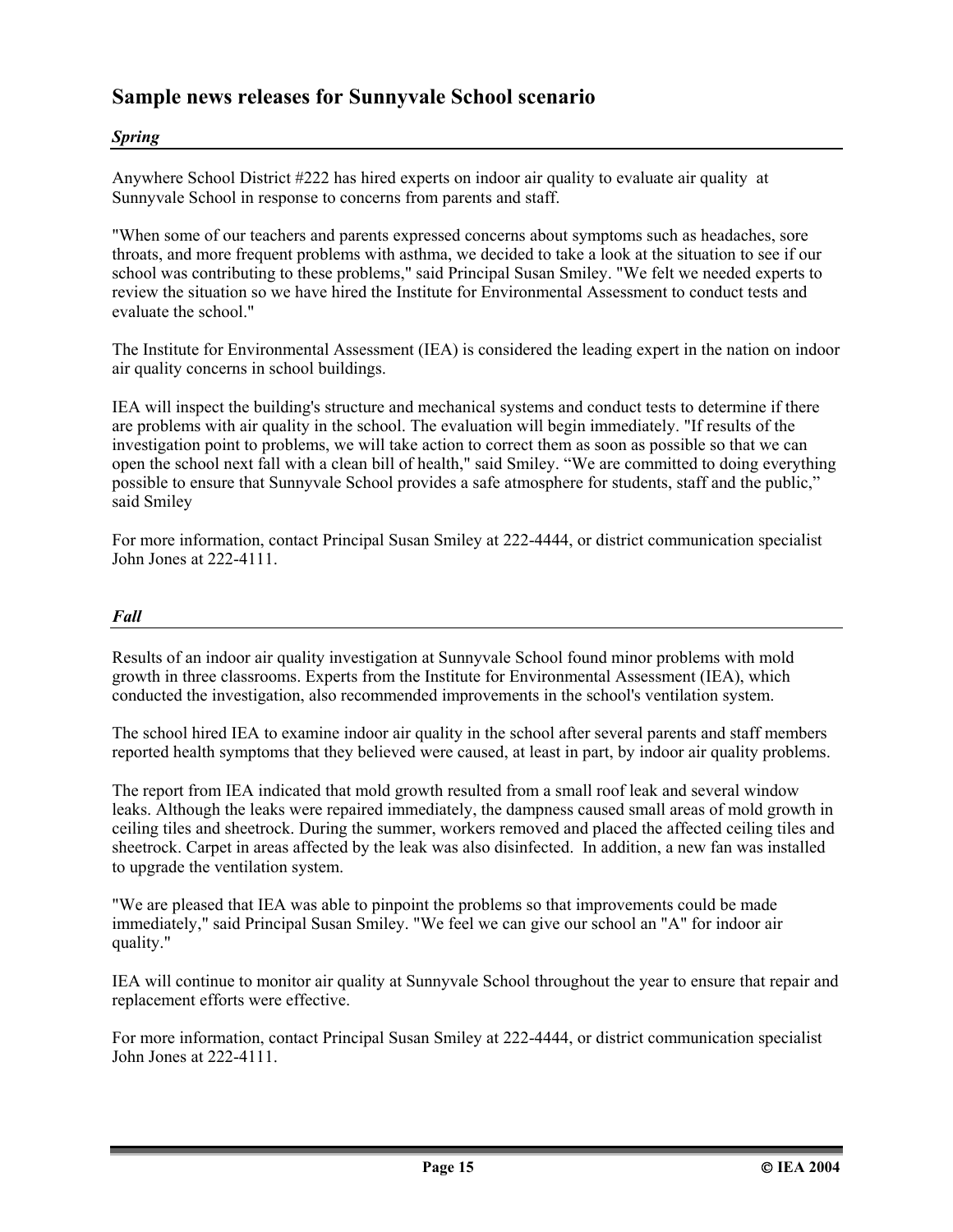#### **General Samples**

#### **Sample news release or district newsletter story**

#### **To begin proactive district-wide program**

Anywhere School District #111 will begin a new indoor air quality program designed to make certain that the school district's buildings provide a safe environment for students and staff.

The program is simple. Each school in the district will be evaluated on a yearly basis for potential problems. If problems are found, they will be corrected.

"While our school district has received no complaints of indoor air quality problems, we have learned that indoor air quality problems are common in schools throughout the country. In fact, the federal government estimates that approximately one in five schools nationwide have air quality problems," said Superintendent Sam Smith.

Indoor air quality problems have been linked with health symptoms such as headaches, respiratory problems, fatigue and more. "Because air quality can have an impact on health, and therefore on learning, we believe it is important to evaluate our schools carefully. If we find conditions that contribute to indoor air quality problems, we will take steps to correct them immediately," said Superintendent Smith.

The evaluation will include a number of steps. Ventilation systems will be examined to make sure they are functioning properly and providing adequate fresh air. Visual inspections will be made to check for signs of excess moisture from leaks that could lead to growth of molds. Cleaning practices will be reviewed to ensure that cleanliness is maintained and that cleaning supplies used are safe. In addition, all staff members will receive information on simple steps they can take to help protect indoor air quality.

The initial evaluation will be conducted by school district staff within the next few months. Results of the inspection will be reported to the school board. Principals will share reports for their individual schools with parents.

"We believe this new indoor air quality program is a good investment. Not only will it protect the health of our students and staff, but it may identify potential problems that can be solve before they become serious and expensive," said Superintendent Smith.

If you have questions, please call the office of the superintendent at 222-1000.

#### **Sample newsletter article for individual school newsletter**

#### **To begin proactive district-wide program**

Sunnyvale School will take part in a district-wide indoor air quality program designed to make certain that the school provides a safe environment for students and staff. The program is simple. Each school in the district will be evaluated on a yearly basis for potential problems. If problems are found, they will be corrected.

"We have not had any complaints of indoor air quality problems at our schools, we know that indoor air quality problems are becoming common in schools around the country," said Principal Susan Smiley. "We want to make sure that the air in our school is safe."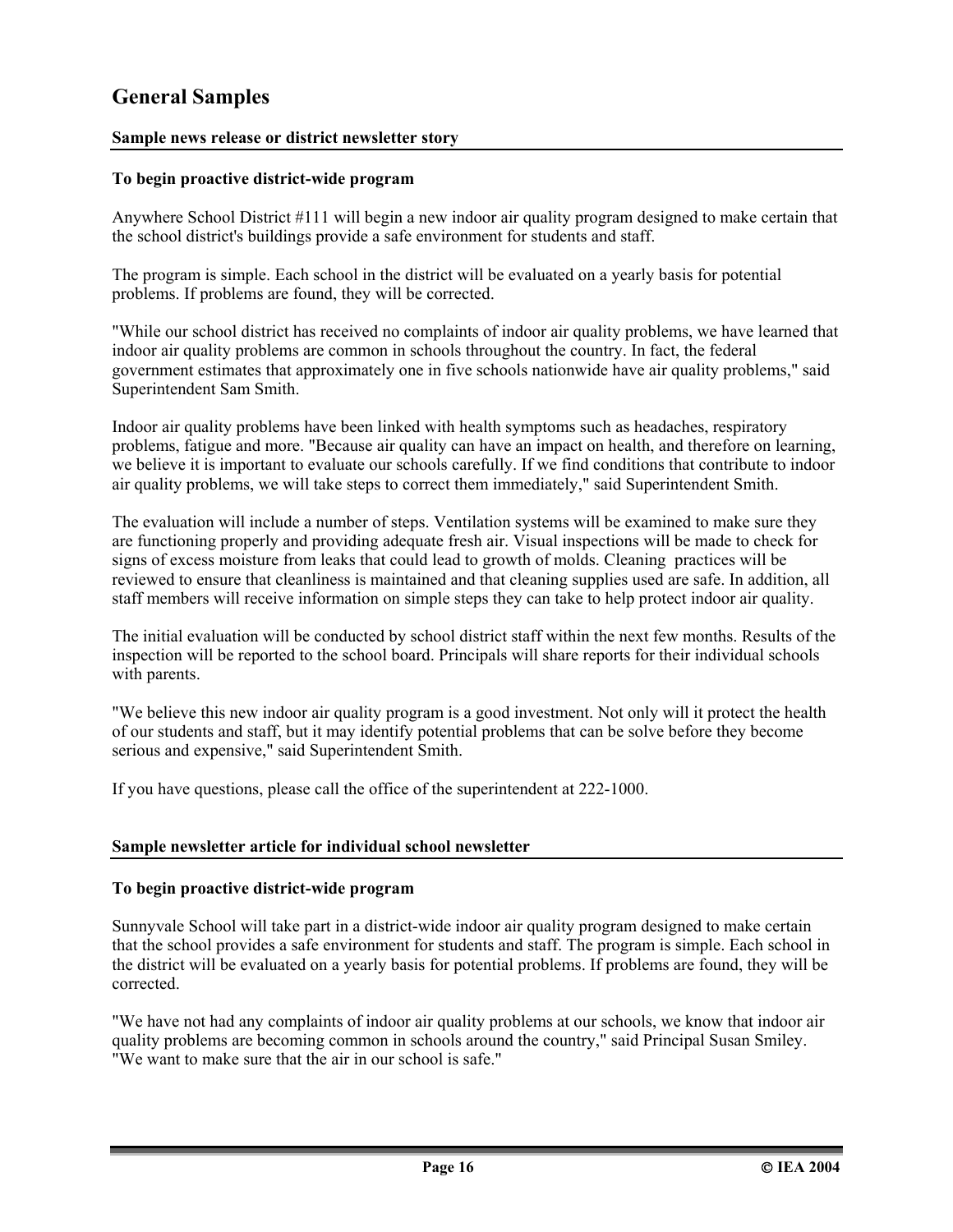Indoor air quality problems have been linked with health symptoms such as headaches, respiratory problems, fatigue and more.

The evaluation will include a number of steps. Ventilation systems will be examined to make sure they are functioning properly and providing adequate fresh air. Visual inspections will be made to check for signs of excess moisture from leaks that could lead to growth of molds. Cleaning practices will be reviewed to ensure that cleanliness is maintained and that cleaning supplies used are safe. In addition, all staff members will receive information on simple steps they can take to help protect indoor air quality.

The initial evaluation at Sunnyvale School will be conducted over the next month by our school's custodial staff. Results will be shared with parents.

If you have questions, please call Principal Susan Smiley at 222-4444.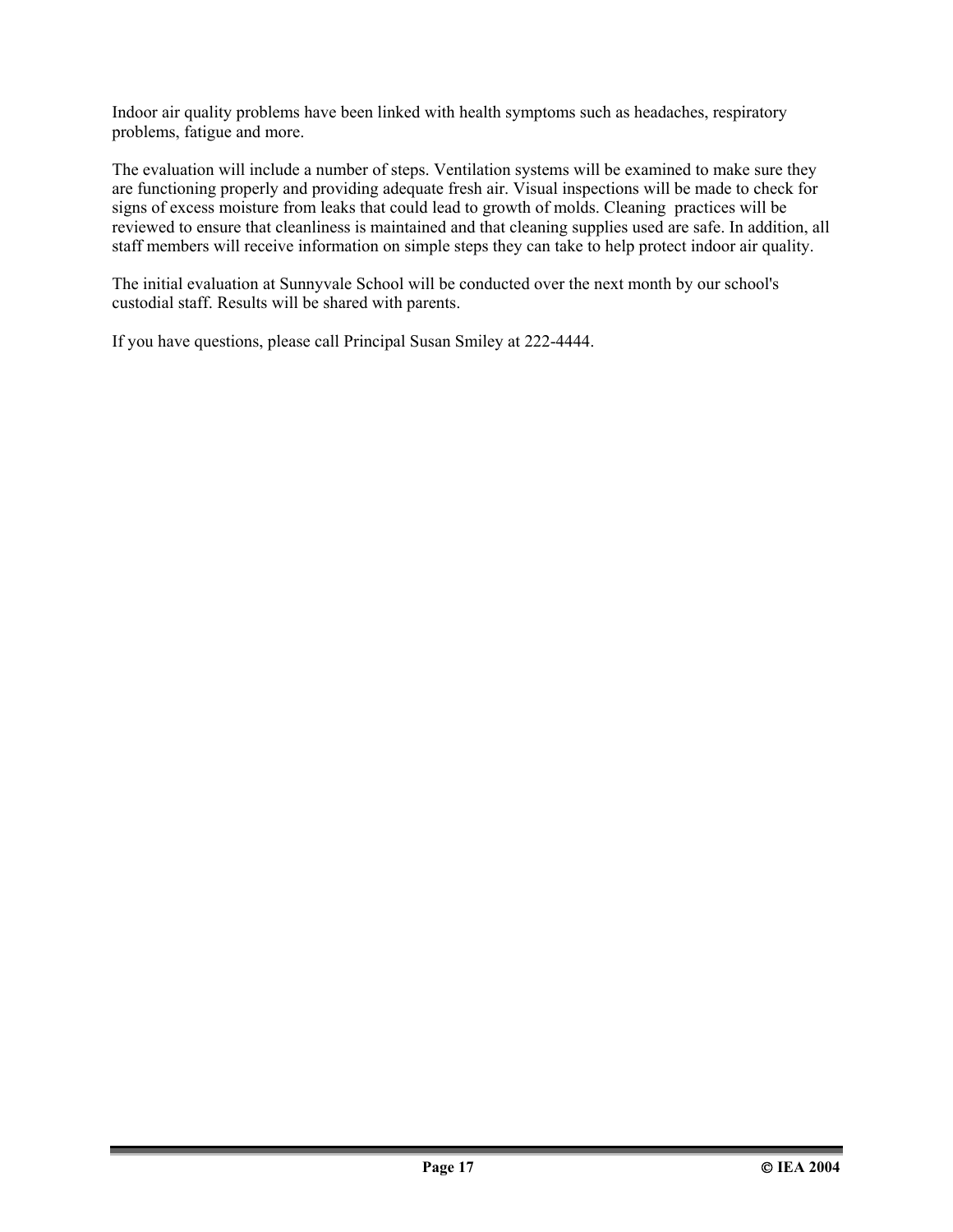#### **Communicating with staff about implementing an ongoing indoor air quality program.**

- ♦ **Sample outline for discussion at a staff meeting**. Announce implementation of the indoor air quality program.
	- 1. Announce the plan
		- how was it developed
		- why is it being implemented
	- 2. Provide background information on indoor air quality
		- why is indoor air quality a common problem in schools<br>• what are health implications of indoor air quality proble
		- what are health implications of indoor air quality problems
	- 3. Discuss the evaluation
		- When will it be conducted?
		- How will it affect staff?
		- $\blacksquare$  Who will be involved?
	- 4. Discuss their role
		- Explain the importance of each staff member taking responsibility for maintaining good indoor air quality
		- Distribute and review appendix B
	- 5. Discuss results
		- When will they be available?
		- If problems are discovered, how will they be corrected?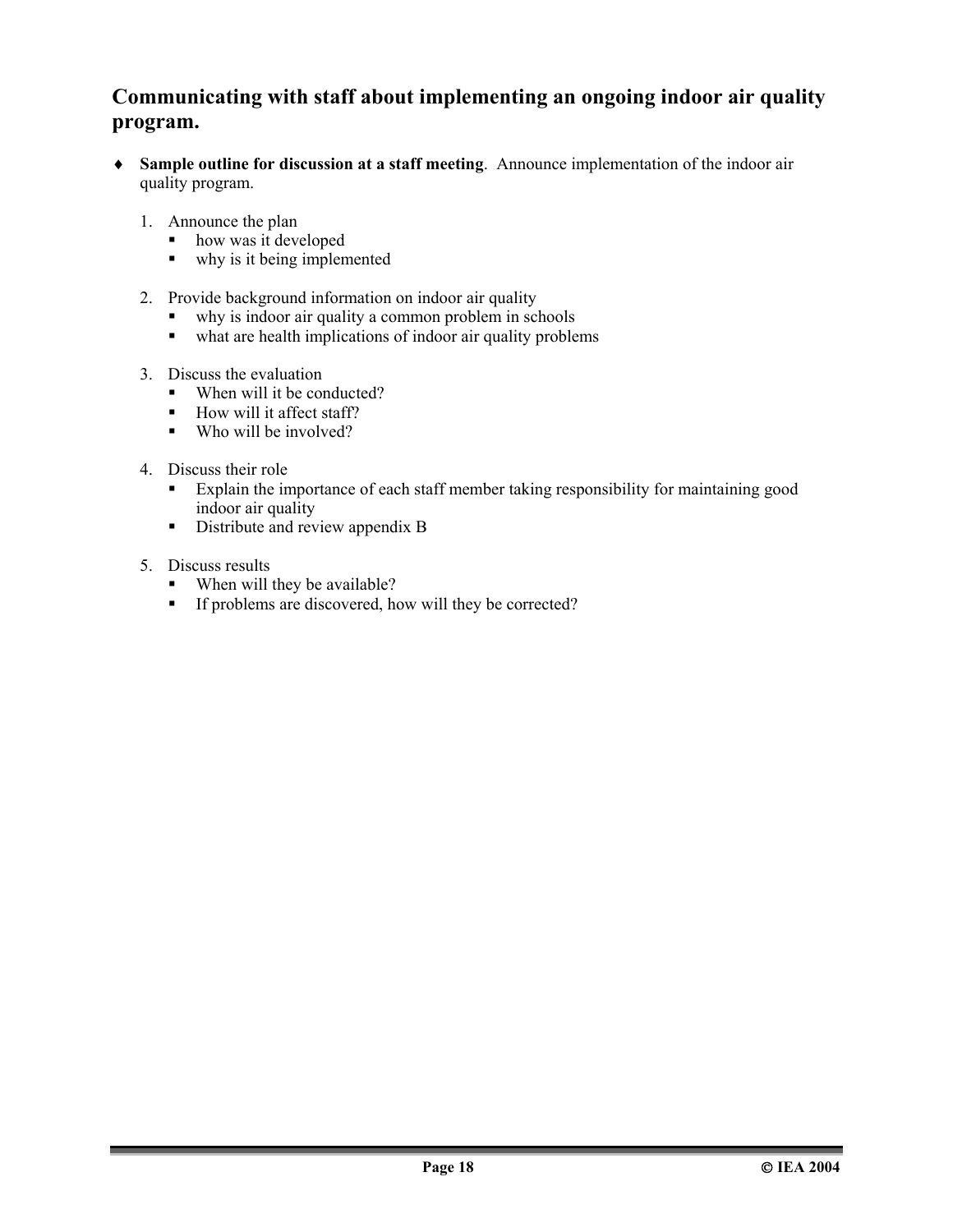## **Section 5**  *Working with the media—surviving and thriving*

Knowing how to work effectively with the media is important to educators at all times, but with issues that can become emotional, it is critical. News reporters love stories that evoke strong emotion. Imagine the "news value" in a television report on parents who believe that the schools to which they entrust their children each day are making them sick because of indoor air quality problems.

Journalists feel strongly that they have the responsibility to report on public institutions, including schools. They can be an ally in getting out important news and messages on schools; or they can be an adversary, portraying schools and school staff in a negative light. **You can have a major positive impact on the kind of reports the media presents about your school.** 

If the media is to do an accurate job of reporting on any issue, they need accurate information on all sides of the issue. It's that simple. One of your jobs is to help them get that information.

The following scenario\* illustrates the value of working *with* reporters, rather than against them.

*Hillview School has had a number of indoor air quality problems over the years. Though it is a relatively new building – approximately 10 years old – it has had a number of water infiltration problems that have caused growth of mold on sheetrock, carpet and ceiling tiles in some areas. These problems resulted from a leaky roof, condensation on uninsulated pipes, and unsealed windows. Some materials used in construction also emitted VOCs, such as formaldehyde, that were a concern.* 

*A few staff and parents complained about illnesses that they believe were related to the building. At first their complaints were dismissed. When more people began complaining and the problems became more obvious, the buildings and grounds staff of the school district became involved. They identified some obvious problems and solved them. The complaints persisted, however, so the district called in indoor air quality consultants to conduct an evaluation. Test results pinpointed more problems and the school district took action to correct them.* 

*A parent meeting was scheduled to provide information on test results and corrective work. Several very vocal parents invited a television reporter to attend the meeting that evening. They indicated in their phone conversation with the reporter that their children were sick as a result of indoor air quality problems at school. They claimed the school had done very little to take care of the problem.* 

*The reporter called the principal the day of the meeting to get more information and some comments. The principal invited the reporter to come and visit the school. While the reporter was enroute, the principal called the district's public relations coordinator for some help developing key messages to emphasize in his conversation with the reporter. He also identified a teacher who would be willing to talk with the reporter about some health concerns she felt were related to air quality at the school. He prepared a background information sheet for the reporter that outlined the problems identified and the actions taken to correct them, as well as costs.* 

*When the reporter arrived, the principal took her on a tour of the school, indicating areas where there had been problems and discussing what was done to correct them. He was able to emphasize his key messages. The reporter also talked with a teacher about her concerns.*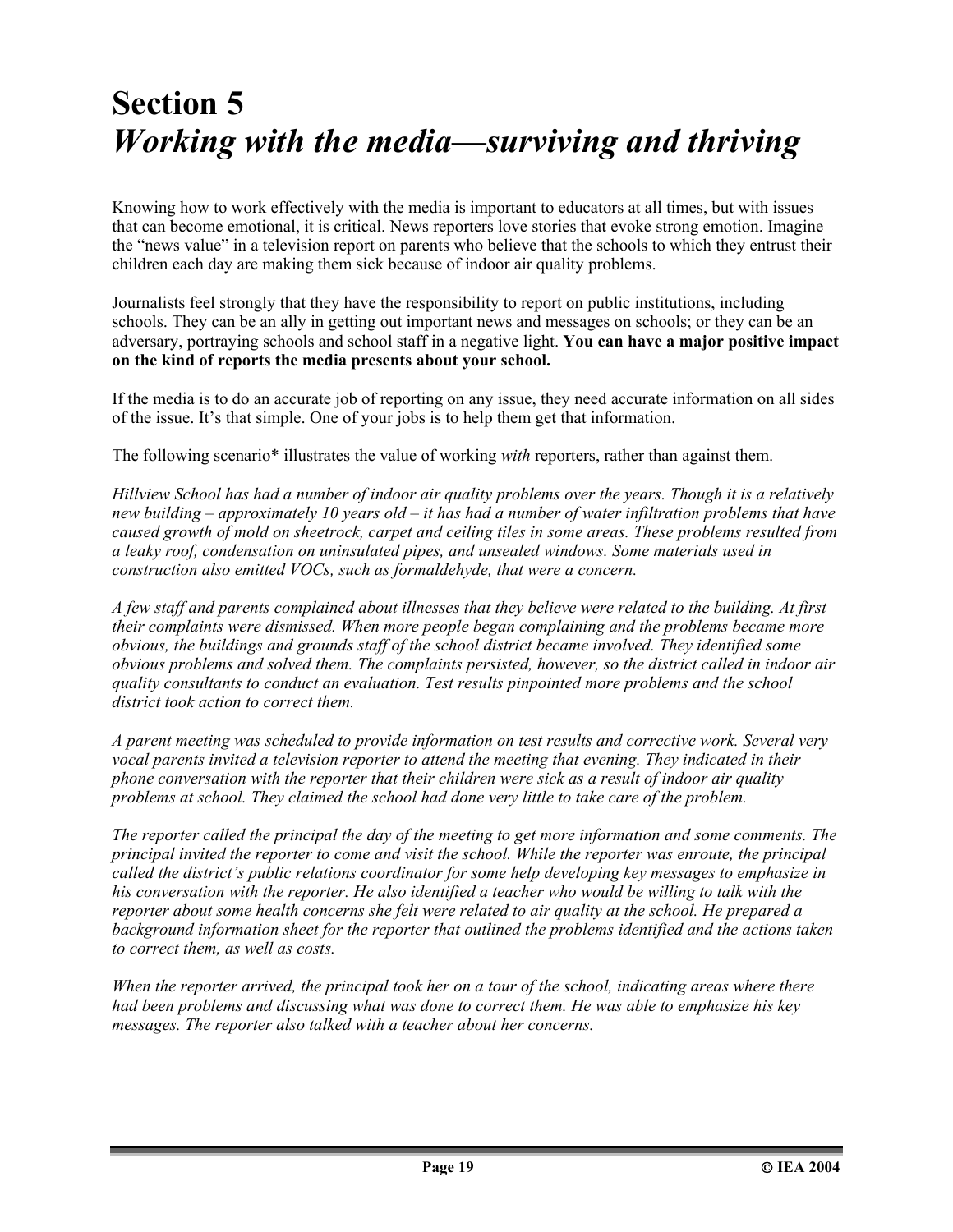*The resulting television report represented the situation accurately. Yes, the school did have some indoor air quality problems that affected some staff and students. But, they had also taken steps to locate the source of the problems and to correct them. The report emphasized the school's concern for the health and safety of students and staff. The parents' allegations that the school was doing little to solve the problem were not included in the report. The background information outlining all corrective actions made it obvious to the reporter that the school had done much work to alleviate the problem.* 

By working with the reporter, the principal was able to demonstrate clearly that the school was indeed concerned and was doing everything possible to eliminate indoor air quality problems.

If the principal had simply ignored the reporter's request for information, or said "no comment," the story would have been very different. The reporter would have assumed the principal had something to hide. Her report may have been very one-sided; she would probably have relied heavily on the comments of the parents who called her. She may have showed up during the school day to talk with any students or teachers who would talk with her. Or, she may have come to the meeting with a camera crew to talk with reporters. It is likely that a negative story would have resulted.

By working with the reporter, the principal was able to control the situation. He was able not only to supply accurate information, but also to choose the staff person the reporter interviewed, rather than leaving it to chance.

*\*The scenario is taken from an actual situation, though simplified somewhat for purposes of illustration. The name of the school has been changed.* 

#### **Key messages for reporter working on Hillview School indoor air quality scenario**

(Note: These were not handed to the reporter; they were presented by the principal in an interview situation.)

- 1. We have taken these problems very seriously. (Very briefly describe the problems:)
	- we have had moisture problems in some areas of the school
	- we went through the building from top to bottom, pinpointing the problems and then eliminating them
	- we did extensive testing of air, carpet samples, etc.
	- we found problems with mold and bacteria
	- we made building modifications and then did extensive clean up to eliminate the problems.
- 2. Some parent and staff concerns remained even after the building modifications. As a result, the district contracted with the Institute for Environmental Assessment to conduct an independent review of air quality issues at Andover. A staff/parent group is providing input into the study process to make certain that all questions raised by parents and staff are addressed.
- 3. Tonight's public meeting will provide a mid-process update on what has occurred thus far. Test results are not yet complete. They are now being reviewed by a group of experts. The final report and recommendations will be completed in late March.
- 4. We are committed to doing everything possible to ensure that Hillview School provides a safe atmosphere for students, staff and the public.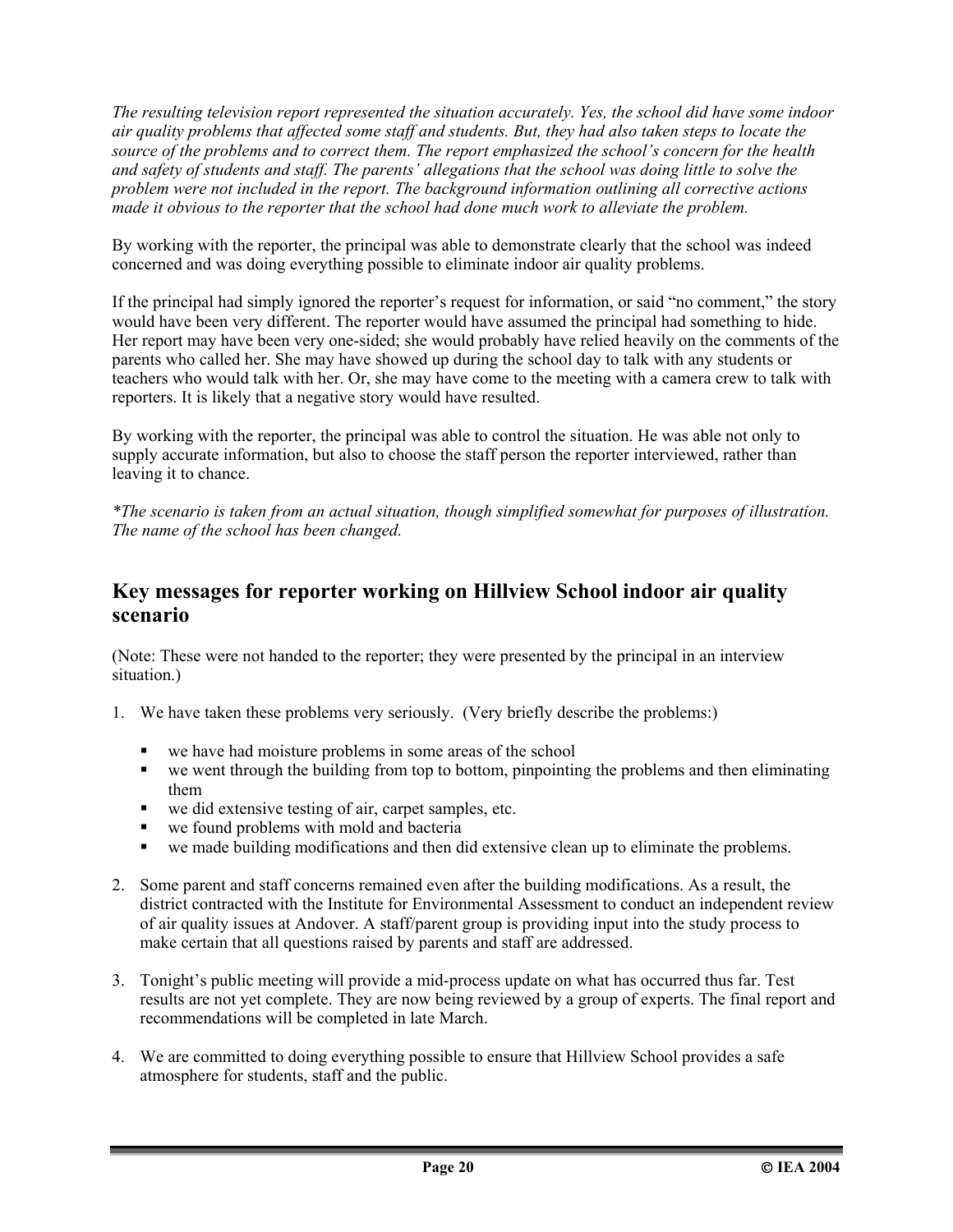#### **Background Information on Hillview School presented to reporter for reference**

#### **Hillview School**

*Summary of work completed to alleviate moisture and air quality problems February 1997* 

The large amounts of rain, high heat and humidity last summer exaggerated moisture problems that have existed at Hillview School for several years. This made it possible to pinpoint structural and mechanical problems that had not been discovered in the past.

The building was **thoroughly** inspected. Missing insulation, some missing moisture barriers, and uncaulked areas were discovered.

Here is a summary of the action we took to correct the problems:

- rerouted condensation draining from the univents
- **F** modified the univent control system to increase the efficiency of humidity removal by 30 percent or more
- removed sheetrock in three rooms and re-sheetrocked.
- **•** replaced carpet with floor tile in one room
- added fresh air supply and exhaust missing in one classroom
- extended roof curbs on air release vents to prevent snow entry
- reinspected every foot of heating/cooling piping in ceiling and repaired or replaced improperly installed insulation
- sprayed a "biocide" in ceiling to prevent microbial growth (guaranteed for a minimum of five years)
- cleaned and disinfected carpet using a high heat/high moisture extraction process with 1% bleach solution (representatives of the carpet firm were consulted on this procedure.)
- filled wall cavities with a foam insulation that will insulate the pipes (foam product is guaranteed safe and "environmentally friendly")
- recaulked windows
- installed vapor barrier and replaced the wall in the classroom where it barrier was missing

In addition to the work outlined above, we conducted tests of the sheetrock, carpet, and ceiling tiles to determine if there is contamination. A fungal species that raised some concern was found in two classrooms. Further testing was done to determine if this species was present in other areas. No additional areas were found. We retested in after the carpet cleaning/disinfecting had been completed. The species was no longer present.

We will continue to monitor the building carefully.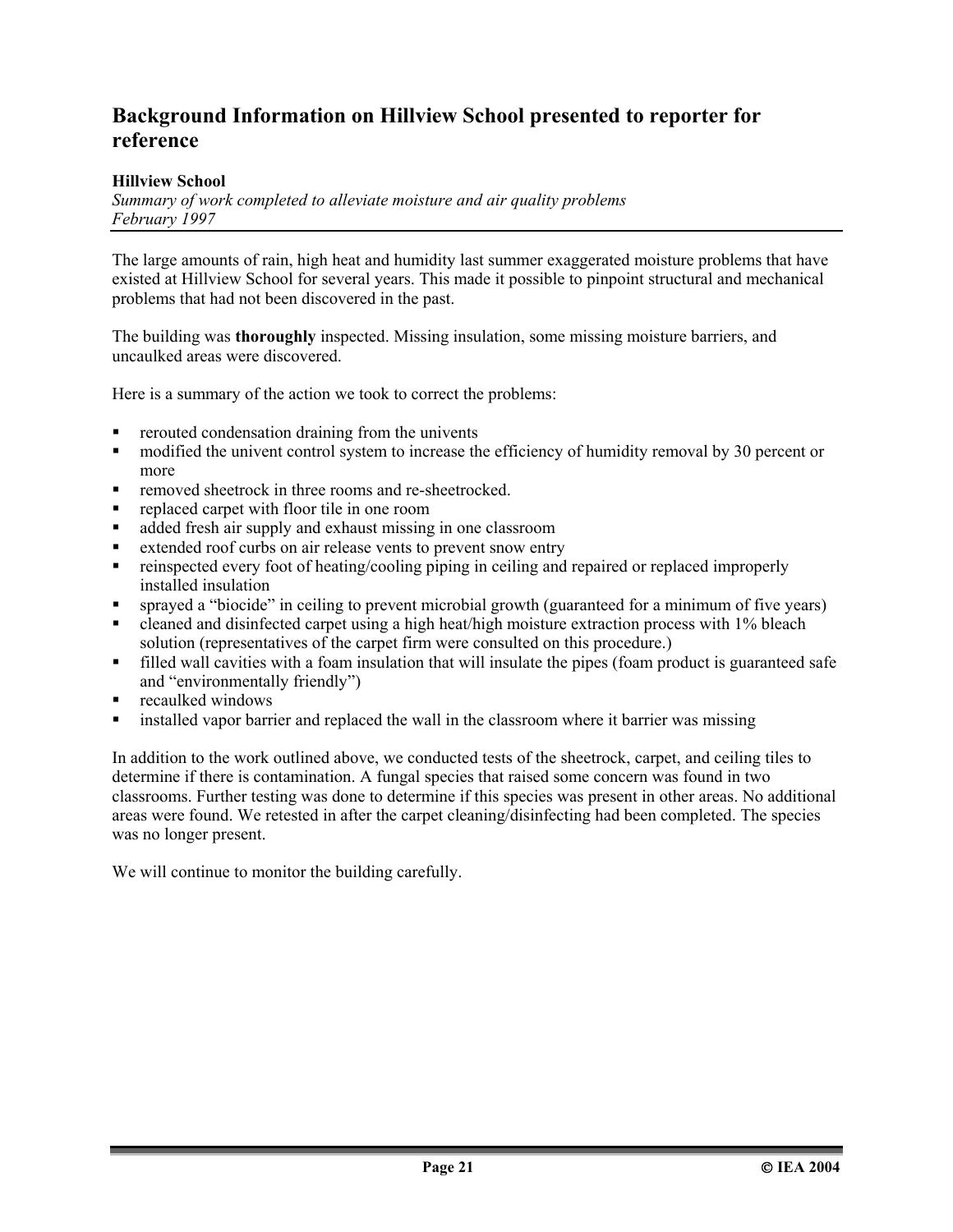#### **Tips on Working with the Media**

If you understand how to work with reporters and know some basic strategies, you'll be able to deliver your message more effectively and, at the same time, you'll be able to stay out of hot water. Here are some tips to help you do just that.

#### ♦ **Return calls promptly.**

- Deadlines are important. Find out if the reporter has a deadline and then work to provide the information requested within the deadline.
- Make yourself available. Let the reporter know where and when can you be reached for further comments and clarifications.
- Don't avoid talking with reporters because your input is valuable. It can change the whole slant of a story, possibly neutralizing a negative report.
- If you avoid reporters they will think you are trying to hide something and will dig deeper.

#### ♦ **Everything is on the record**

- Even if a reporter says you can talk "off the record," don't. If you tell a reporter something he or she feels a duty to report, it will be reported.
- If you do speak off the record, reporters can't always remember which things you said are off the record.
- If you can't answer a question, tell the reporter why. Don't just say "no comment." A no comment response leads people to believe that you have something to hide.

#### ♦ **Speak with confidence**

- It's essential to look and sound as if you really know and believe what you are talking about, especially with television reporters. The overall perception that viewers have comes from your persona (55 percent) and your voice quality (38 percent). Only seven percent comes from your message. So, while it's important to speak truthfully, it's very important to sound as if you know what you are talking about!
- Be positive, not defensive.

#### *In a TV interview*:

- **Look at the reporter when answering questions; turn to the camera when delivering a key point.**
- Steady eyes suggest honesty; blinking, darting eyes suggest nervousness and dishonesty.
- Relax. Take a couple of deep breaths and compose yourself

#### ♦ **Prepare information**

- Frequently you will be called in advance. If not, and you feel you need some time, be sure to ask about deadline and call back to the individual.
- Ask questions about what the reporter wants to know so that you know what to prepare.
- Do your homework. Get background information.
- Decide what the key points of your message are and keep bringing them back into the discussion. Choose two or three–**never** more than five.
- **Present your main point first, then the supporting points.**
- Be concise. Don't ramble on and on.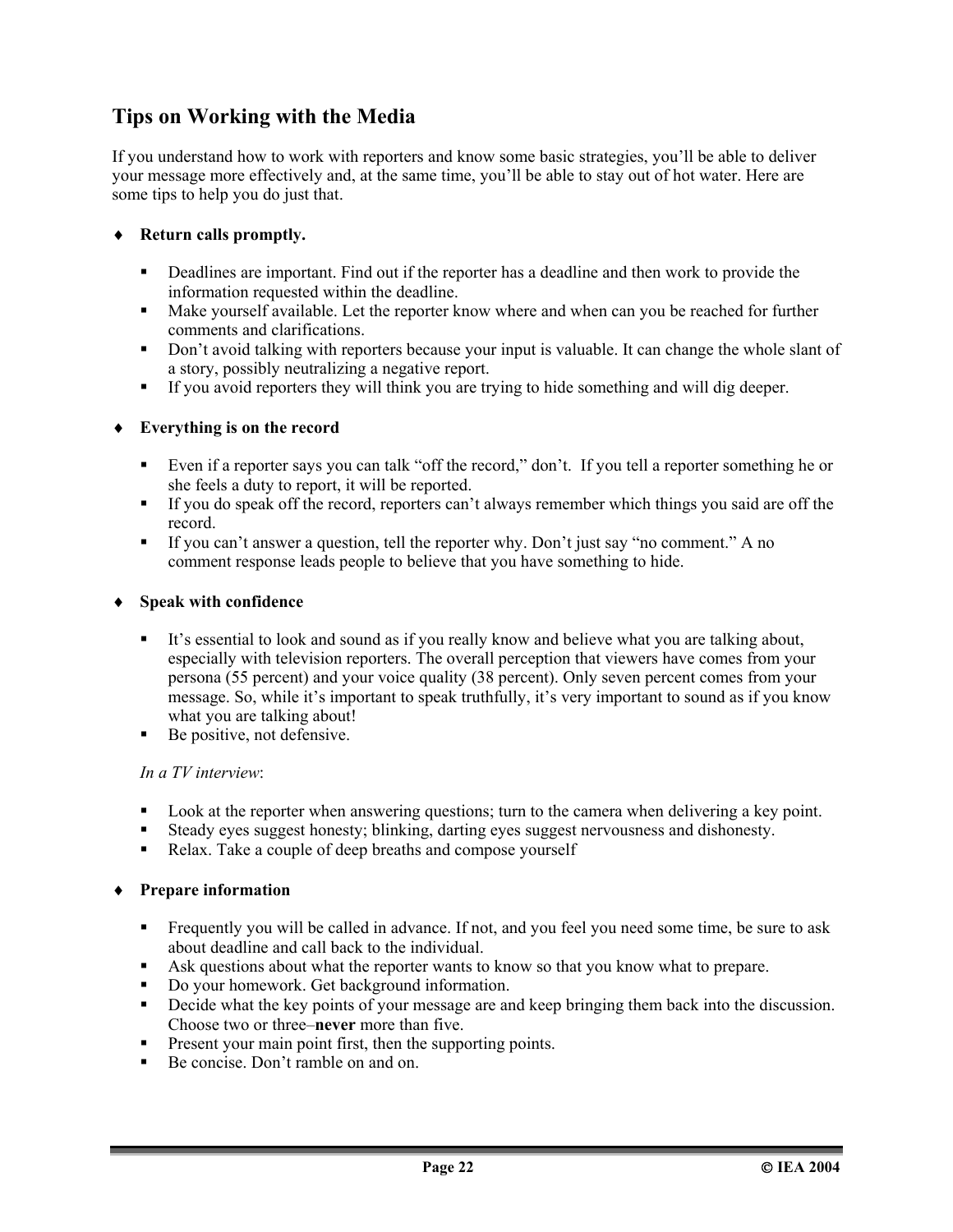- Think about ways to present ideas that will be understood by the average person. Explain don't use jargon.
- If the reporter wants to talk with an expert in a specific area, refer them to that person, help make the contact if necessary.

#### ♦ **Expect challenges**

- Reporters may come with a hidden agenda, assumptions or misconceptions. Try to anticipate these and develop responses.
- Don't get defensive.
- Don't get angry. Count to 10 if you need to. Be patient.
- Avoid an argument.
- Don't pass the buck. Deal with it.
- Don't let the reporter put words in your mouth. Listen carefully. If you don't agree with the way the reporter paraphrases your ideas, say so.
- If you get a multi-part question, start with the part you like best. don't feel you have to remember everything.
- ♦ **Choose catchy quotes** 
	- Short phrases will be remembered and used in a story far more often than long detailed explanations.
	- Try to prepare some in advance.

#### ♦ **Tell the truth**

- If you don't, you can get in big trouble and lose credibility.
- If you don't know an answer, don't guess. Say so and offer to find the answer.
- If you accidentally say something that is incorrect and realize it later, make immediate attempts to correct the misinformation.
- ♦ **Be aware of laws regarding public access to documents and records.**

In general\*, all data collected, created, received, maintained or disseminated by the school district, regardless of its physical form, storage media or conditions of use, is open to the public. This includes:

- written records of district school board meetings, committee/task force meetings, special ad hoc committee meetings, public hearings, etc.
- official district contracts, ordinances and resolutions.
- financial documents including budget; payable records; copies of warrants, invoices, etc.; revenue/expenditure

This means that if a reporter – or anyone else – asks for access to records or reports of indoor air quality tests, you must make them available.

\*(State data practices laws vary. Check your state's law.)

#### *A final word of caution:*

**Never** ask reporters to show you their stories before they are printed. It implies that you don't trust them, or that you feel they aren't intelligent enough to understand the issues.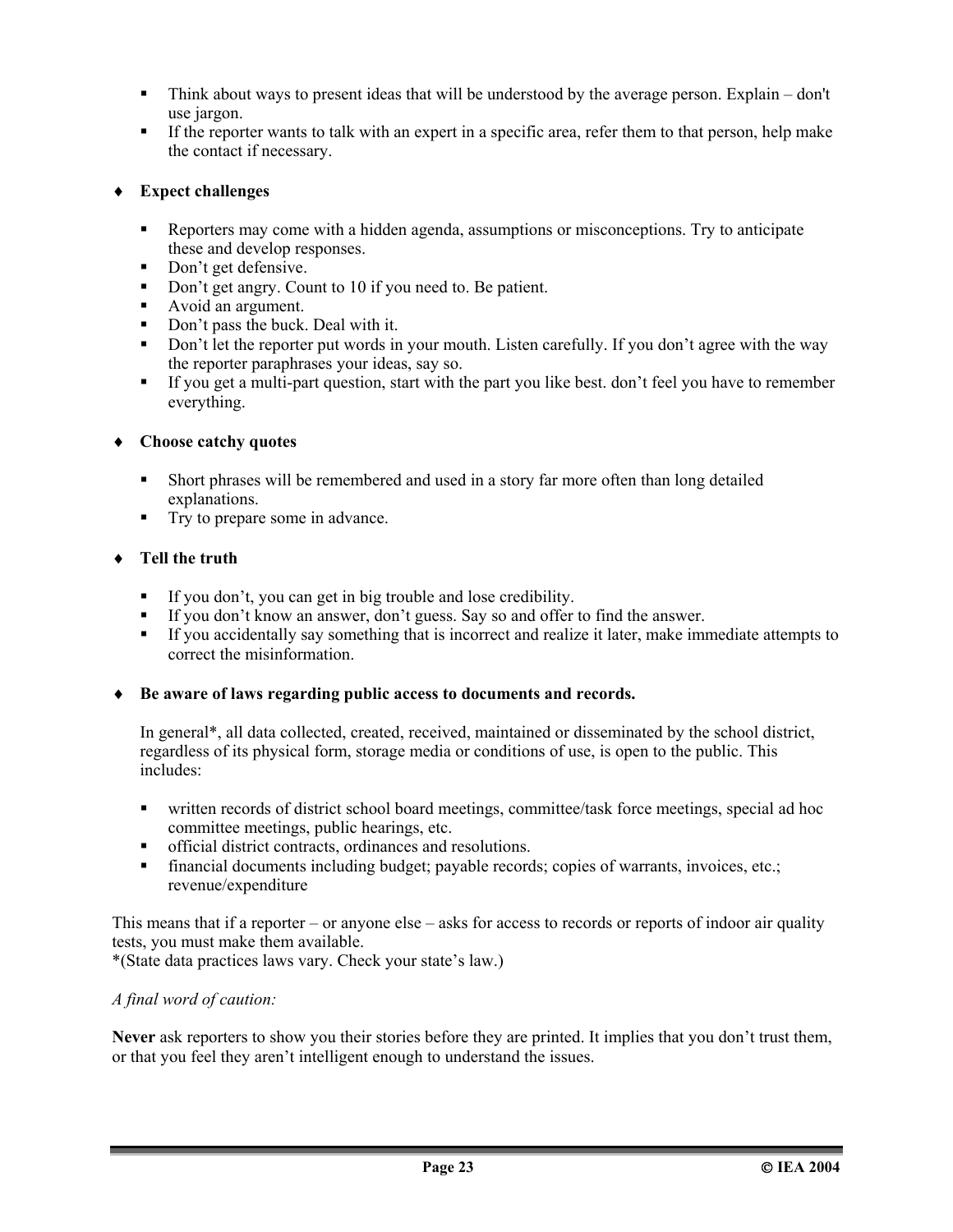## **Section 6**  *Communicating in an emergency*

#### **Sudden Emergency**

Be prepared. In the event of a sudden emergency such as a chemical spill, a chlorine leak, or sudden unexplained illness on the part of many people, you may need to evacuate the school in a hurry. There's not much time to think. Does your school have an emergency plan? Every school should. Follow the plan.

Consider the safety of the students and staff first. Once that has been addressed, think about how you can communicate most effectively. Your goal is to inform people about what is happening as quickly as possible and allay any fears they may have.

- ♦ Review the facts and decide what you need to communicate.
- ♦ Appoint one or more people to facilitate communication with reporters as well as parents. Make sure these people have all the facts.
- ♦ Develop key messages as soon as possible, keeping in mind the goal of allaying fears.

#### *Communicating with Reporters*

- ♦ Use the media to help get the word out on the situation. Television and radio are often willing to broadcast messages that inform the public about emergency situations. You can use them to your advantage. If you believe they could be helpful in informing the public, call and ask to speak to the news assignment desk. Explain the situation. Chances are they will be eager to assist.
- ♦ If you don't feel your situation merits media attention, be prepared for the media anyway. If fire or police emergency personnel were called to the school, it is very likely that reporters know about the situation since they routinely monitor police and fire calls. Television crews may be on your doorstep in just minutes.
- ♦ Greet reporters when they come and escort them to an area where you can talk with them rather than allowing them to wander around, searching for people to interview at random.
- ♦ Give reporters the facts available and let them know you will keep them brief as the situation unfolds.
- ♦ If reporters insist on getting additional comments from a staff or student, find someone who is articulate and willing to comment.

#### *Communicating with parents*

The severity of the emergency will determine to a large extent how you communicate with parents. If the situation requires that the entire student body be sent home from school, obviously parents need to know as soon as possible, especially parents of elementary students. Your school should have a plan in place for handling such emergencies.

The best way to communicate with parents is through direct phone calls. That personal approach is the best way to alleviate their fears. Unfortunately, this is very time consuming. If you have large numbers of students, it may be difficult or impossible. If this is the case, you may need to use the media for assistance in broadcasting information about the emergency.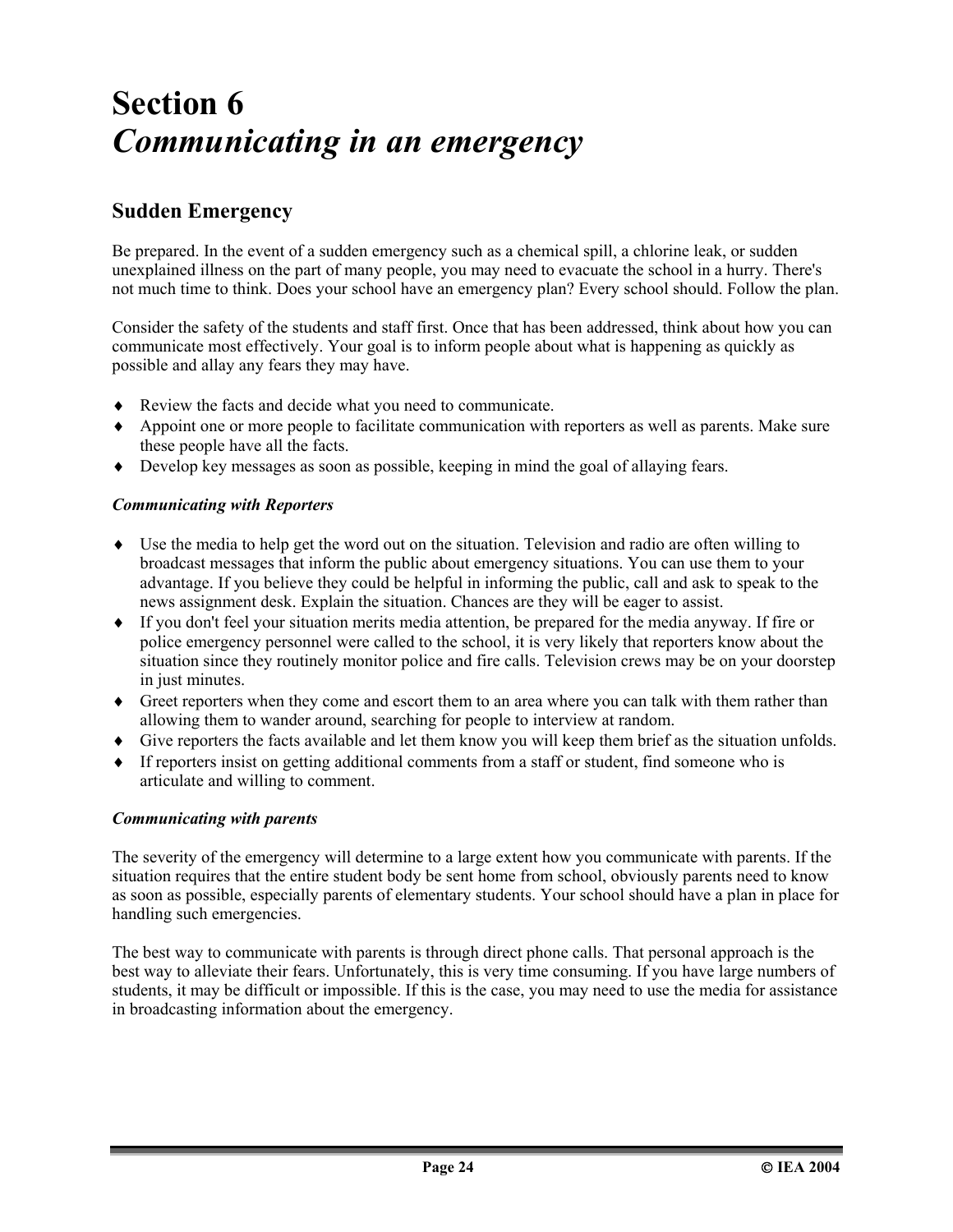If the emergency was cleared up fairly quickly and students were able to return to class, consider sending a letter home that afternoon with students explaining what happened. Parents appreciate learning from the school what happened, rather than reading it in the newspaper or watching it on television. Middle and high school students are less likely to actually give parents a letter from the school. In this case, make sure the students know what happened and how the issue was resolved before they leave the school. If there is time, teachers can discuss it with students. If not, at least give the details in a message over the public address system. This will help prevent a lot of rumors.

#### *Communicating when closing a school*

Closing a school temporarily – or delaying the start of school the school year – due to an indoor air quality problem obviously requires careful communication.

As soon as a decision is made, inform the parents and staff using methods that best fit the timeframe and your individual situation.

Individual letters should:

- $\bullet$  outline the problem concisely;
- ♦ explain what will be done to solve the problem;
- ♦ explain the timeline: when will school be closed? when will it reopen?
- ♦ explain how lost instruction time will be made up, or plans for use of an alternate facility; and,
- ♦ stress that this action is being taken because your first concern is the health and safety of students and staff.

Consider holding a public meeting. This will give you an opportunity to further explain the problem and solution. It will also give people an opportunity to ask questions and to express concerns and frustrations they may have.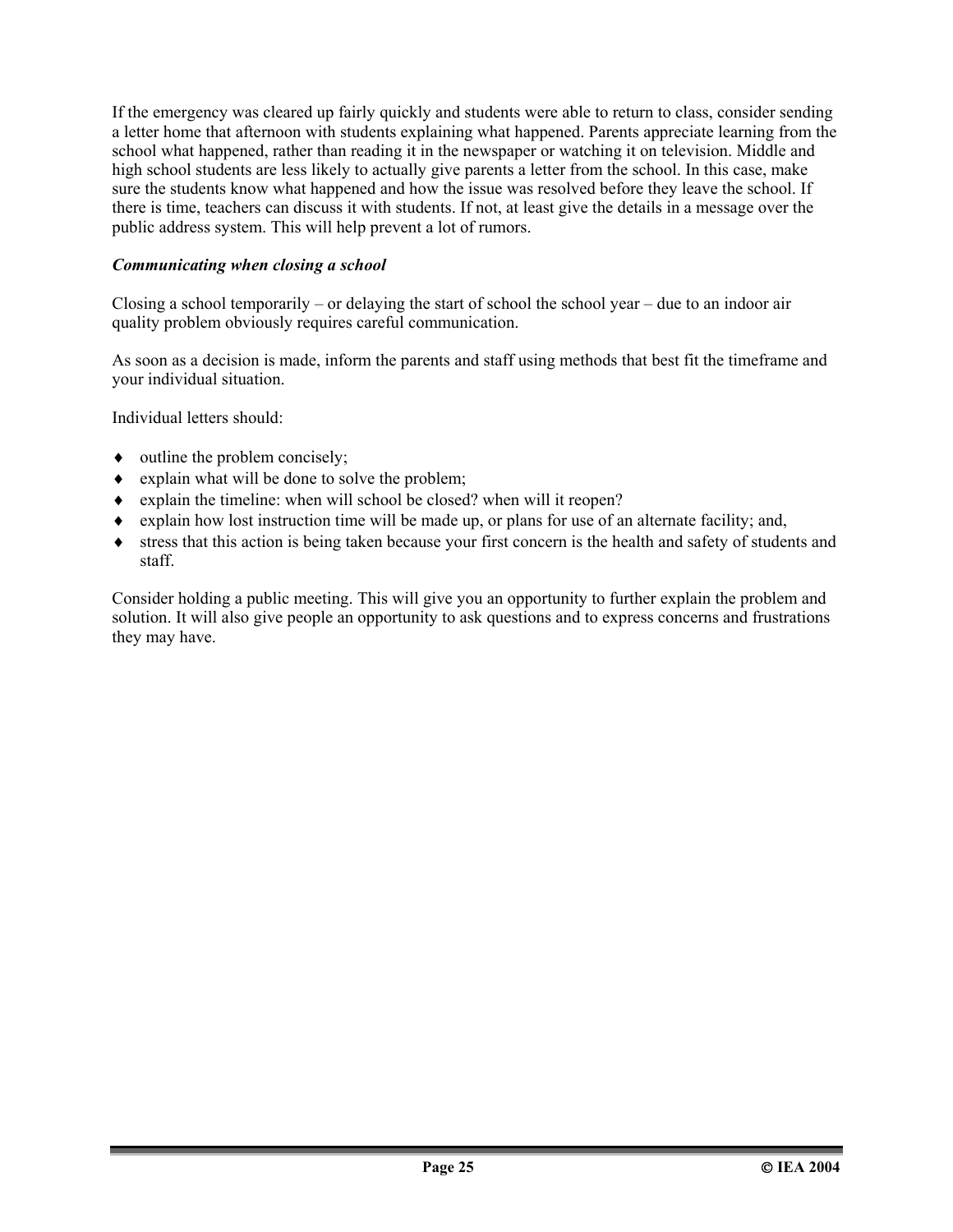# **Appendix A**

## **About the Institute for Environmental Assessment (IEA)**

The Institute for Environmental Assessment (IEA) is committed to providing practical, cost-sensitive environmental engineering counsel for private and public organizations. Founded in 1983, it has provided environmental control services to hundreds of organizations throughout the United States.

- ♦ IEA employs a large, certified professional staff capable of addressing a wide range of indoor environmental needs.
- ♦ IEA draws upon the expertise of nationally-recognized physicians, engineers, architects, toxicologists, attorneys, industrial hygienists and epidemiologists.
- ♦ IEA has formally prepared policy and regulations for a number of public agencies in areas of environmental risk.
- ♦ IEA has served as a resource to the Environmental Protection Agency (EPA) on development of national guidelines for schools on indoor air quality issues.
- ♦ IEA has performed over 15,000 safety/environmental inspections.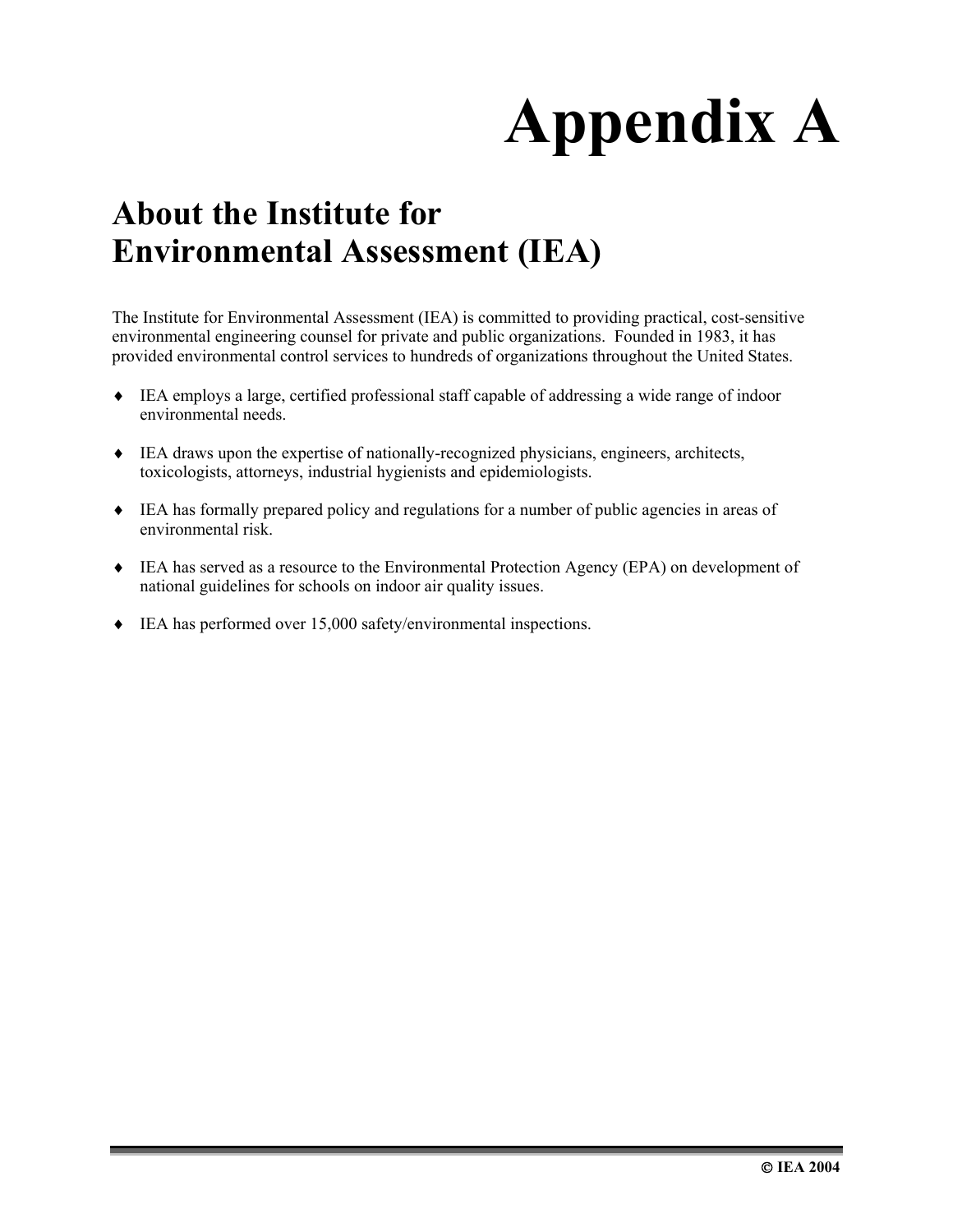# **Appendix B**

## **You Can Help Prevent Air Quality Problems in Your School**

Regular and thorough classroom cleaning is important in maintaining good indoor air. Unsanitary conditions attract insects, mice and other pests, leading to possible indoor air quality problems from pesticide use or pest feces. Dirt, moisture, and warmth stimulate the growth of molds and other microbiological contaminants.

#### ♦ **General Cleanliness**

Teachers can play an important role in maintaining classroom cleanliness.

- Make sure that the classroom is cleaned dusted, swept, and/or vacuumed regularly.
- Make sure that trash is removed regularly.
- Clean spills promptly, especially wet spills on carpets.
- Do not keep food in classroom overnight.
- Look for signs of pests.
- Request that unit ventilators be cleaned and filters replaced if spilled liquid goes into the units.

#### ♦ **Classroom Animals**

Some individuals are allergic to animal dander. If animals are kept in classroom:

- Store animal food in tightly sealed containers.
- Minimize exposure to animal allergens.
- **Locate animals away from ventilation system vents to avoid circulating allergens throughout the** room or building.
- Keep animals in cages as much as possible; do not let them roam freely.
- Clean cages regularly.
- Find alternatives to using animals, if possible.

#### ♦ **Drain Traps**

Sewer gases can enter the classroom if water in traps is allowed to evaporate.

Fill drain traps by pouring water down them regularly.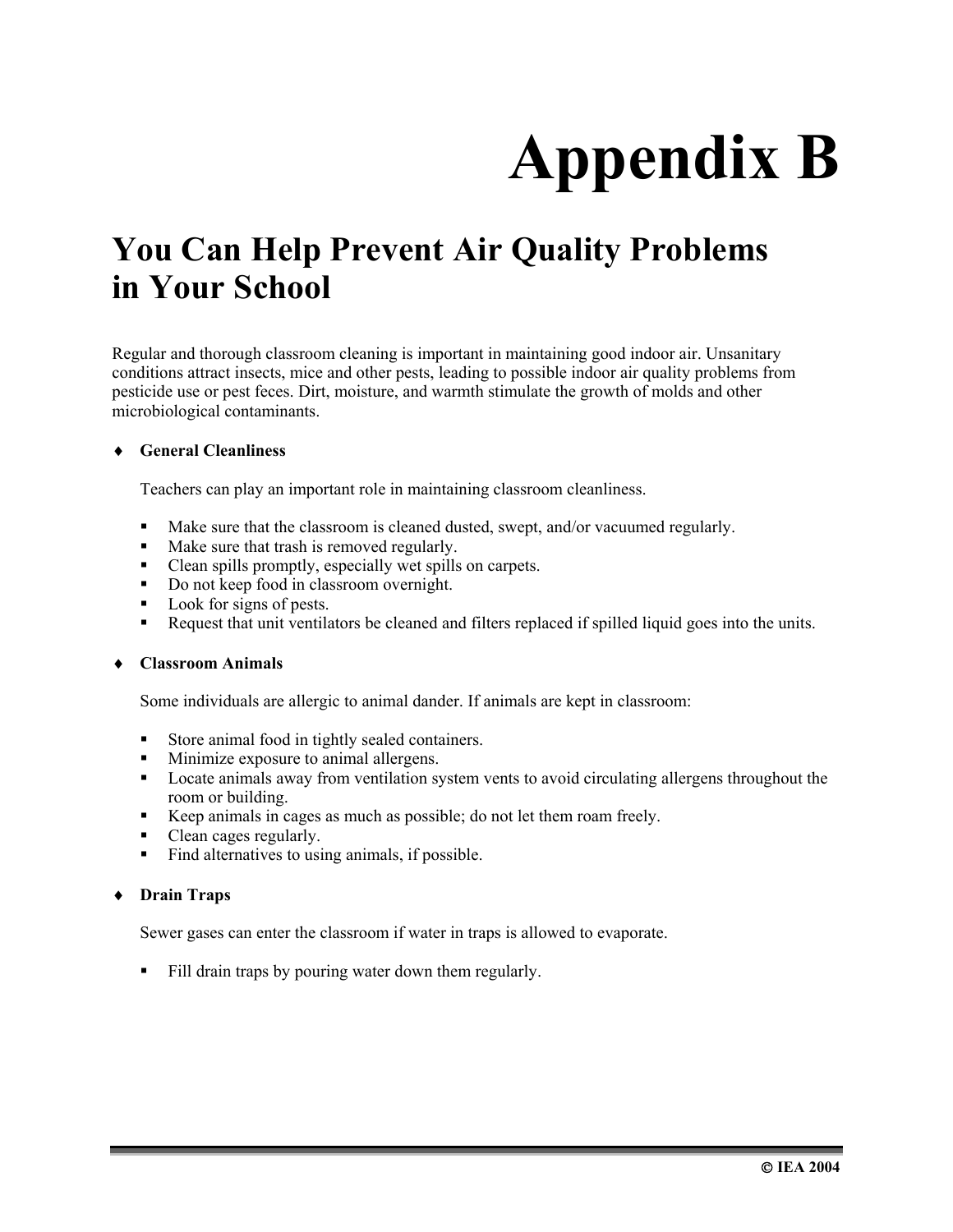#### ♦ **Excess Moisture**

Excess moisture contributes to the growth of mold and mildew that cause odors and other IAQ problems. It results from condensation on cold surfaces, leaked or spilled liquid, or excess humidity.

- Check for condensed water or "fog" on cold surfaces, such as windows, sills and frames; plumbing; indoor surfaces of exterior walls.
- Check for plumbing leaks– around and under classroom sinks and in classroom lavatories;
- Check for roof leaks on ceiling tiles or walls (discoloration may indicate periodic leaks).

#### ♦ **Thermal Comfort**

Temperature and relative humidity can affect comfort and indoor air quality. Changing thermostat settings or opening windows in an effort to control temporary fluctuations in temperature may affect other parts of the school or add to problems.

Discuss solutions to thermal comfort problems with the building manager/supervisor/custodian.

#### ♦ **Ventilation System**

Ventilation systems exhaust stale indoor air outside and draw outdoor air into the building. Mechanical ventilation systems use fans to exchange air; natural ventilation systems use windows or other openings. Improperly operated or poorly maintained ventilation systems may cause indoor air quality problems. Odors may indicate a ventilation problem.

- Report odors such as chemical, mold or mildew, and vehicle exhaust smells to the appropriate persons, usually the building manager, supervisor or custodian.
- If your classroom uses mechanical ventilation, check that air is flowing into the room from air supply vents. Hold a strip of lightweight plastic or tissue paper near the air supply vents. It will flutter away from the vent if vent is working.
- Make sure that the airflow is not diverted or obstructed by books, papers, furniture, curtains, or other obstacles.
- Check that air is flowing from the room into the air return grille(s). The plastic or tissue will be pulled toward the return and stick to the face of the grille.

#### ♦ **Allergens**

Some students are especially sensitive to allergens. Become aware of who they are and take special precautions with them:

- Consult the school health office or nurse about student allergies (privacy laws may limit the information school officials can disclose).
- Ask parents about potential animal allergies.
- Check for allergies when new students enter the class.
- Locate sensitive students away from animals and their habitats.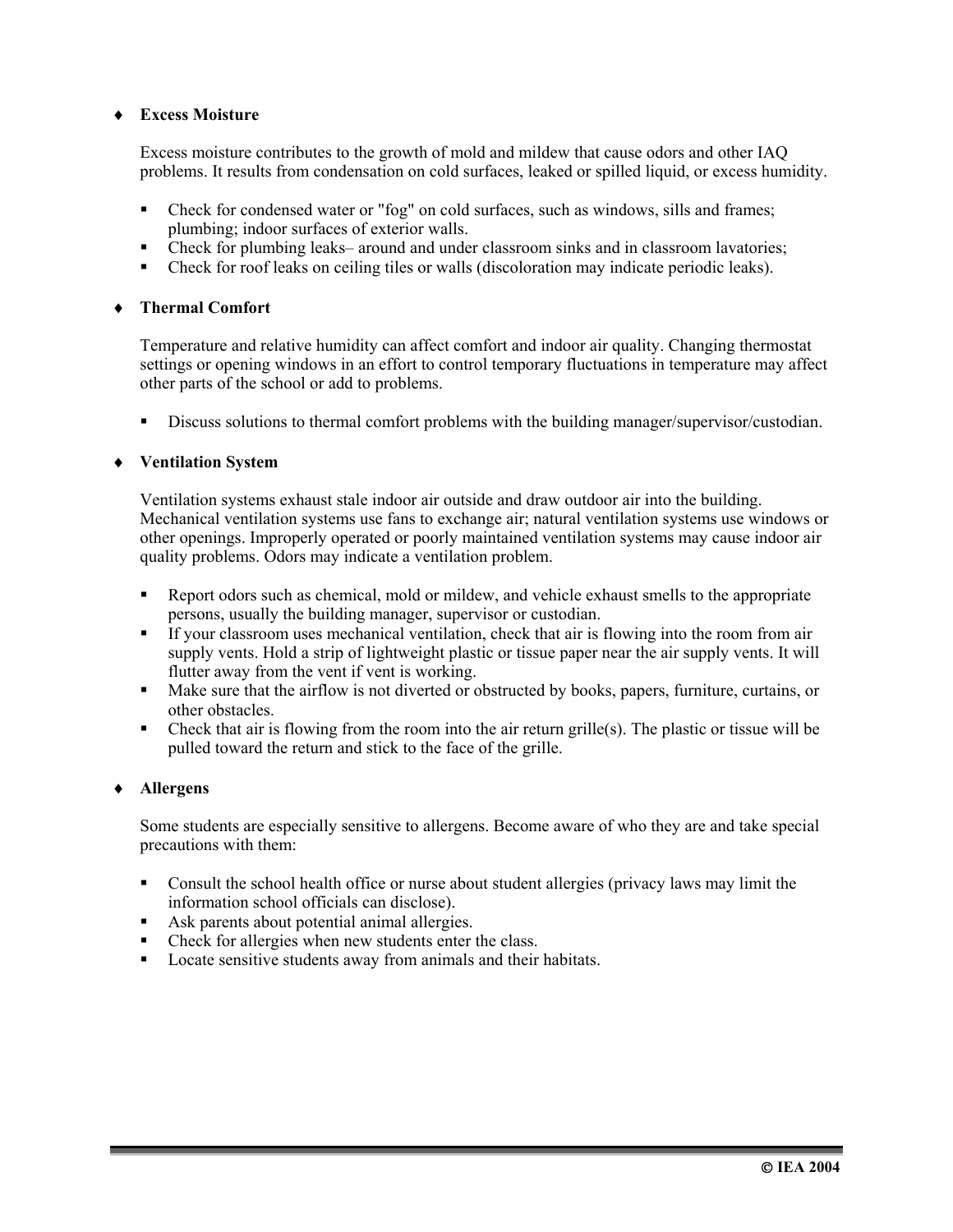#### ♦ **What Special Subject Teachers Can Do**

Laboratories and other special classrooms require addition inspection and preventive action.

Local exhaust fans and fume hoods can be used to prevent air pollutants and excess moisture from accumulating or spreading beyond the local area. Local exhaust fans may be used to exhaust entire rooms such as locker rooms. Fume hoods may be used for activities that generate pollutants in a local area within a room such as science experiments, painting or staining in an industrial arts room, etc.

Teachers should:

- Confirm that fume hoods and local exhaust fans function by checking for airflow when fans are on.
- Check for odors in adjacent rooms or hallways.
- Make sure that fume hoods and fans are used whenever activities that generate pollutants occur.
- Train students when and how to use the fume hoods and fans.

#### ♦ **Art**

Art supplies may emit contaminants during use and storage. In addition, certain activities, such as firing ceramic kilns, may generate air contaminants or heat up the classroom, causing thermal discomfort to occupants.

Art supplies that may contribute to air quality problems include solvents; adhesives and glues; varnishes and lacquers; acids; paints; inks; powdered pigments; and clays.

Art teachers should:

- Make sure that safety precautions are followed.
- Follow good safety, handling, and storage practices.
- Keep lids on containers when not in use.
- **Minimize exposure to hazardous materials.**
- Isolate contaminant-producing activities or operations.
- Use moist premixed rather than powdered products.
- Follow recommended procedures for disposal of used substances.
- Substitute less hazardous or nonhazardous materials where possible.
- Read labels and identify precautions regarding fumes or other indoor air issues.
- Have appropriate procedures and supplies available for spill control.
- Label all hazardous supplies with date of receipt/preparation and pertinent precautionary information on handling.
- Choose art supplies approved as safe by the Art and Craft Materials Institute or the Center for Safety in the Arts:
	- Art and Crafts Materials Institute, 5 Beekman Street, New York NY 10038
	- Center for Safety in the Arts, 100 Boylston Street, Suite 1050, Boston, MA 0116.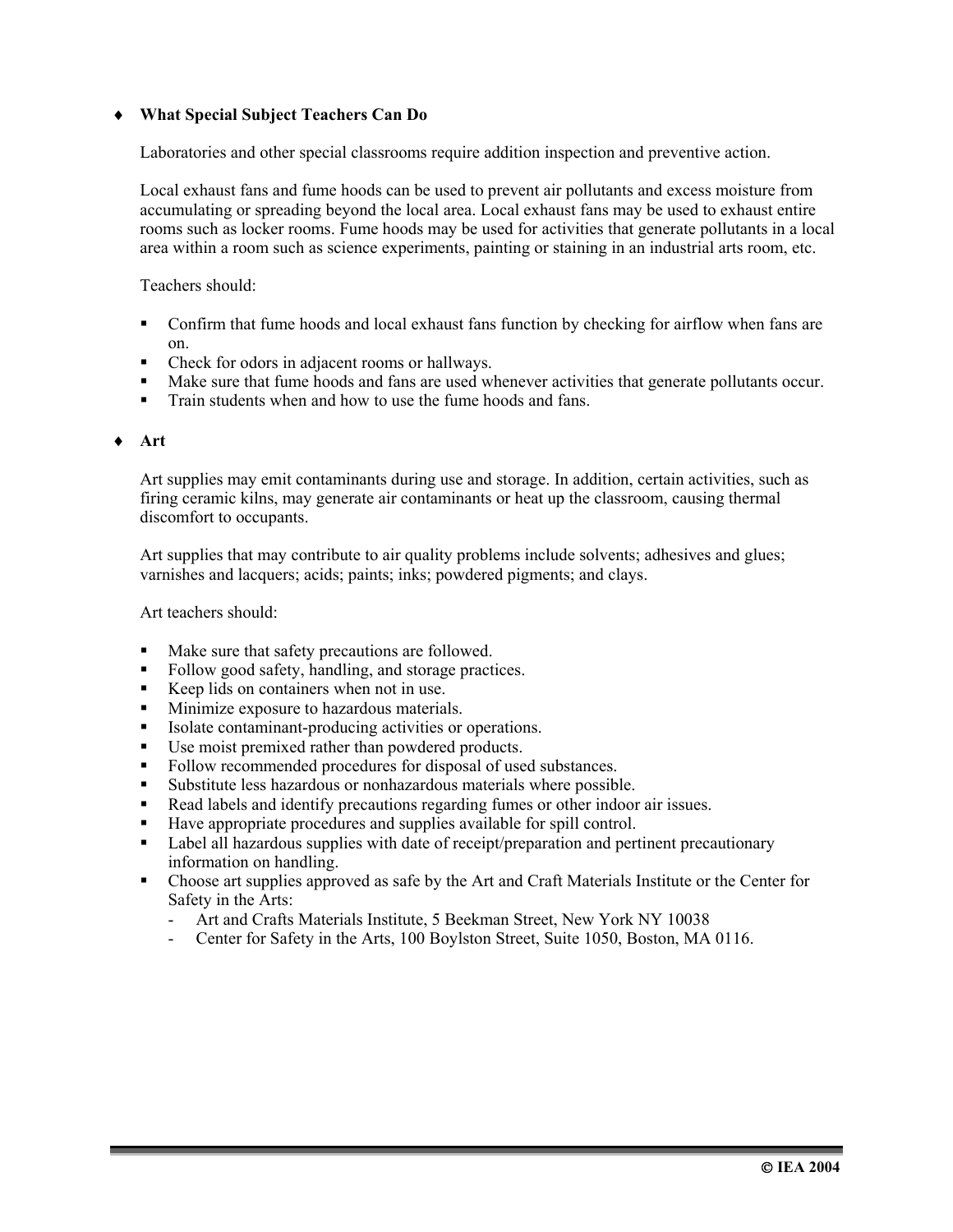#### ♦ **Science**

Some supplies used as teaching aids in science laboratories may contribute to indoor air quality problems. Experiments should be conducted in well-ventilated rooms using fume hoods and local exhaust systems wherever appropriate. Safety precautions should be followed at all times.

Science supplies that may contribute to IAQ problems include solvents, flammables, biological specimens, acids and caustics.

Science teachers should:

- **Learn about potentially harmful supplies.**
- Read labels and identify precautions regarding fumes or other indoor air issues
- Request information and Material Safety Data Sheets from suppliers and manufacturers.
- Follow good safety, handling, and storage practices.
- Develop appropriate procedures and have-e supplies available for spill control.
- **EXECUTE:** Label all chemicals accurately with date of receipt/preparation and pertinent precautionary information on handling.
- Store supplies according to manufacturers' recommendations.
- Follow recommended procedures for disposal of used substances.
- Secure compressed gas cylinders.
- Separate storage areas from main classroom area and ventilate separately.
- **Minimize exposure to hazardous materials.**
- Use diluted substances rather than concentrates wherever possible.
- Ensure that fume hoods capture all aerosols, gases, and vapors released within them.

#### ♦ **Industrial Technology/Vocational Education**

Industrial and vocational education materials and operations can create indoor air quality problems. Activities may contribute to air quality problems include machining, grinding, painting, welding, soldering, and baking/heating. Supplies that may contribute to air quality problems are adhesives, solvents, fuels, and paints

Industrial Technology/Vocational Education teachers should:

- **Learn abort potentially harmful supplies.**
- Read labels and identify precautions regarding fumes or other indoor air issues.
- Request information and Material Safety Data Sheets from suppliers and manufacturers.
- Follow good safety, handling, and storage practices.
- Develop appropriate procedures and have supplies available for spill control.
- Store supplies according to manufacturers' recommendations.
- Follow recommended procedures for disposal of used substances.
- Secure compressed gas cylinders.
- Separate storage areas from main classroom area and ventilate separately.
- Minimize exposure to hazardous materials.
- Use instructional techniques that require the least quantity of materials.
- Ensure that fume hoods capture all aerosols, gases, and vapors released within them.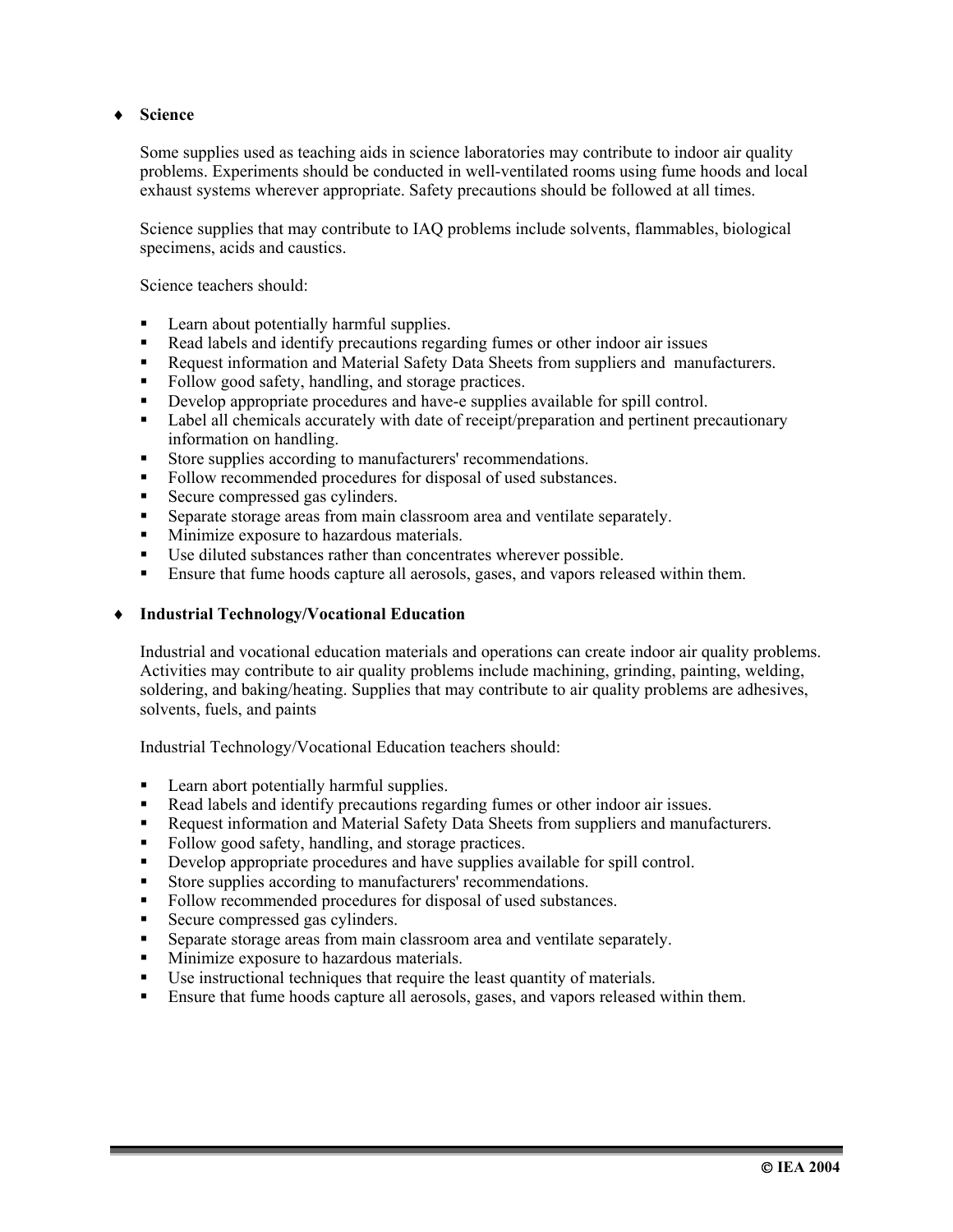#### ♦ **Physical Education**

Locker room conditions that affect indoor air quality include standing water, high humidity, warm temperatures, and damp or dirty clothing. Some methods used to control bacteria and odors in the locker room may contribute to air quality problems if used improperly.

Physical education teachers should:

- Verify that showers and locker room areas are cleaned regularly and properly.
- Use chemical cleaners and disinfectants when students are not in the locker room.
- Run exhaust fans to remove cleaning product odors from the locker room.
- Maintain cleanliness and reduce excess moisture in the locker room.
- Remove wet towels regularly.
- Wash and dry soiled practice uniforms regularly.
- Encourage students to take soiled clothes home regularly.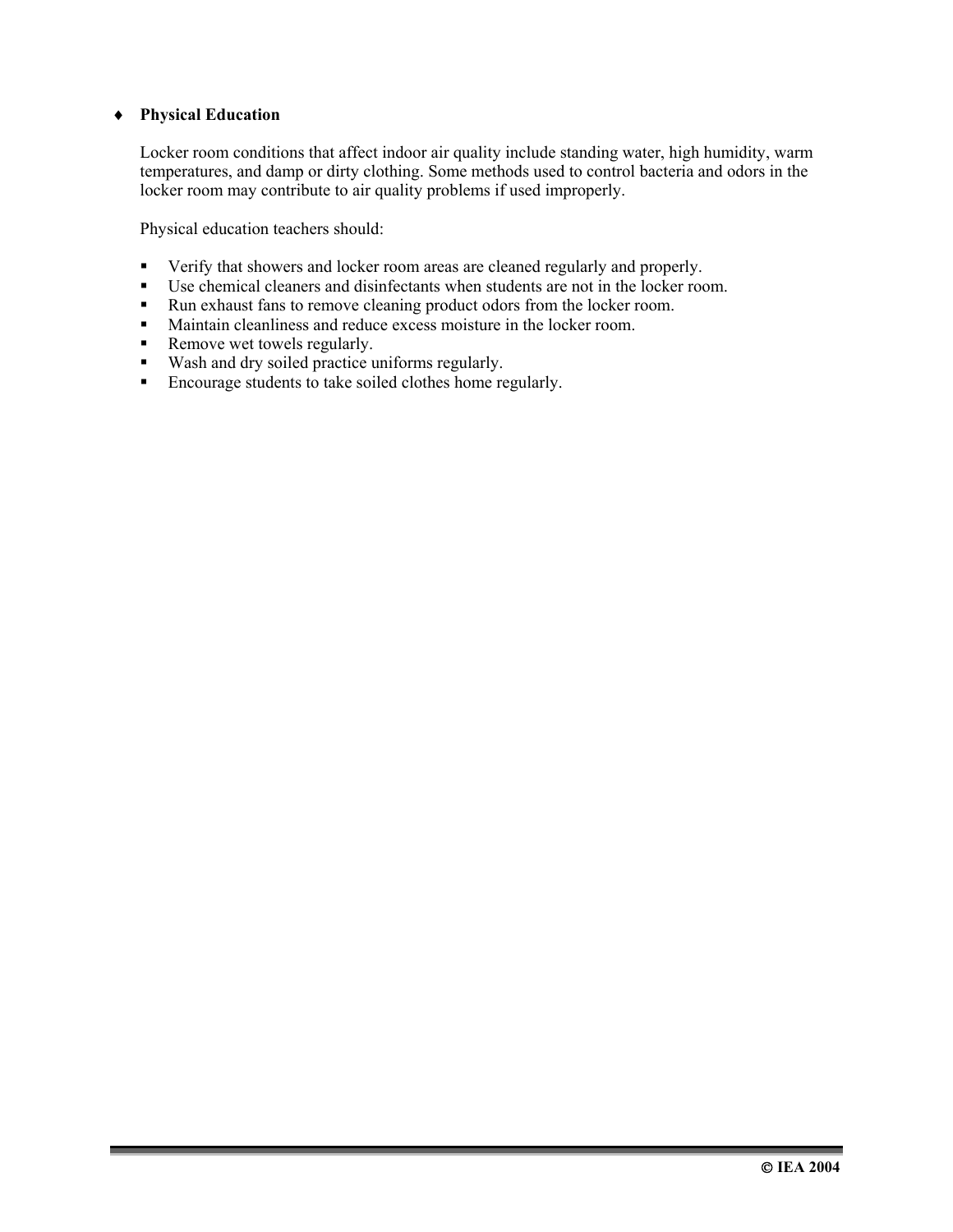# **Appendix C-1**

## **Glossary of General Terms**

**Abatement:** reduction or removal of a contaminant.

**Acceptable indoor air quality:** indoor air that does not contain harmful concentrations of contaminants; air with which at least 80% of building occupants do not express dissatisfaction.

**Aerosol:** a suspension of liquid or solid particles in air.

**Air cleaner:** a device that actively removes impurities from the air, including forced air filtration systems and electronic air cleaners. Air cleaners may be added to HVAC systems or stand-alone room units.

**Air exchange rate:** the rate of air flow moving through a space, usually expressed in terms of room volume units per unit of time such as room air changes per hour.

**Air handling unit (AHU):** the part of an HVAC system responsible for moving air, which may also clean, heat, or cool the air.

**Air quality standard:** a government-mandated regulation that specifies the maximum contaminant concentration beyond which health risks are considered to be unacceptable.

**Ambient air:** the air surrounding a building; outside air.

**Amplification:** an increase in the numbers or concentration of a microbe or its products through reproduction and growth of the microbe.

**Asbestos:** a class of silicate minerals composed of long, thin fibers.

**ASHRAE:** American Society of Heating, Refrigerating, and Air Conditioning Engineers; the trade association that provides information and sets standards for the industry.

**Backdrafting:** a condition where the normal movement of combustion products from a combustion appliance up a flue is reversed so that the combustion products can enter the building.

**Background concentration:** the level of a contaminant present before the introduction of a new source.

**Bioaerosol:** an airborne microbial contaminant, such as a virus, bacteria, fungus, algae, or protozoa, or particulate material associated with one of these microorganisms.

**Breathing zone:** the area of a room in which occupants breathe as they stand, sit, and lie down

**Building, envelope:** the outer walls, windows, doors, roof, and floors of a building; the building shell.

**Carbon dioxide (CO2):** an odorless, colorless gas which can at high levels (above 1.5 % or 15,000 parts per million), have physiological effects. Main indoor source is human respiration; measurements used as indicators of ventilation conditions.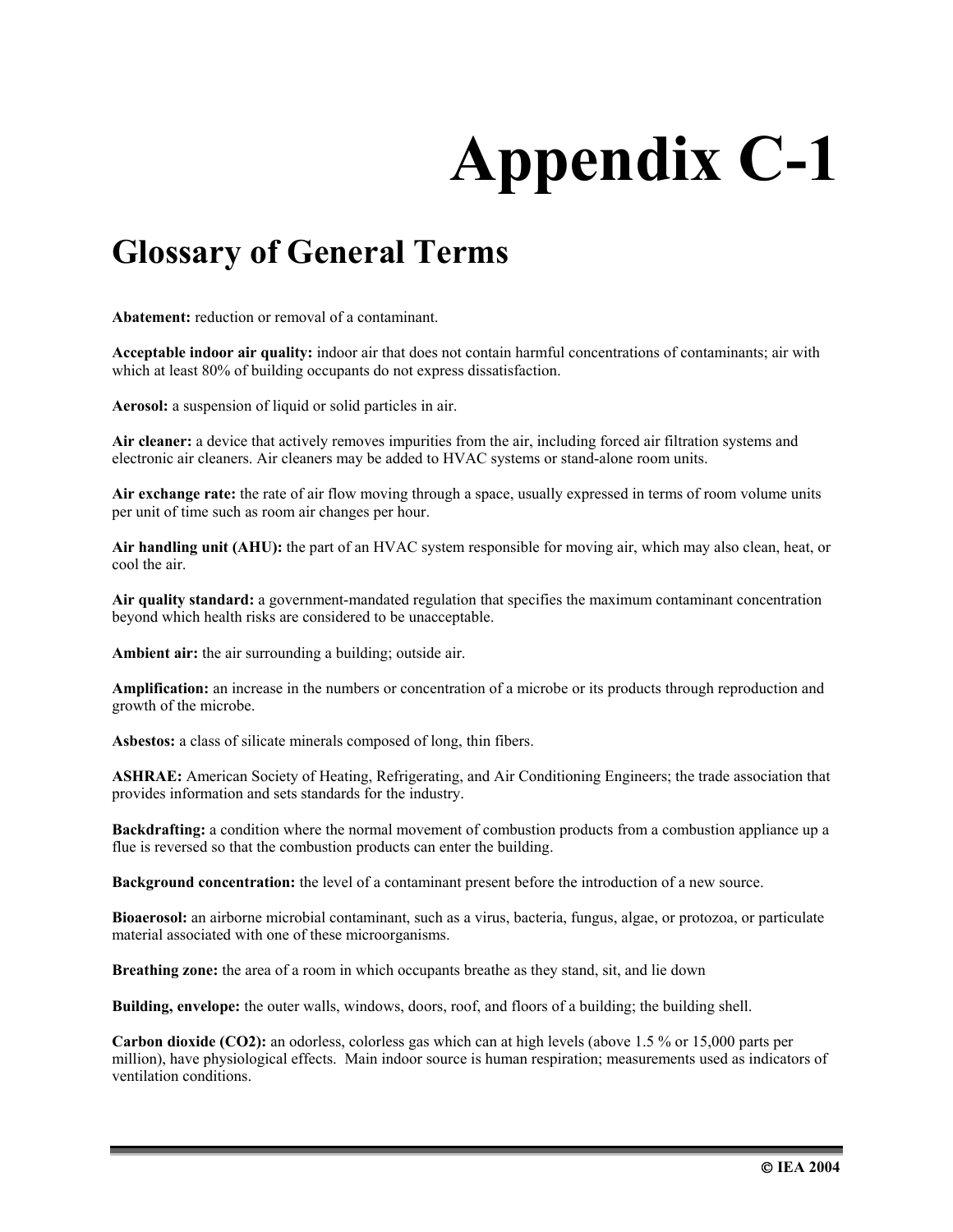**Carbon monoxide (CO):** an colorless, odorless gas that is the product of incomplete fuel combustion. It is a chemical asphyxiant; in the bloodstream it effectively prevents the transport of oxygen to the body's tissues. CO exposure can affect the lungs, heart, and nervous system, and can cause death. Sources include cooling and heating appliances, tobacco smoke, and entrained exhaust from parking garages and truck idling areas.

**Carcinogen:** an agent suspected or known to cause cancer.

**Ceiling plenum:** the space between the suspended and structural ceiling used as part of the air distribution system. This space usually accommodates electrical, communications, and mechanical connections as well.

**Coil:** a cooling or heating element, often including fins, through which treated gas or liquid is passed, exchanging thermal energy with air surrounding it for heating or cooling.

**Colony forming unit (CFU):** a laboratory measure of fungal concentration, indicating the quantity of viable organisms collected for a given unit sample.

**Commissioning:** the testing of HVAC systems prior to building occupancy to check whether the systems meet the operational needs of the building within the capabilities of the system design.

**Condenser:** a heat exchange device that condenses vapor by removing heat from the air.

**Conditioned air:** the air that has been heated, cooled, humidified, or dehumidified to maintain an interior space within the "comfort zone."

**Contaminant:** an unwanted constituent that may or may not be associated with adverse health or comfort effects.

**Cooling capacity:** the maximum rate at which cooling equipment removes heat from airflow at operating conditions.

**Cooling tower:** a heat transfer device, which cools warm water using outside air.

**Damper:** a mechanical device in HVAC systems that varies airflow through an air outlet, inlet, or duct.

**Dilution:** a mitigation strategy that lowers the concentration of airborne contaminants by increasing the fraction of outdoor air in the supply airstream.

**Electrostatic air cleaner:** a device that uses an electrical charge to trap particles traveling in the air stream.

**Emission standard:** a voluntary guideline or government regulation that specifies the maximum rate at which a contaminant can be released from a source.

**Encapsulate:** a mitigation technique that reduces or eliminates emissions from a source by sealing with an impenetrable barrier.

**Endotoxin:** a biological agent that is part of the outer membrane of some bacteria. Endotoxins are highly toxic, capable of causing fever, malaise, respiratory distress, even death.

**Environmental tobacco smoke (ETS):** the combination of sidestream and mainstream smoke that is emitted from a burning cigarette; also called second-hand smoke.

**Epidemiological:** dealing with the scientific study of the incidence, control, and spread of disease in a population.

**Follow-up testing:** the testing designed to confirm the results of the initial testing using identical testing devices and similar test conditions.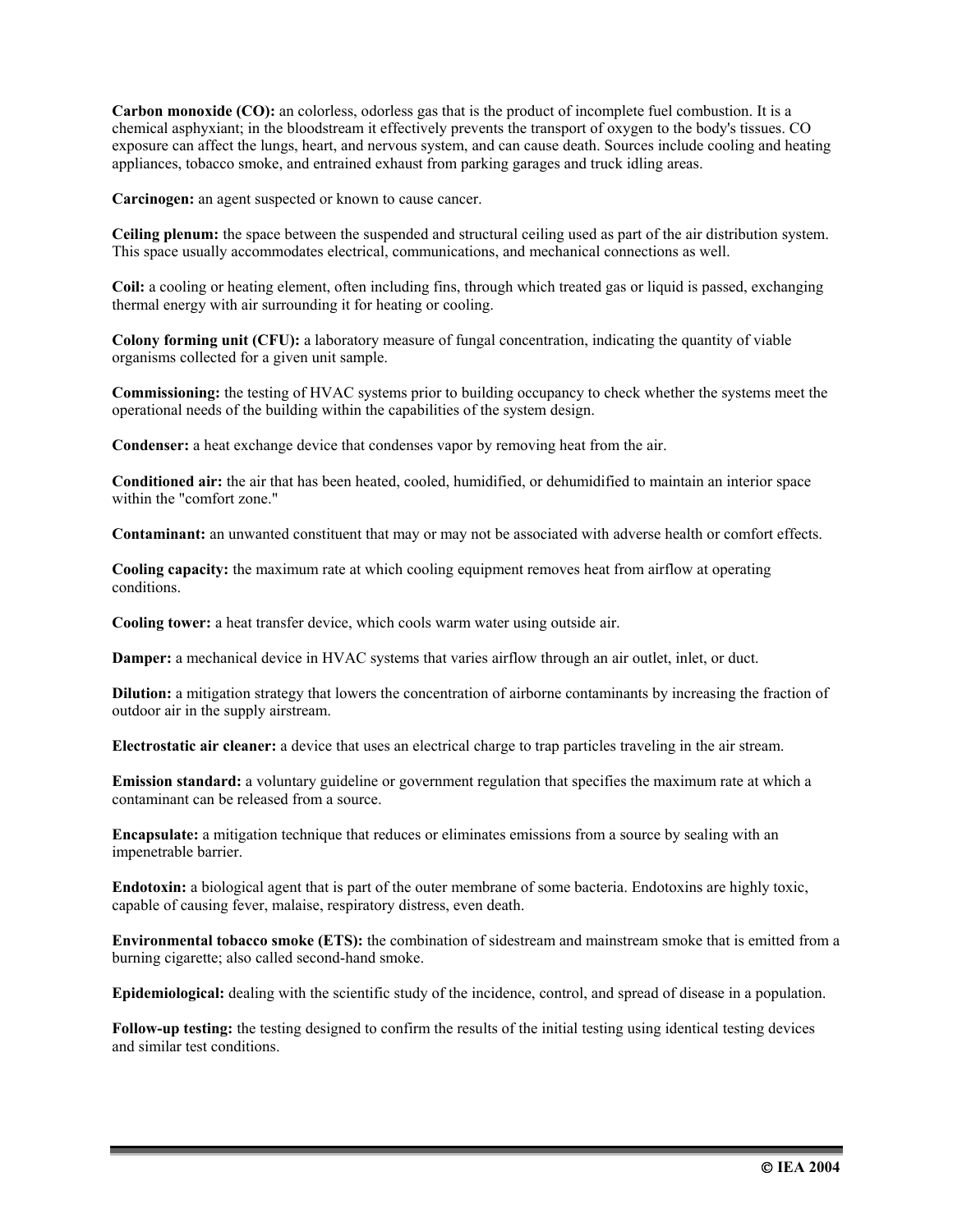**Fungi:** a large group of organisms including molds, mildews, yeasts, mushrooms, rusts, and smuts. Most fungi produce spores, which are broadcast through the air so that virtually all environmental surfaces will have some fungal material. Most health effects are associated with allergic responses to antigenic material or toxic effects from mycotoxins. Fungi also generate certain volatile organic compounds.

**Half-life:** the amount of time it takes for half of the existing amount of a radioactive element to decay to nonradioactive products.

**HEPA (high-efficiency particulate air) filter:** a specialized filter capable of removing 99.97% of particulates 0.3 µ in diameter.

**House dust mite:** a common microscopic household arachnid, which feeds on shed skin scales, and so tends to concentrate around mattresses and furniture. Antigens present in the mite's excreta are implicated in cases of allergic asthma and allergic rhinitis.

**HVAC:** heating, ventilating, and air-conditioning system.

**Indoor air quality (IAQ):** characteristics of the indoor climate of a building, including the gaseous composition, temperature, relative humidity, and airborne contaminant levels.

**Infiltration:** air movement into an enclosed space through cracks and openings.

**Local exhaust ventilation:** an industrial ventilation system that captures and removes contaminants emitted from nearby sources before dilution into ambient workplace air can occur.

**Man-made mineral fibers (MMMF):** fiber insulation products including glasswool, fiberglass, rock wool, slag wools, as well as refractory ceramic fibers, which are used for fireproofing.

**Mildew:** a superficial covering of organic surfaces with fungi under damp conditions.

**Mitigation:** a procedure or strategy aimed at reducing or eliminating an indoor air problem, either through source control, ventilation control, exposure reduction, or air cleaning.

**Mold:** a fungal infestation that causes disintegration of a substance.

**Mycotoxin:** a metabolic product generated by certain fungi; includes both useful substances, such as penicillin, and harmful substances, such as aflatoxin.

**NESHAP:** National Emissions Standard for Hazardous Pollutants

**National Ambient Air Quality Standard: (NAAQS):** the US outdoor air quality standard designed to protect public health. Pollutants covered by the NAAQS include ozone, sulfur dioxide, lead, nitrogen dioxide, respirable particulates, and carbon monoxide.

**National Institute for Occupational Safety and Health (NIOSH):** the US government agency authorized to research and develop exposure criteria for toxic substances and recommend these standards to OSHA. NIOSH is also authorized to investigate unsafe working conditions.

**Natural ventilation:** the supply of outdoor air through passive flow from windows, chimneys, doors, and other infiltration.

**Negative ion generator:** an air cleaning device that uses static charges to remove particulates from indoor air.

**Nitrogen dioxide (N02):** a pollutant associated with combustion; a deep lung irritant.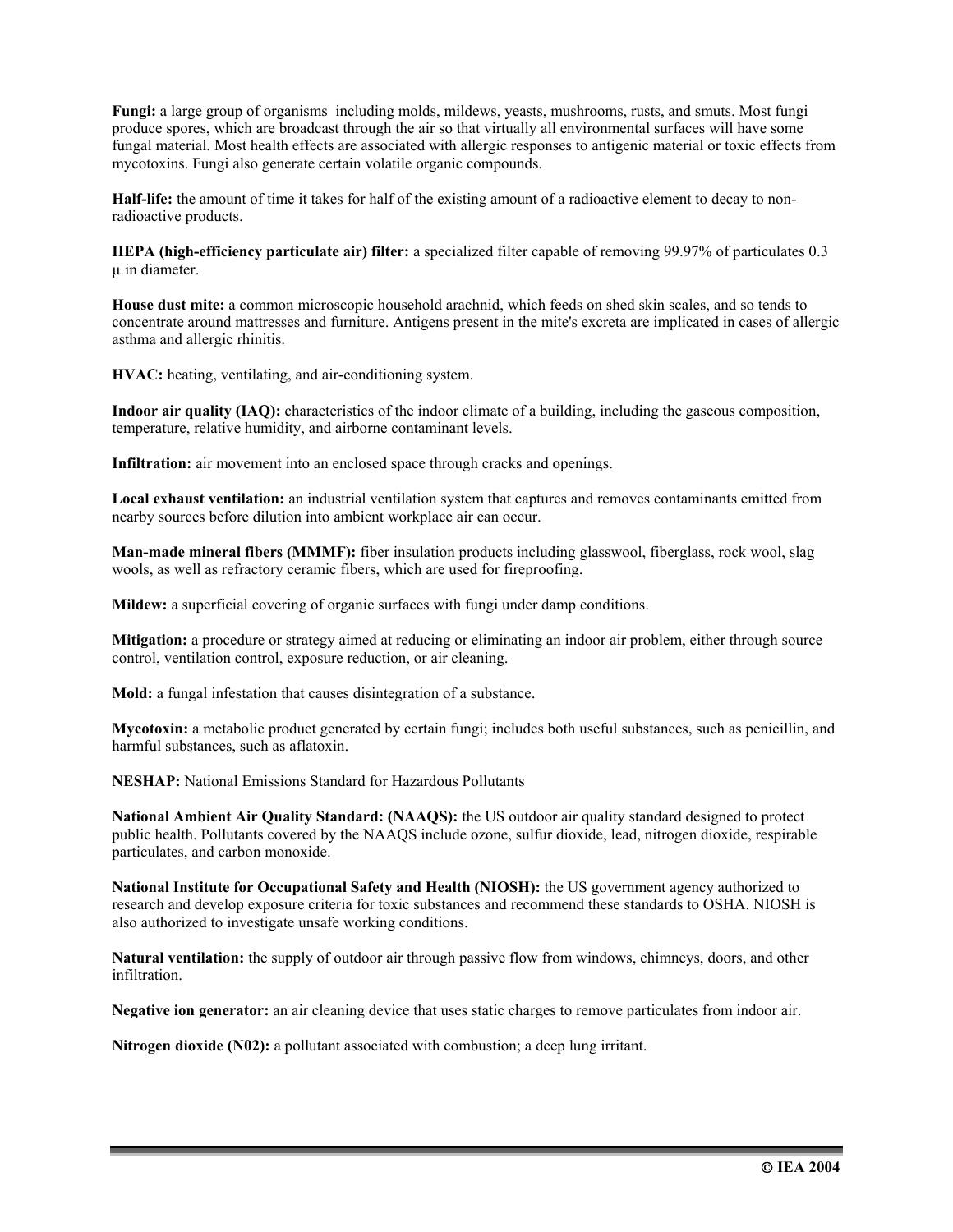**Occupational Safety and Health Administration (OSHA):** the regulatory arm of the US Department of Labor, which promulgates safety and health standards, facilitates training programs, and enforces regulations on work sites. OSHA has developed permissible exposure limits for over 600 contaminants present in the industrial workplace.

**Ozone (03):** a highly reactive form of oxygen. Ozone exposure an result in mucous membrane irritation and potential pulmonary damage. Some copier machines and laser printers emit noticeable levels.

**Ozone generator:** an air cleaning device that produces highly reactive ozone, which reacts with volatile organic compounds to form non hazardous products, remove particulates, and reduce the number of biocontaminants. These devices are controversial because their touted benefits may only be accomplished at ozone levels above recommended exposure levels.

**Particulates:** small airborne particles found in indoor environments which include fibrous materials, solid-state semi-volatile organic compounds, and biological materials.

**Passive smoking:** the inhalation of environmental tobacco smoke; also called involuntary smoking.

Pathogen: any microorganism or substance that causes disease.

**Permeable:** porous, allowing the passage of air.

**Picocurie:** a unit of measurement used to describe radon concentration.

**Plenum:** the portions of the air distribution system that makes use of the building structure, and the sheet meal that connects distribution ductwork to an air handling unit. Many buildings use the space above a dropped ceiling as a plenum.

**Preventive maintenance:** a program of building maintenance implemented to reduce the possibility of problems, usually through periodic inspection, cleaning, adjustment. calibration. and replacement of functioning, parts of the HVAC system, as well as housekeeping practices to reduce the buildup of potential contaminants.

**Radioactive decay:** the disintegration of the nuclei of the atoms of radioactive (charged) elements with the concomitant release of alpha, beta, or gamma rays.

**Radon:** the gas emitted by the decay of radium and uranium in rock.

**Relative risk:** the ratio of health impact incidence among exposed individuals to incidence among unexposed individuals.

**Reservoir:** the environmental substrate, or source, of a particular organism. Reservoirs for indoor biocontaminants include stagnant water, moist surfaces, and dust collection sites.

**Respirable suspended particulates:** particulates less than 10 µm in diameter that can enter the respiratory tract.

**Return air:** the air removed from an occupied space and returned to the air handler to be exhausted or recirculated.

**Setback:** a reduction of climate control energy demand in HVAC controls when a building is unoccupied.

**Sick building:** a building in which the indoor air quality is considered to be unacceptable to a substantial majority of occupants.

**Sick building syndrome (SBS):** a phenomenon in which building occupants experience a variety of health and/or comfort effects linked to time spent in a particular building, but where no specific illness or causative agent can be identified. Symptoms in sufferers often include headaches, eye irritation, and respiratory irritation.

**Source control:** a preventive strategy for reducing airborne contaminant levels through removal of the material or activity generating the pollutants .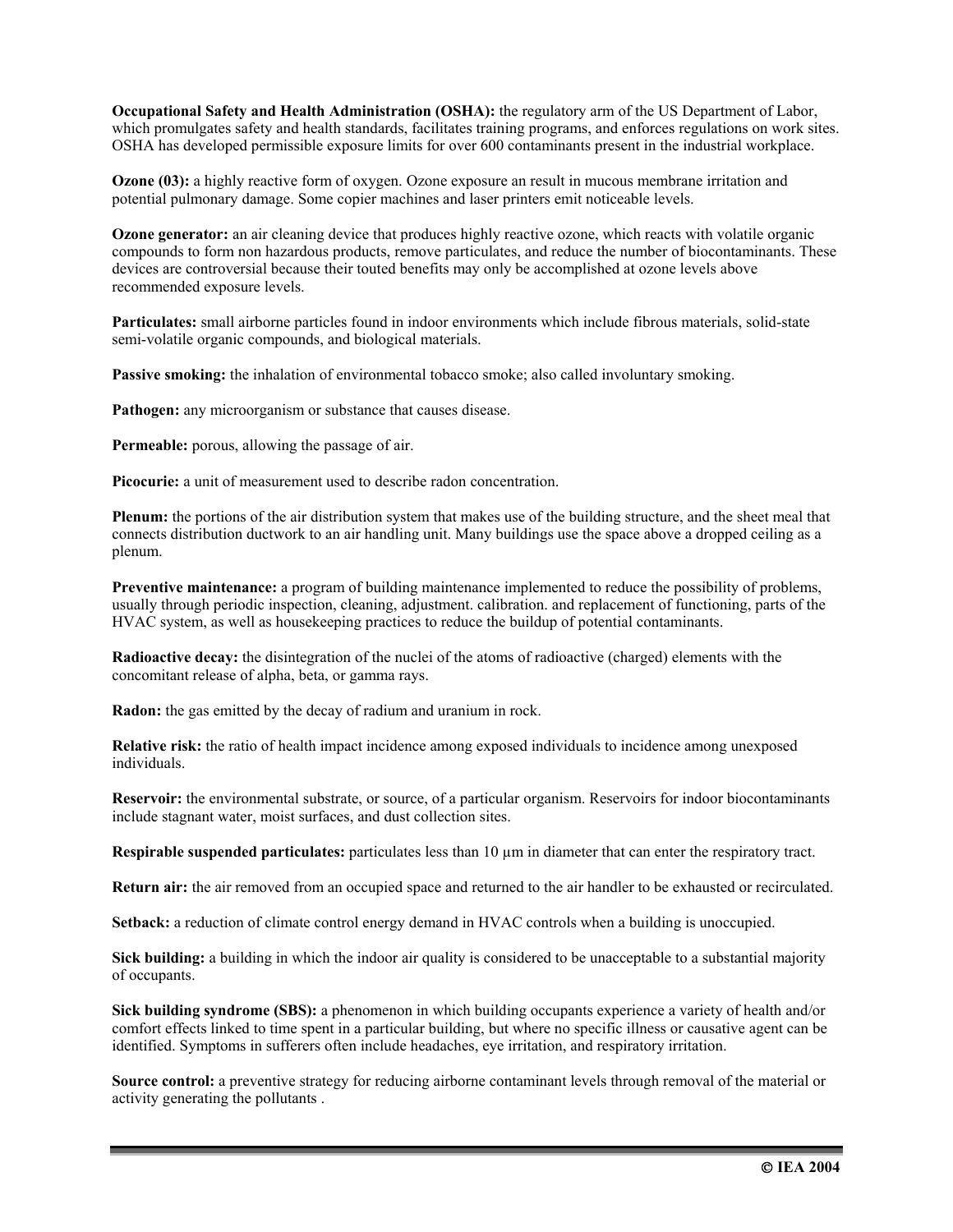**Stack effect:** a condition resulting from the rise of heated air, which creates positive pressure near the top of the building and negative pressure toward the bottom. Stack effect pressures have been known to overpower mechanical ventilation systems, disrupting proper circulation and contributing to the infiltration and stagnation of pollutants.

**Statistical significance:** the probability that and degree to which the results of an experimental study describe an actual relationship between two factors beyond that which might be expected by pure coincidence.

**Systems control:** the control of indoor air pollutants through the use of mechanical means such as ventilation control or air cleaning.

**Testing, adjusting, and balancing (TAB):** the diagnostic and corrective procedures for HVAC controls and operating components to ensure provision of specified airflow rates and environmental conditions.

**Threshold:** the contaminant dose or exposure level below which there is no expected significant effect.

**Threshold limit value (TLV):** the American Conference of Governmental Industrial Hygienists recommended guideline for exposure limit represented in terms of exposure over a work day (8 hours) or a work week (40 hours).

**Tight building syndrome (TBS):** a condition in which a building is very tightly insulated against infiltration, its ventilation is reduced for energy conservation, and airborne contaminants are sufficiently elevated to cause health effects in occupants; often used synonymously with sick building syndrome (SBS).

**Total volatile organic compounds (TVOCs):** a measure representing the sum of all VOCs present in the air to provide an approximate indication of pollutant levels. Indoor air typically contains hundreds of different VOCs in very low concentrations, some of which can have additive effects.

**Toxicant:** a substance that can cause tissue damage or otherwise affect organs or systems within the body.

**Tracer gas:** an inert compound that is a rare constituent of indoor air which is released into building air and monitored qualitatively and/or quantitatively to characterize airflow characteristics to determine air pathways, infiltration, and ventilation efficiency measurements.

**Urea formaldehyde foam insulation (UFFI):** a form of insulation no longer in use because of excessive formaldehyde emissions and documented associated health impacts.

**Ventilation effectiveness:** a measure of the fraction or percentage of outdoor air that reaches the occupied zone of a specified area; an evaluation of air delivery to occupants, regardless of the effectiveness of contaminant removal.

**Ventilation efficiency:** an evaluation of the pollutant removal capacity of a ventilation system.

**Ventilation standard:** a specification for the minimum rate of input of outdoor air into indoor spaces

**Volatile organic compound (VOC):** one of a class of chemical compounds; indoor sources include tobacco smoke, building products, furnishings, cleaning materials, solvents, and office supplies. In sufficient quantities, VOCs can cause eye, nose, and throat irritations; dizziness; and headaches. Some VOCs are suspected carcinogens. Data for health effects resulting, from exposure to the characteristically low levels of VOCs in the indoor environment are scarce.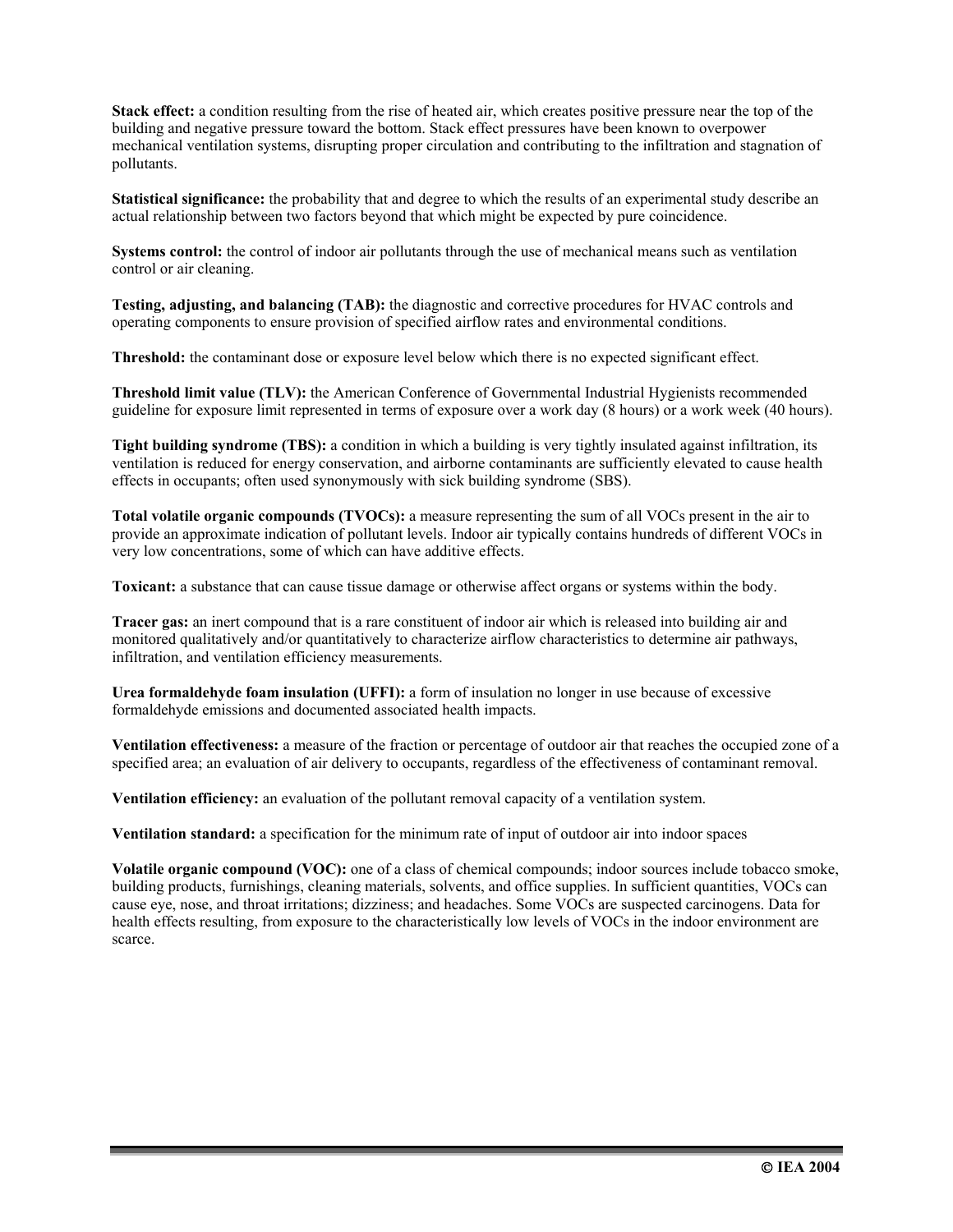# **Appendix C-2**

## **Common Medical Terms Associated with Indoor Air Quality**

**Allergen:** a substance that can trigger an immune response, resulting in an allergic reaction; also known as antigen. Allergens include living agents – such as bacteria, fungi, amoebae, and algae–and nonliving biological products– house dust, animal dander, spores, and insect feces.

**Allergic asthma:** an allergic illness that can be triggered by a variety of biological agents and exacerbated by such factors as cigarette smoke, sulfur dioxide, and emotional stress. It causes bronchiospasm, swelling of the bronchial mucosa, and accumulation of bronchial mucous. Symptoms include wheezing, shortness of breath, itching of the nose, and rhinorrhea.

**Allergic illness:** an illness caused by an allergen, usually upon second exposure. Although often associated with biological substances, allergic diseases may also be triggered by certain chemicals. Airborne exposure to allergens may occur on the skin, the nose, airways, even the lung alveoli.

**Allergy:** an increased reactivity to an antigen as a result of previous exposure.

**Antigen:** the same as allergen.

**Antigenic:** being able to induce an antibody response.

**Asbestosis:** the fibrous scarring of the lungs from inhalation of asbestos fibers.

**Asthma:** a disease of the pulmonary or lower respiratory system characterized by episodic bronchial constrictions that cause severe wheezing and shortness of breath.

**Building related illness (BRI):** a diagnosable illness with identifiable symptoms whose cause can be directly attributed to airborne pollutants within the building (e.g., Legionnaires' disease, hypersensitivity pneumonitis).

**Cilia: t**he short hairlike structures on the surfaces of the cells lining the nose, pharynx, and trachea of the human respiratory system, which beat in waves to carry foreign particles and mucus away from the lungs.

**Humidifier fever:** a form of pneumonitis attributed to allergic reactions of the alveolar walls of the lungs to amoebae, bacteria, or fungi found in humidifier reservoirs, as well as air conditioners and air cooling equipment. While the disease produces flu-like effects of hypersensitivity pneumonitis (HP) within 8 hours of exposure, these symptoms resolve within 24 hours, without the long-term lung damage (pulmonary fibrosis) associated with other forms of HP.

**Humidifier lung:** a form of hypersensitivity pneumonitis; symptoms include fever, chills, muscle aches, cough, and dyspnea. Long-term exposure can result in permanent lung damage.

**Hypersensitivity disease:** a type of disease characterized by allergic responses to antigens. The only hypersensitivity diseases demonstrably due to indoor airborne exposure are hypersensitivity pneumonitis, allergic asthma, allergic rhinitis, and allergic aspergillosis. Of these, allergic asthma and allergic rhinitis occur only in genetically predisposed individuals, typically after years of exposure to low levels of antigens.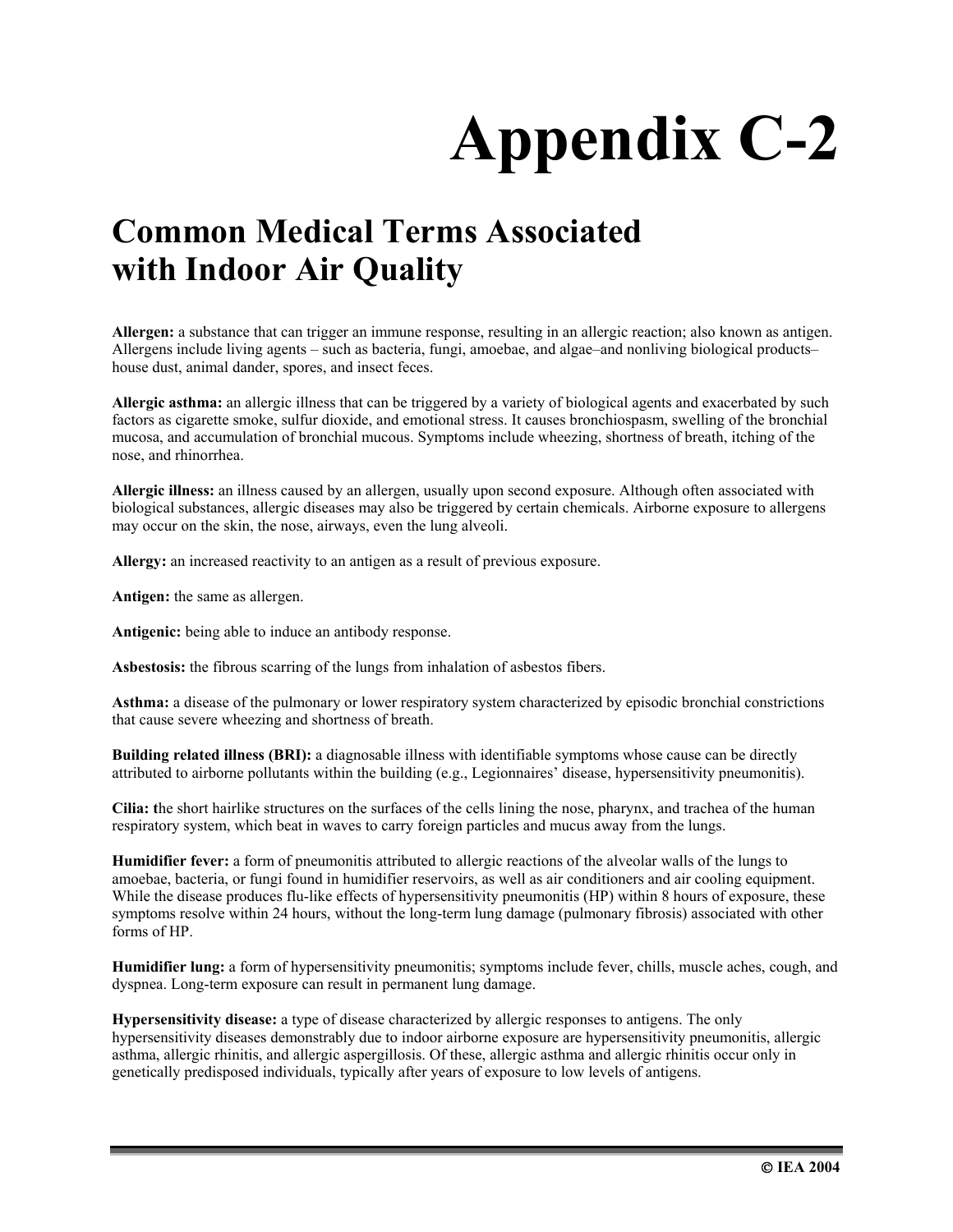**Hypersensitivity pneumonitis (HP):** a rare but serious allergic disease with flu-like symptoms of chills, fever, dry cough, shortness of breath, chest tightness, and fatigue, which can result in progressive lung damage with continuous exposure to the causative agent. Sources of HP include viable and nonviable particles from bacteria, fungi, and protozoa.

**Immunological:** pertaining to an inherited, acquired, or induced response to an agent.

**Legionnaires' disease:** a severe multisystemic illness caused by Legionella pneumophila bacteria that can affect not only the lungs but also the gastrointestinal tract, central nervous system, and kidneys. It has a long incubation period (4-10 days), and while only 2%-3% of those infected with the bacteria contract the disease, the disease can be fatal.

**Mass psychogenic illness:** a condition in which numerous persons report similar physical symptoms–such as nausea, fainting, headaches, and dizziness–that are traceable to psychological factors rather than physical environmental factors.

**Multiple chemical sensitivities (MCS):** a medical condition affecting several organs, in which a person reports sensitivity to very low doses of a variety of chemicals after an identifiable exposure to one chemical. This condition is controversial in the medical community because its origin is not well documented or understood.

**Neurotoxic:** affecting the nervous system and causing such symptoms as headaches, dizziness, and nausea.

**Pontiac fever:** a form of legionellosis that is much milder than Legionnaires' disease. It has a short incubation period (-3 days) and attacks 90% of those infected. Reports of Pontiac fever are rare, possibly because of the similarity of the symptoms–fever, chills. headache, muscle ache–to the flu.

**Pulmonary:** having to do with that part of the lungs where gas exchange occurs, including the alveolar ducts and alveoli.

**Sick building syndrome (SBS):** a phenomenon in which building occupants experience a variety of health and/or comfort effects linked to time spent in a particular building, but where no specific illness or causative agent can be identified. Symptoms in sufferers often include headaches, eye irritation, and respiratory irritation.

**Systemic effects:** the physical effects that occur following absorption of a given agent into the body, manifesting at an organ or site removed from the point of contact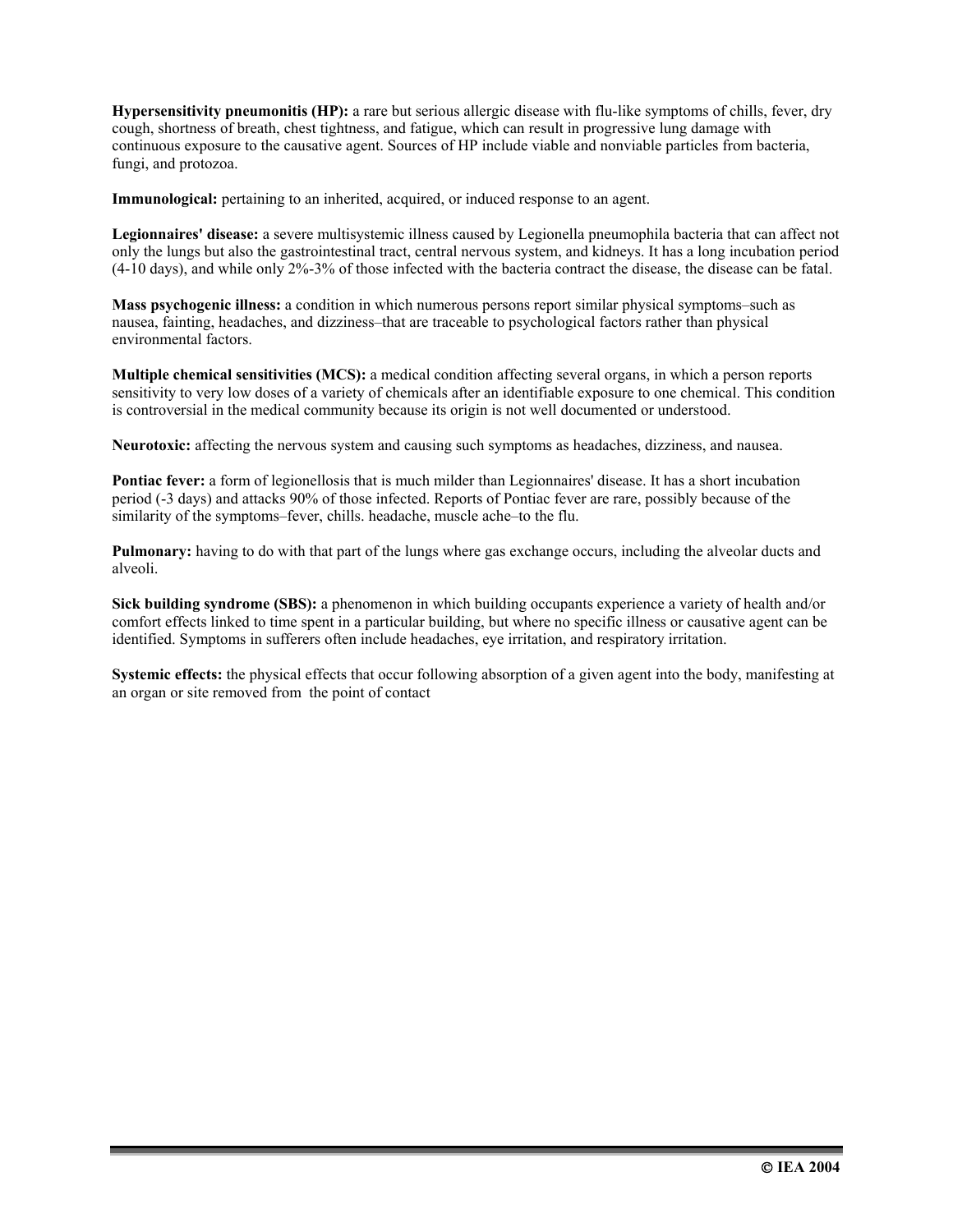# **Appendix D**

## **U.S. Government Agencies & Professional Organizations Associated with Indoor Air Quality Issues**

#### **Government Agencies**

#### **Consumer Product Safety Commission (CPSC)**

4330 East West Highway Bethesda, MD 20814 800-638-CPSC or 800-638-2772 *The CPSC reviews complaints regarding safety of consumer products and takes action to ensure product safety.* 

#### **General Services Administration (GSA)**

18th and F Streets NW Washington. DC 20585 202-502-1464 *The GSA writes IAQ policy for federal buildings, provides proactive IAQ building assessments, assesses complaints, and provides remedial action.* 

#### **National Institute for Occupational Safety and Health (NIOSH)**

Hazard Evaluations and Technical Assistance Branch (R-9) 4676 Columbia Parkway Cincinnati, OH 45276 Requests for information, toll-free: 800-35-NIOSH or 800-356-4674 Requests for field investigations, direct: 513-841-4382 *NIOSH conducts research, recommends standards to the US Department of Labor, and conducts training on various issues including IAQ to promote safe and healthful workplaces. The institute undertakes investigations at the request of employees, employers, other federal agencies, and state and local agencies to identify and mitigate workplace problems.* 

#### **Occupational Safety and Health Administration (OSHA)**

Department of Labor 200 Constitution Avenue Washington, DC 20210 202-523-5181 *OSHA promulgates safety and health standards, facilitates training and consultation, and enforces regulations to ensure that workers are provided with safe and healthful working conditions.*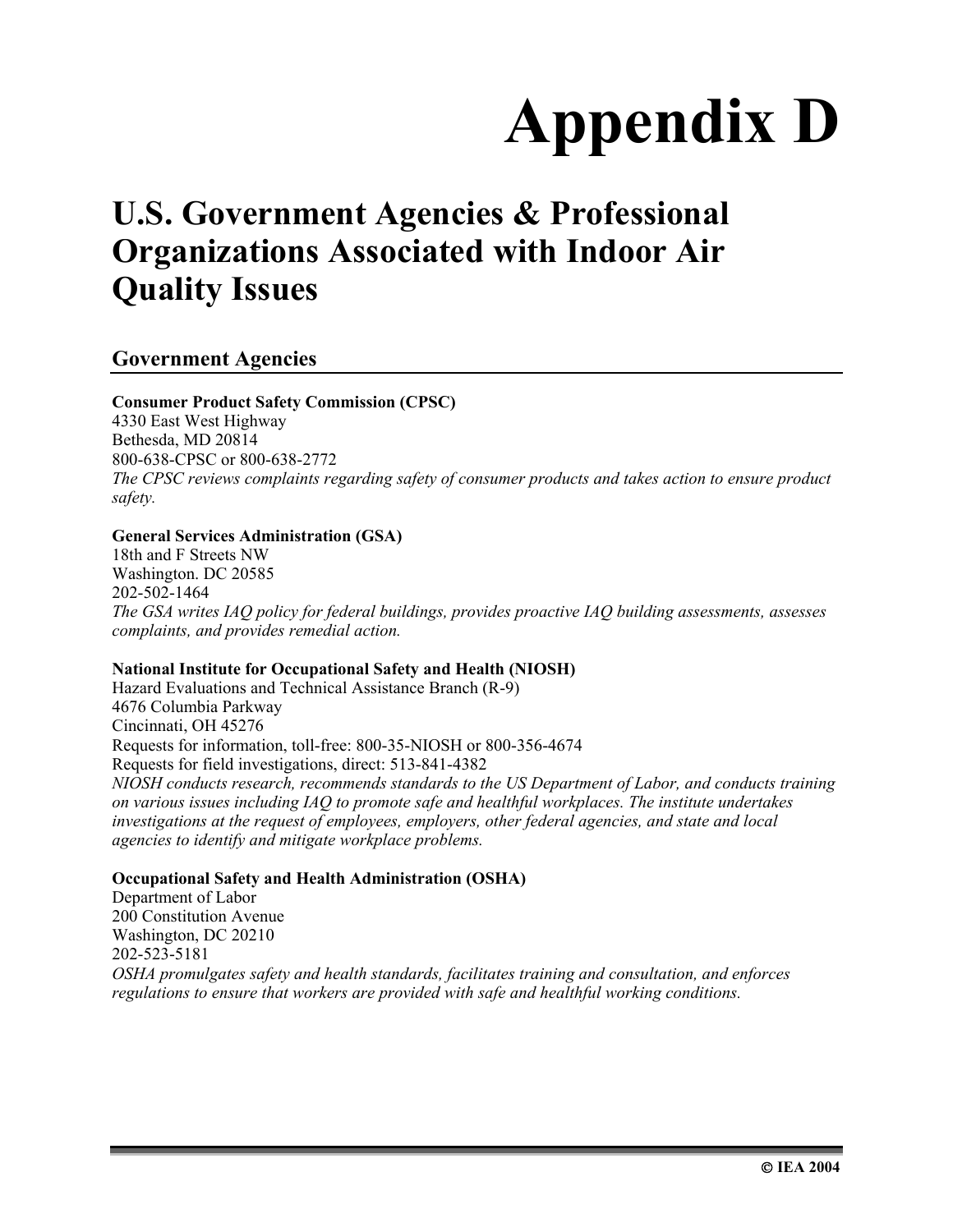#### **US Department of Energy (DOE)**

Office of Conservation and Renewable Energy 1000 Independence Avenue SW, CE-43 Washington, DC 20585 202-586-9455 *The DOE quantifies the relationships among reduced infiltration, adequate ventilation, and acceptable IAQ.* 

#### **US Environmental Protection Agency (EPA)**

Indoor Air Quality Information Clearinghouse P O Box 37133 Washington, DC 20013-7133 Toll-free: 800-438-4318 Direct: 301-585-9020 Fax: 301-588-3408 *EPA conducts a nonregulatory IAQ program that emphasizes research, information dissemination, technical guidance, and training. The agency issues regulations and carries out other activities that affect IAQ under the laws for pesticides, toxic substances, and drinking water.* 

#### **US Department of Health and Human Services (DIHS)**

Office on Smoking and Health National Center for Chronic Disease Prevention and Health Promotion Centers for Disease Control 1600 Clifton Road NE Mail Stop K50 Atlanta, GA 30333 404-488-5705 *The DHHS disseminates information about the health effects of passive smoking and strategies for eliminating exposure to environmental tobacco smoke.*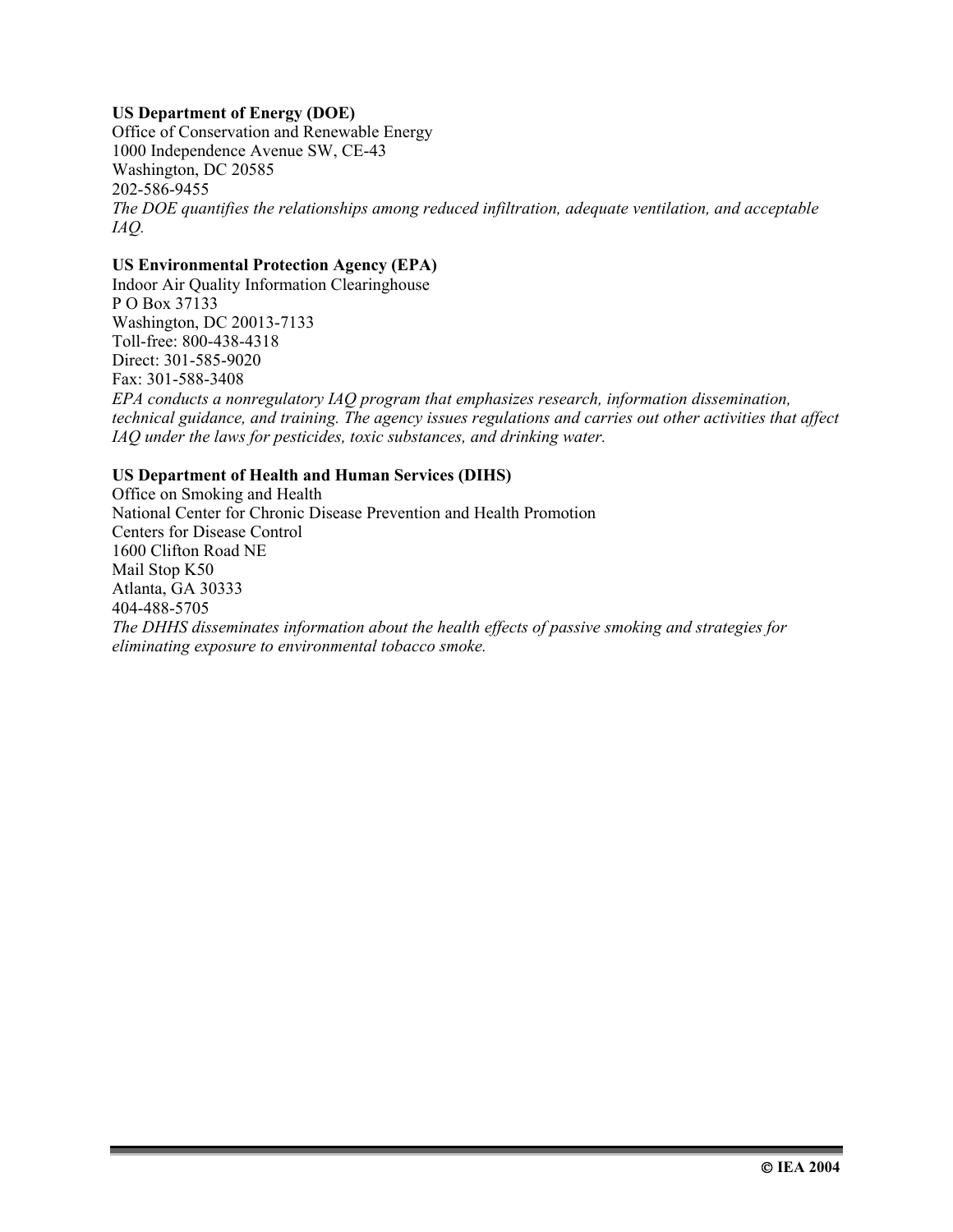#### **Professional and Standard Setting Organizations**

#### **Air-Conditioning and Refrigeration Institute (ARI)**

1501 Wilson Blvd., Suite 600 Arlington, VA 22209 703-524-8800 *ARI represents manufacturers of air-conditioning, refrigeration, and heating products and components, provides technical assistance to government agencies, and develops and establishes equipment and application standards and certification. It has an active committee involved in IAQ issues.* 

#### **American Board of Industrial Hygienists (ABIH)**

4600 Jest Saginaw, Suite 101 Lansing, MI 48917-7737 517-321-2638 *ABIH oversees the certification of industrial hygienists and coordinates the development and promotion of standards for professional practice. ABIH maintains a lists of certified practitioners, and is developing a list of professionals demonstrating proficiency in IAQ matters.* 

#### **American Conference of Governmental Industrial Hygienists** (**ACGIH)**

6500 Glenway Avenue, Building D-7 Cincinnati, OH 45211 513-661-7881 *ACGIH is a professional society composed of individuals in government positions responsible for the practice of industrial hygiene as well as related research or educational matters. The organization is best known for publishing a regularly updated manual of threshold limit values for exposure to hazardous substances in the industrial workplace.* 

#### **American Industrial Hygiene Association (AIHA)**

P.O. Box 8390 345 White Pond Drive Akron, OH 44320 216-873-2442 *AIHA promotes research on all aspects of industrial hygiene. AIHA's Indoor Environmental Quality Committee has developed indoor investigation protocols, guideline thresholds for indoor environments, and informational programs and seminars for specialists.* 

#### **American Society of Heating, Refrigerating, and Air-Conditioning Engineers (ASHRAE)**

1971 Tullie Circle NE Atlanta, GA 30329-2305 404-636-8400 *ASHRAE sets industry standards on ventilation, thermal conditions, methods of testing ventilation devices, and commissioning of HVAC Systems.* 

#### **National Conference of States on Building, Codes and Standards (NCSBCS)**

505 Huntmar Park Drive, Suite 210 Herndon, VA 22070 703-437-0100 *NCSBCS includes state building code officials, building material manufacturers, consumer groups, and others interested in seeking a cooperative solution to the building regulatory system. The conference assists in the development of uniform standards, and develops standards and code practices to encourage the introduction of innovative building materials.*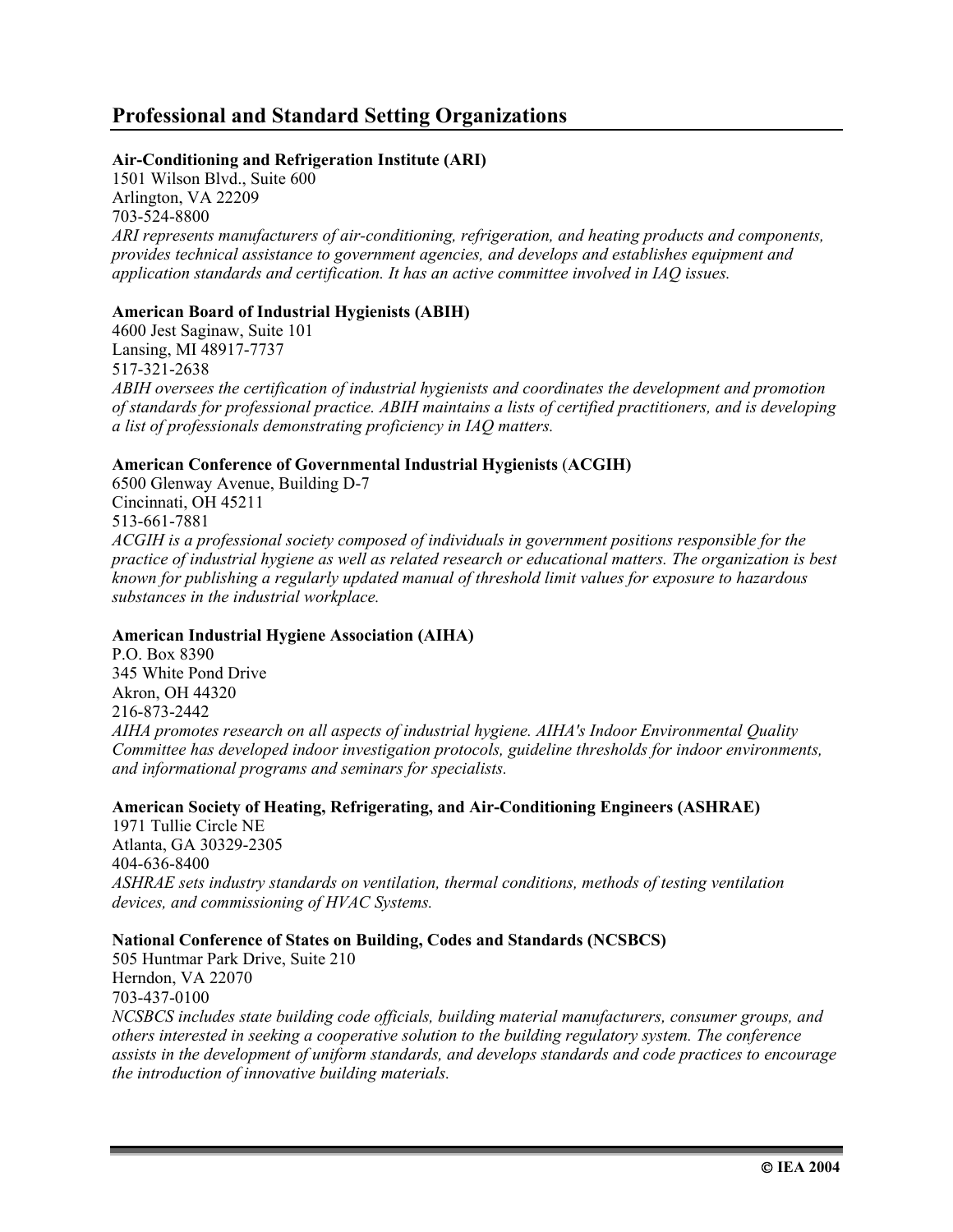# **Appendix E**

## **Suggestions for Answering Common Questions**

#### **Is the air in this school safe?**

This is perhaps the most difficult question to answer. If results of indoor air quality assessments indicate that the school is within normal ranges, you can state that the school is safe. However, you may want to qualify that with the statement that it is impossible to guarantee that no one will experience health symptoms related to air quality in the school. A very sensitive individual may react to very low levels of pollutants or something as common as odors from felt tip pens or paints used in art class.

#### **Is this a sick building?**

Sick building syndrome is a term used to describe situations in which building occupants experience acute health symptoms that seem to be related to time spent in a building, but for which no specific illness or cause can be diagnosed. **Avoid labeling** any school a "sick building." Even if experience in the building seems to fit the definition, choose instead to respond to this question by briefly stating the facts about air quality in the building and what is being done to alleviate problems.

#### **Has air in this school made people sick?**

If people have complained of health symptoms that appear related to indoor air quality, state that there have been some complaints, but that it is difficult to establish a clear link between specific symptoms and air quality in the school. Consider that, in general, a student is in school only about six to seven hours in a 24 hour period. The health symptoms may be associated with air in the school building or with some other factor. A doctor would need to determine whether or not an individual's illness can be linked to air quality in the school.

#### **How does indoor air quality affect health?**

Pollutants in the air are related to a number of health related symptoms including respiratory problems, headaches, eye irritation, asthma attacks, allergic reactions, fatigue, shortness of breath, dizziness and more. Many of these symptoms are nonspecific, however, making it difficult to link them conclusively with air quality. Headaches, for example, could be caused by a variety of condition, ranging from eye strain to tumors.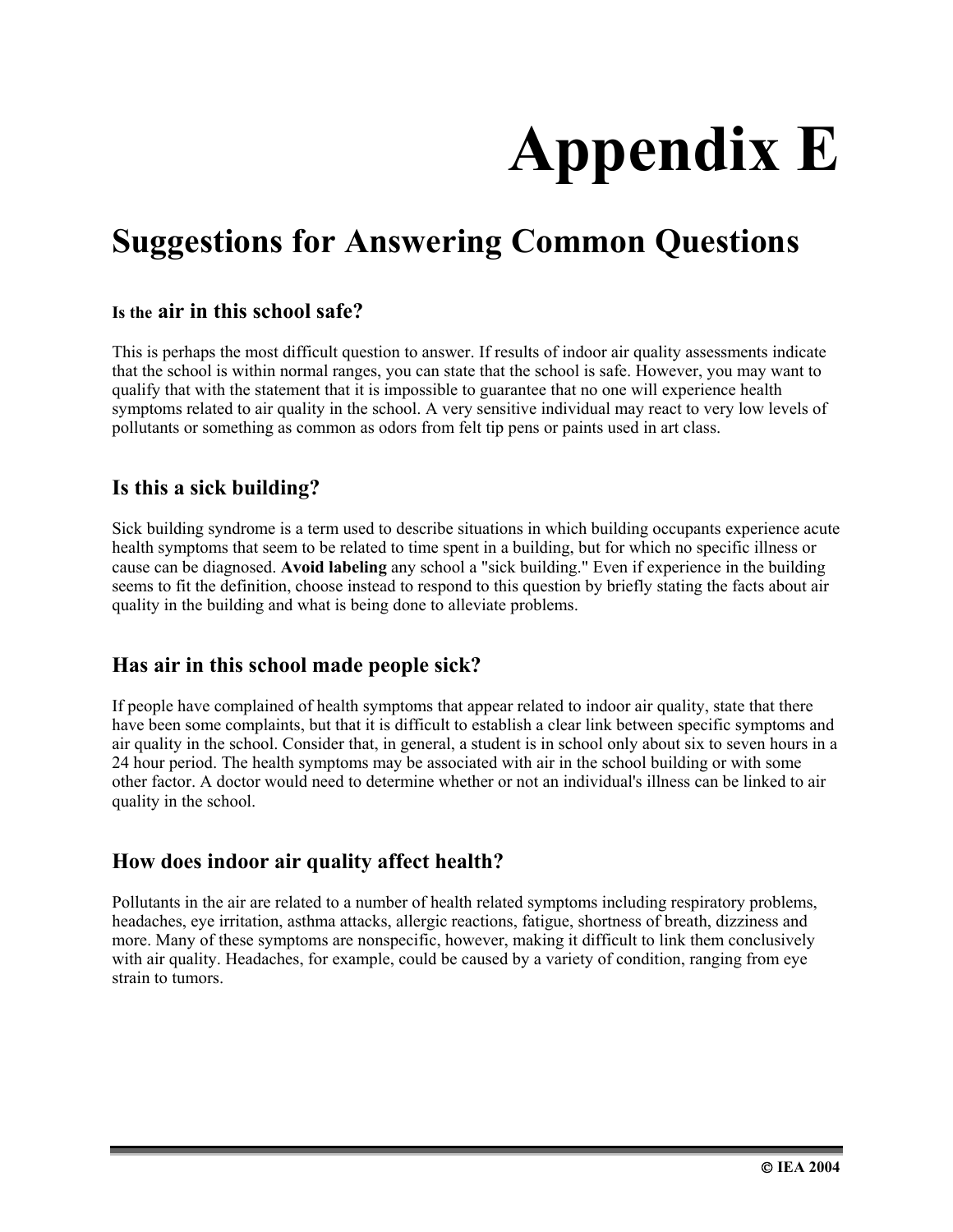#### **What kind of air pollutants can be found in a school?**

A wide variety of pollutants can be found in schools. These include volatile organic compounds (VOCs) which are emitted from such things as carpet adhesives, particleboard shelving, felt tip markers, printers and photocopiers, cleaning supplies, the glues used in binding textbooks, and even air fresheners. Others are biological agents (biocontaminants ) such as pollens, spores and mold, bacteria and viruses, animal dander, and dust mites; particulates including asbestos and lead; ozone emissions from office machinery; combustion products from heating and cooking appliances and tobacco smoke; and, radon.

#### **Why are indoor air problems so common in schools?**

Schools present more air quality problems than most indoor environments for several reasons:

- ♦ Large numbers of people are concentrated in small areas for relatively long periods of time.
- ♦ A wide variety of activities occur in schools that contribute to air quality problems. Science, art and industrial arts classes, for example, use supplies such as paints, glues, inks, and acids that are sources of VOCs.
- ♦ Tight school budgets have resulted in cutbacks in general maintenance and repairs, creating conditions in which air quality problems arise.
- ♦ Energy conservation concerns have prompted school officials to reduce ventilation and seal buildings. As a result, indoor air pollution levels increase and oxygen supplies decrease.
- $\bullet$  Cheap construction typical in the 1950's and 60's has resulted in a large number of school buildings with inadequate ventilation systems.
- ♦ Building commonly used building materials contribute to pollution problems.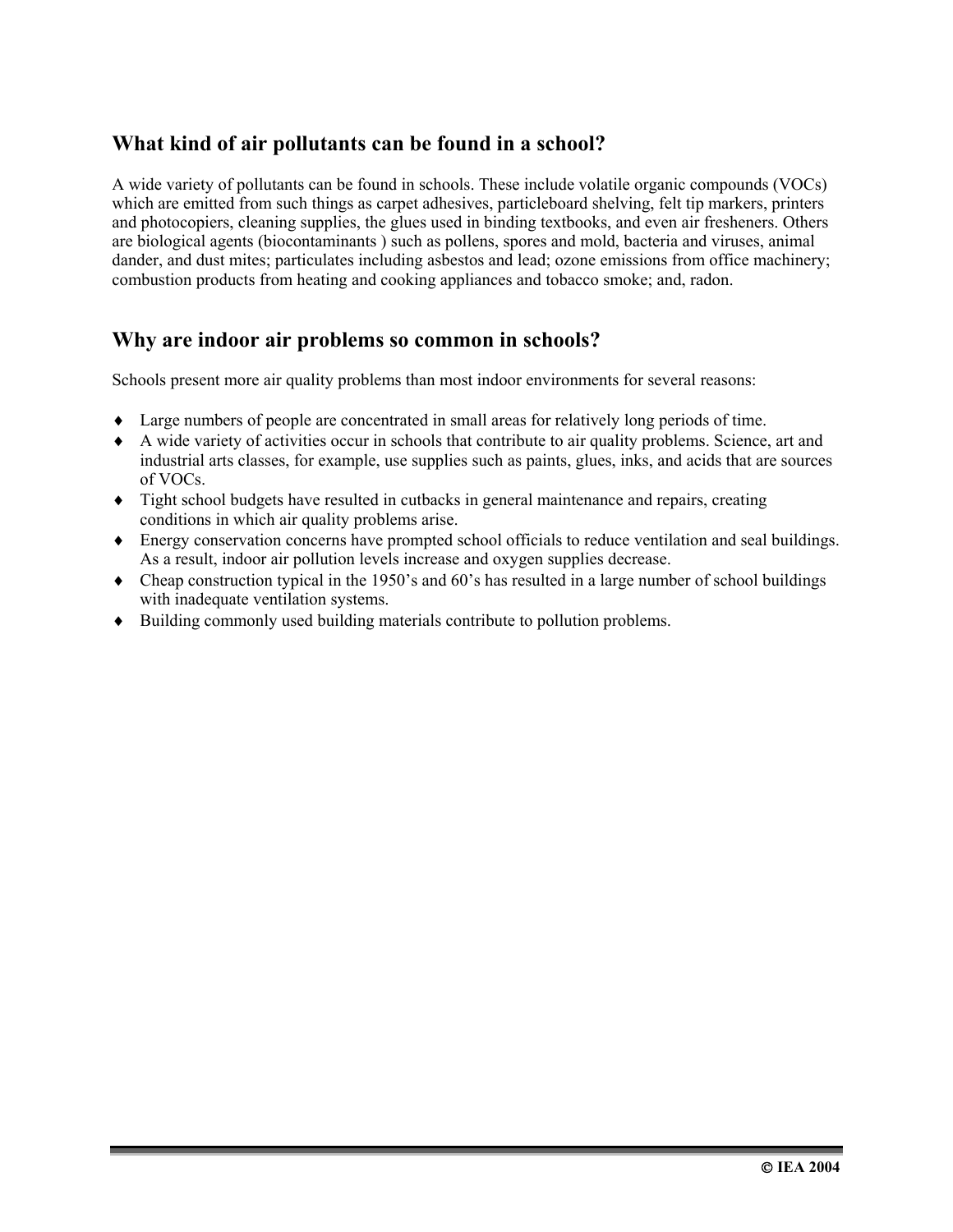# **Appendix F**

## **References**